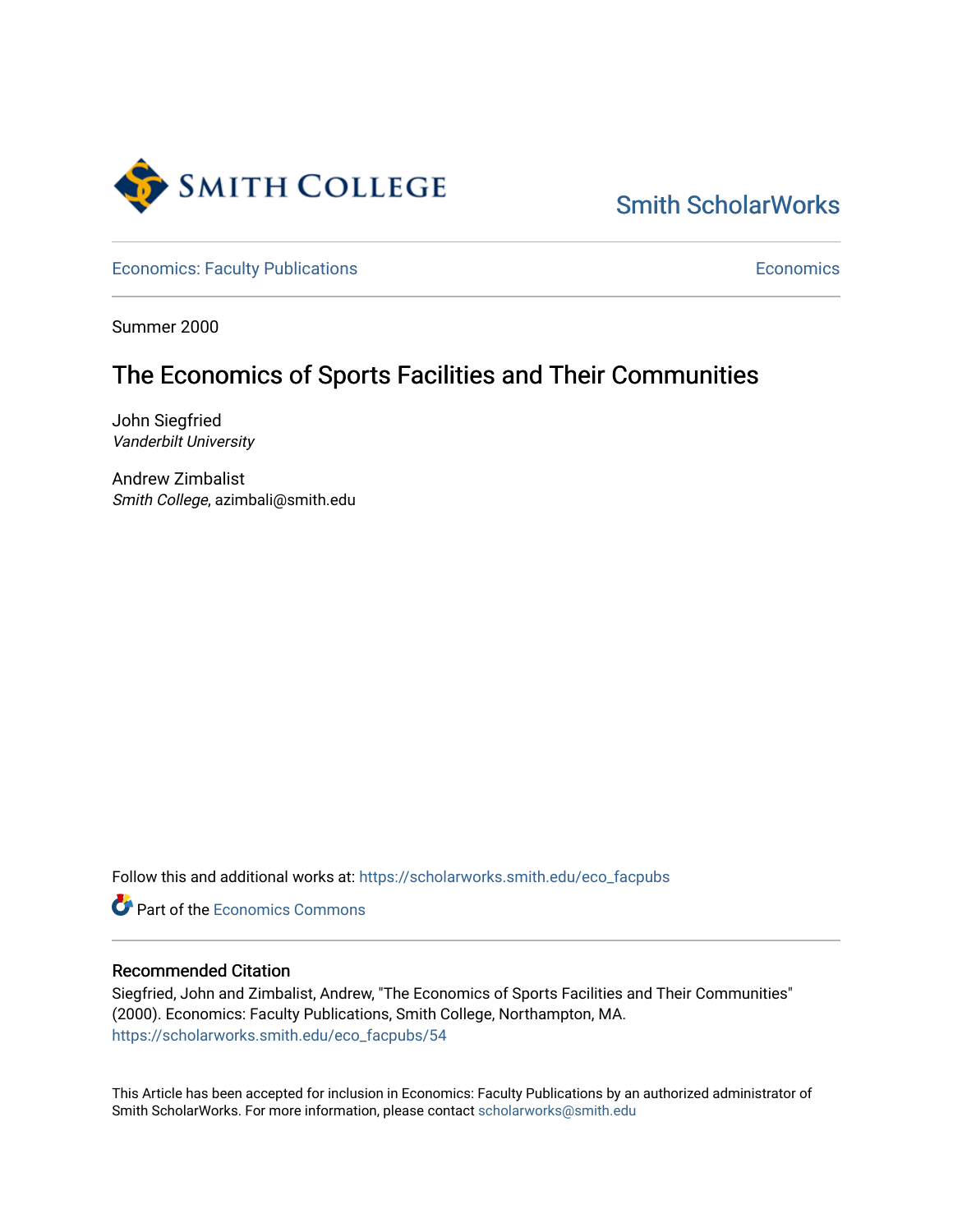# **The Economics of Sports Facilities and Their Communities**

# John Siegfried and Andrew Zimbalist

Forty-six major league stadiums and arenas were built or renovated for teams<br>in the four principal professional U.S. sports leagues between 1990 and<br>1998. As of the end of 1999, an additional 49 professional sports facilit in the four principal professional U.S. sports leagues between 1990 and 1998. As of the end of 1999, an additional 49 professional sports facilities millennium there were a total of 115 teams in the National Hockey League (NHL), the National Basketball Association (NBA), the National Football League (NFL) and Major League Baseball (MLB) combined. In several cases teams share the same facility (for example, the Los Angeles Lakers, Clippers and Kings all play in the new Staples Arena). Thus, by 2005 the vast majority of professional sports teams will play their home games in facilities built after 1990.

More than \$21.7 billion will be spent on these 95 stadiums and arenas built or planned since 1990. Public coffers will contribute close to two-thirds of this amount. Table 1 provides historical evidence on expenditures on new sports facilities and the level of public support, while Table 2 reports expenditures on refurbished sports facilities. The building boom initiated during the 1990s reflects a sports facility construction cycle. It follows the 1960–75 cycle of cookie-cutter stadiums. Since sports facilities seem to exhibit a useful economic life of around 30 years, we can anticipate the beginning of a new cycle around the year 2020.

Taxpayers were not always called upon to pay for the venues where profit-

y *John Siegfried is Professor of Economics, Vanderbilt University, Nashville, Tennessee. Andrew Zimbalist is Professor of Economics, Smith College, Northampton, Massachusetts.*

 $<sup>1</sup>$  Unless otherwise noted, figures on the number and costs of facilities come from Keating (1999). In</sup> addition, 80 new minor league ballparks were built during the 1990s (Smothers, 1999, p. 15). According to one estimate, colleges and universities will spend between \$800 million and \$1 billion on new athletic facilities between 1999 and 2005 (Suggs, 1999, p. 22).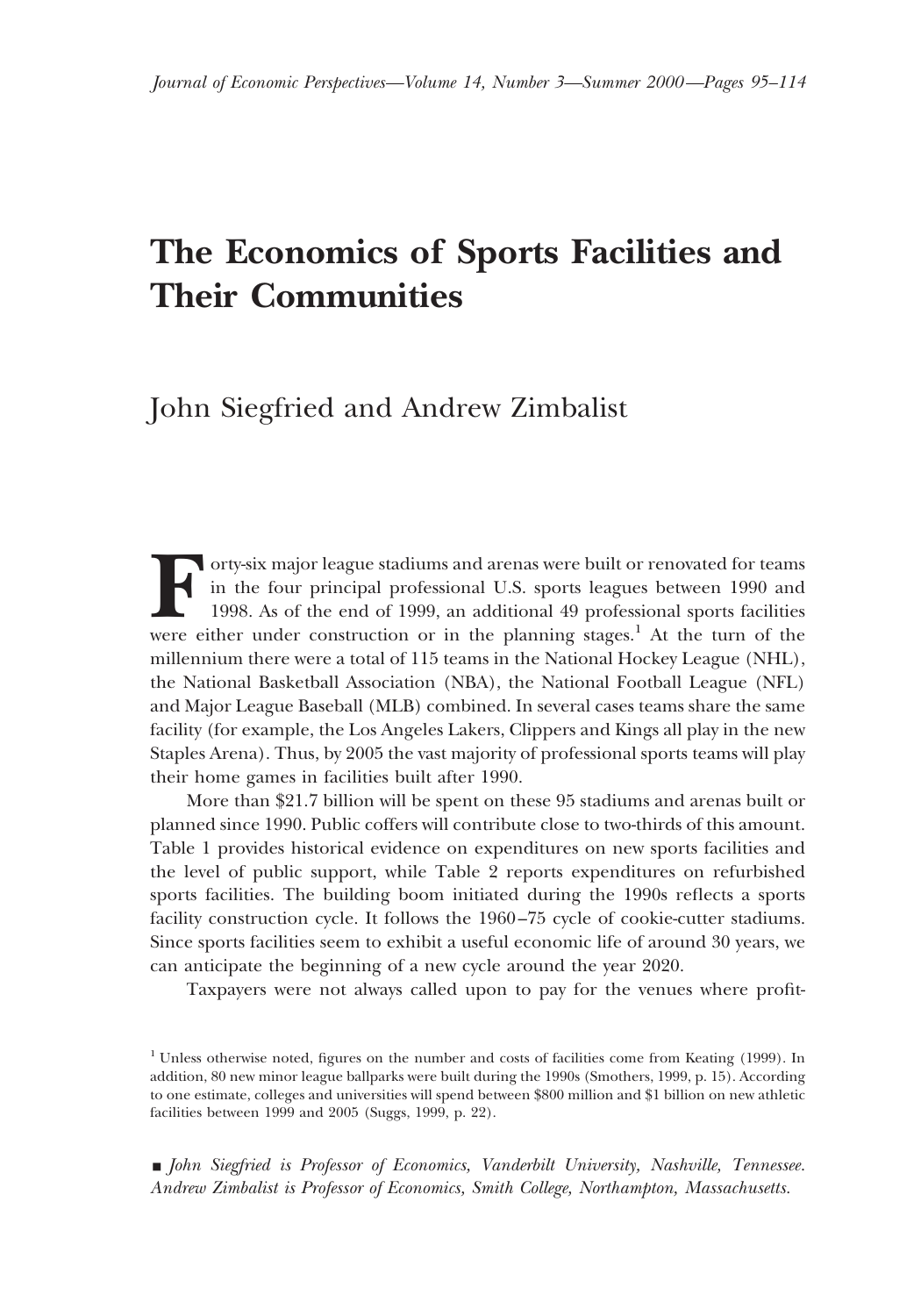| Decade (No.<br>Built)      | Millions of<br><b>Nominal Dollars</b> | Millions of Constant<br>1997 Dollars | Public Share of<br><b>Total Spending</b> |
|----------------------------|---------------------------------------|--------------------------------------|------------------------------------------|
|                            |                                       |                                      |                                          |
| Mean                       | \$0.46                                | \$7.65                               |                                          |
| Total                      | \$3.22                                | \$53.53                              | $0\%$                                    |
| $1920 - 1929(8)$           |                                       |                                      |                                          |
| Mean                       | \$4.23                                | \$39.58                              |                                          |
| Total                      | \$33.86                               | \$316.65                             | 23.5%                                    |
| $1930 - 1939(6)$           |                                       |                                      |                                          |
| Mean                       | \$1.91                                | \$19.06                              |                                          |
| Total                      | \$11.45                               | \$114.39                             | 34.5%                                    |
| $1940 - 1949(1)$           |                                       |                                      |                                          |
| Mean                       | \$0.25                                | \$1.72                               |                                          |
| Total                      | \$0.25                                | \$1.72                               | $0\%$                                    |
| $1950 - 1959(7)$           |                                       |                                      |                                          |
| Mean                       | \$3.84                                | \$22.65                              |                                          |
| Total                      | \$26.87                               | \$158.51                             | 100%                                     |
| 1960-1969 (21)             |                                       |                                      |                                          |
| Mean                       | \$24.46                               | \$120.92                             |                                          |
| Total                      | \$513.69                              | \$2,539.39                           | 63.2%                                    |
| 1970-1979 (25)             |                                       |                                      |                                          |
| Mean                       | \$70.65                               | \$215.76                             |                                          |
| Total                      | \$1,766.15                            | \$5,394.10                           | 94.6%                                    |
| 1980-89 (14)               |                                       |                                      |                                          |
| Mean                       | \$103.25                              | \$143.77                             |                                          |
| Total                      | \$1,445.50                            | \$2,012.73                           | $78.6\%$                                 |
| 1990-98 (32)               |                                       |                                      |                                          |
| Mean                       | \$200.16                              | \$211.73                             |                                          |
| Total                      | \$6,405.10                            | \$6,775.21                           | 55.3%                                    |
| $1999 -$ <sup>a</sup> (41) |                                       |                                      |                                          |
| Mean                       | \$374.89                              | \$275.25                             |                                          |
| Total                      | \$15,370.50                           | \$11,285.40                          | 73.4%                                    |

### *Table 1* **Expenditures on New Sports Facilities for Professional Teams by Decade**

<sup>a</sup> Under construction or being planned as of October 1999. *Source:* Keating (1999).

making, privately-owned sports franchises played. Indeed, with the exception of the Los Angeles Coliseum (1923), Chicago's Soldier Field (1929) and Cleveland's Municipal Stadium (1931), which were all built with the intention of luring the Olympic Games, all major league facilities were constructed exclusively with private funds until 1953. In that year, the first team movement in Major League Baseball occurred since 1903 when the Boston Braves became the Milwaukee Braves, lured by the new County Stadium built for \$5 million (in 1953 dollars) of public funds.

The move by the Braves ushered in an era of itinerant franchises. With new metropolitan markets in the western United States opened by jet travel, the new possibilities of television and the baby boomers coming of age, the monopoly sports leagues encountered significant excess demand for their franchises from prospective host cities. Leagues expanded the number of teams slowly, mostly after being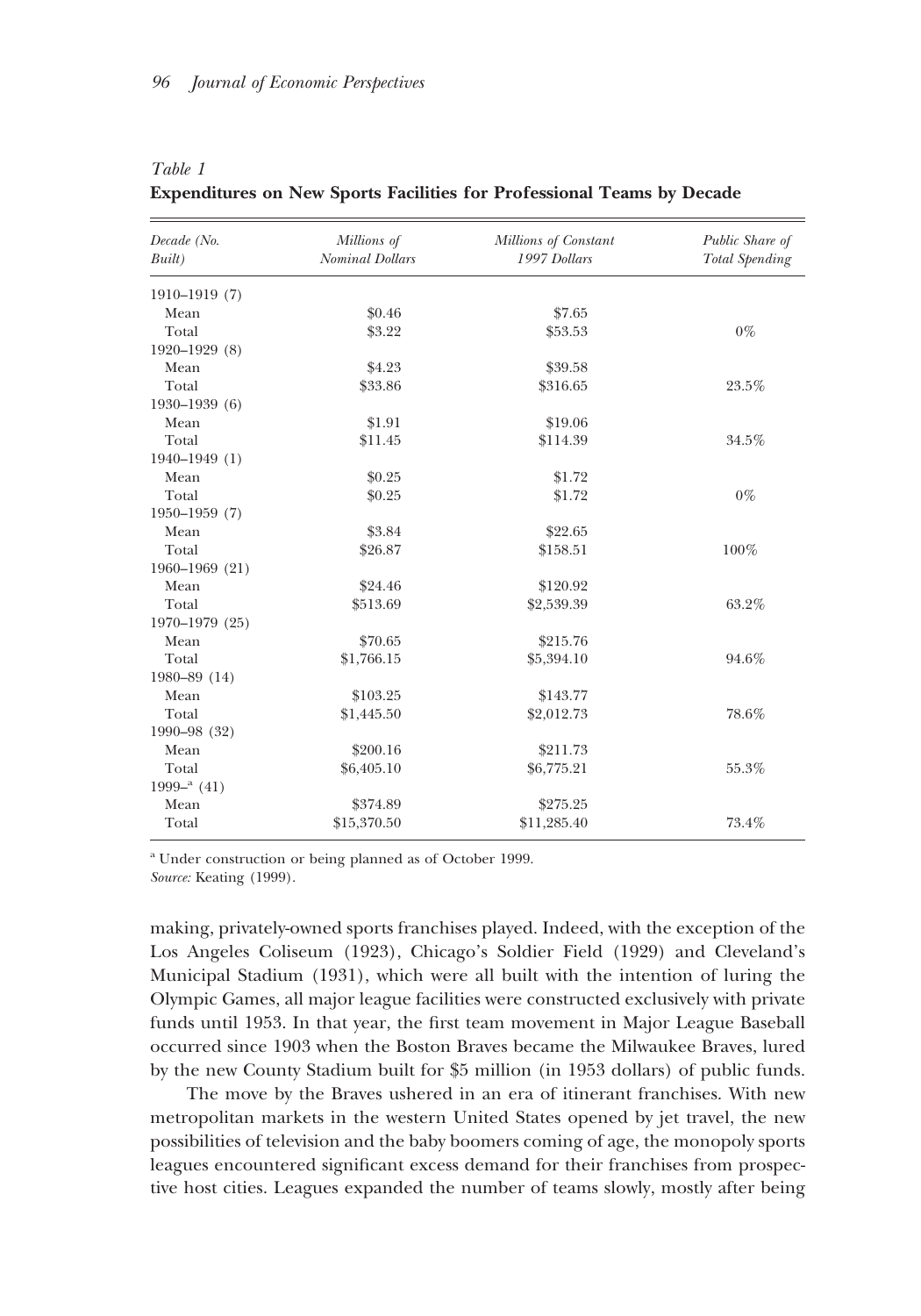| Decade (No.<br>Built) | Millions of<br><b>Nominal Dollars</b> | Millions of Constant<br>1997 Dollars | Public Share of<br><b>Total Spending</b> |
|-----------------------|---------------------------------------|--------------------------------------|------------------------------------------|
| $1920 - 1929(1)$      | \$0.50                                | \$4.59                               | $0\%$                                    |
| $1930 - 1939(1)$      | \$0.95                                | \$10.01                              | $100\%$                                  |
| $1940 - 1949(0)$      | $\theta$                              | $\theta$                             | NA                                       |
| $1950 - 1959(1)$      | \$2.50                                | \$14.97                              | $100\%$                                  |
| $1960 - 1969(4)$      |                                       |                                      |                                          |
| Mean                  | \$3.25                                | \$15.50                              |                                          |
| Total                 | \$13.00                               | \$62.01                              | 93.4%                                    |
| $1970 - 1979(9)$      |                                       |                                      |                                          |
| Mean                  | \$42.54                               | \$120.76                             |                                          |
| Total                 | \$382.90                              | \$1,086.88                           | 100%                                     |
| $1980 - 89(8)$        |                                       |                                      |                                          |
| Mean                  | \$21.21                               | \$32.17                              |                                          |
| Total                 | \$169.70                              | \$260.43                             | 98.8%                                    |
| $1990 - 98(13)$       |                                       |                                      |                                          |
| Mean                  | \$79.96                               | \$83.53                              |                                          |
| Total                 | \$1,039.42                            | \$1,085.93                           | 78.8%                                    |

#### *Table 2*

**Expenditures on Refurbished Sports Facilities for Professional Teams by Decade**

*Source:* Keating (1999).

challenged by rival leagues. The result was that cities bid against one another for the scarce teams, each offering more attractive facilities and lease deals than the next. The average cost of facility construction in current dollars rose from \$3.8 million in the 1950s, to \$25 million in the 1960s, \$71 million in the 1970s, \$103 million in the 1980s and to \$200 million from 1990 through 1998.

This boom in stadium and arena construction, along with the rise in public support for such facilities, generates many questions for economists to consider. Why do public subsidies arise? Why do the subsidies take the form of new facilities instead of transfer payments? Are the public investments financially attractive? Do new facilities promote economic development? Are there sufficient benefits to fans who attend games or other local residents to justify the subsidies for new stadiums and arenas?

## **Public Provision of Stadiums and Arenas**

Several forces propel the trend toward public provision of facilities for use by privately owned professional sports franchises. During the 1990s, 48 new sports facilities were constructed (or refurbished for over \$100 million) while only 16 expansion teams opened for business in the four major professional leagues. Two-thirds of the new facilities and all of the refurbishments are to replace the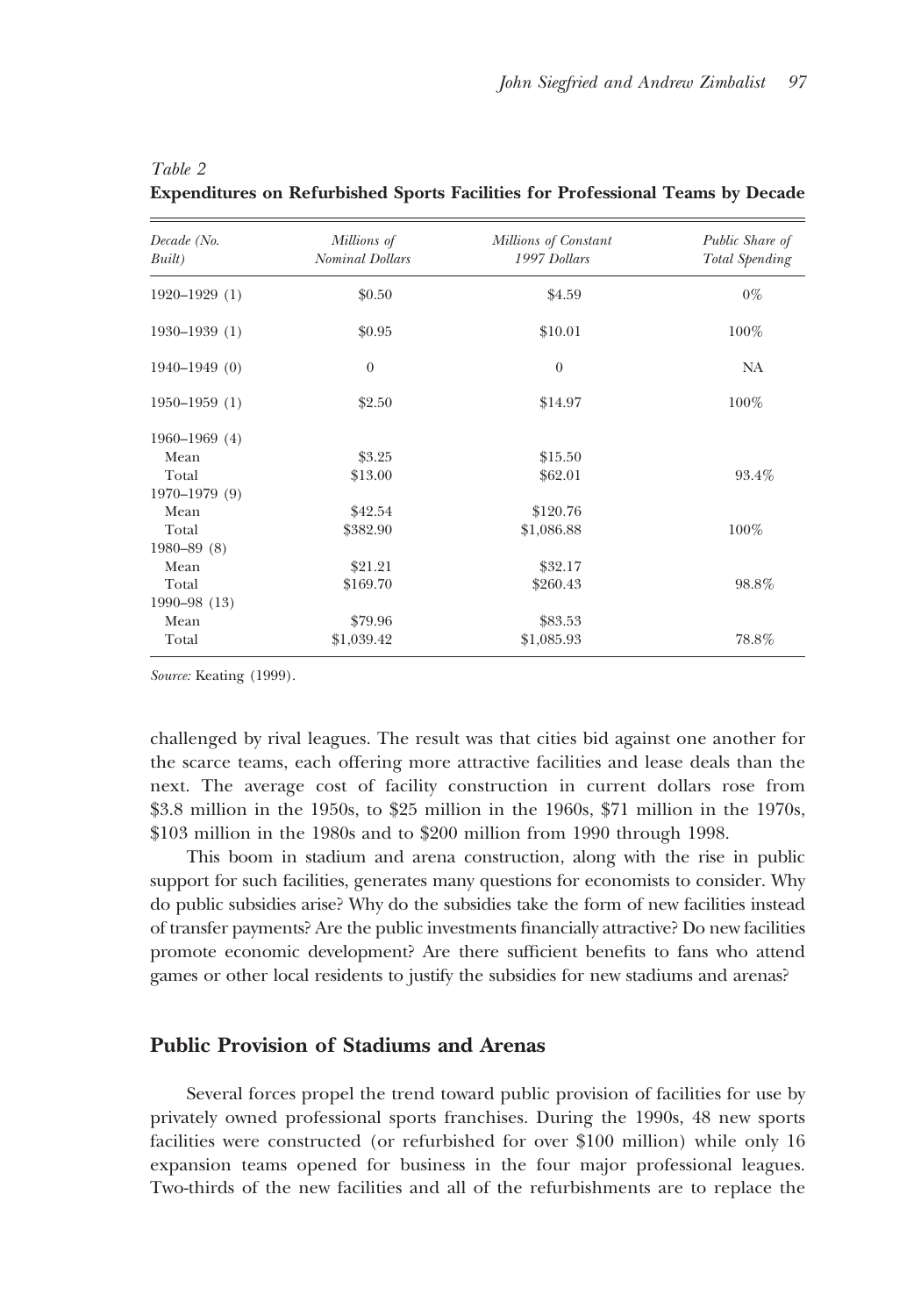existing facilities of established teams. The first step toward a new facility usually is a team's claim that its existing facilities are "inadequate." The inadequacy commonly pertains not to seating capacity, structural integrity, or sightlines to the action, but rather to the fact that the stadiums built more than a decade ago do not include the luxury boxes, club seats, catering facilities, and advertising opportunities that generate substantial cash flow from high income fans. In other words, although the existing facilities are not physically obsolete, they are economically obsolete.

Private investors and team owners have rarely found a new stadium to be an attractive investment. Since revenues from the existing facility are largely spoken for (for player salaries, organizational expenses, and so on), new stadiums would have to generate incremental revenues over and above those of the facilities they replace to attract private investors, so as to cover their entire construction cost plus a suitable return. While new facilities invariably contain amenities that offer additional revenue sources, and ticket prices usually increase with the opening of a new stadium or arena, new facilities also cause other costs to rise. Because players' salaries depend on their estimated marginal revenue products and are roughly proportional to team revenues, much of the additional revenue from a new stadium goes toward payroll. The result is that seldom does enough incremental revenue survive to cover facility construction costs. If the financial responsibility for new facilities were left to team owners alone, or to other private investors, surely fewer and more modest facilities would be constructed.

The financial attractiveness of a new playing facility is largely irrelevant, however, if a team can persuade someone else to pay for the facility. Most professional sports franchises find themselves in precisely such an enviable position today. They have lured state and local government officials into a frantic competition to build stadiums and arenas with tax or lottery revenues, requiring the teams to pay virtually no rent, while retaining all or nearly all of the revenues the facility generates. Why do local governments agree to do this?

The key to team owners' negotiating power is their status as members of the premier league in their sport. The premier leagues in all four sports control the geographic mobility of established franchises as well as the authority to anoint new franchises with "major league" status. This gives the sports leagues monopoly power over the placement of premier league franchises in their sport, enabling these franchises to extract subsidies from communities that might otherwise enjoy considerable surplus from hosting a franchise at a competitive price.<sup>2</sup>

The professional sports leagues expand at a rate fast enough to deter the formation of new rival leagues, yet sufficiently slowly to insure that threats by existing franchises to relocate from current host cities are taken seriously. This rate of expansion involves several delicate balancing acts. The leagues need to make clear that there are viable, vacant locations to which existing teams could move. For example, one reason that leagues hold exhibition games in other cities (and even

 $2^2$  Quirk and Fort (1999) is an entire volume about the monopoly power exercised by professional sports leagues.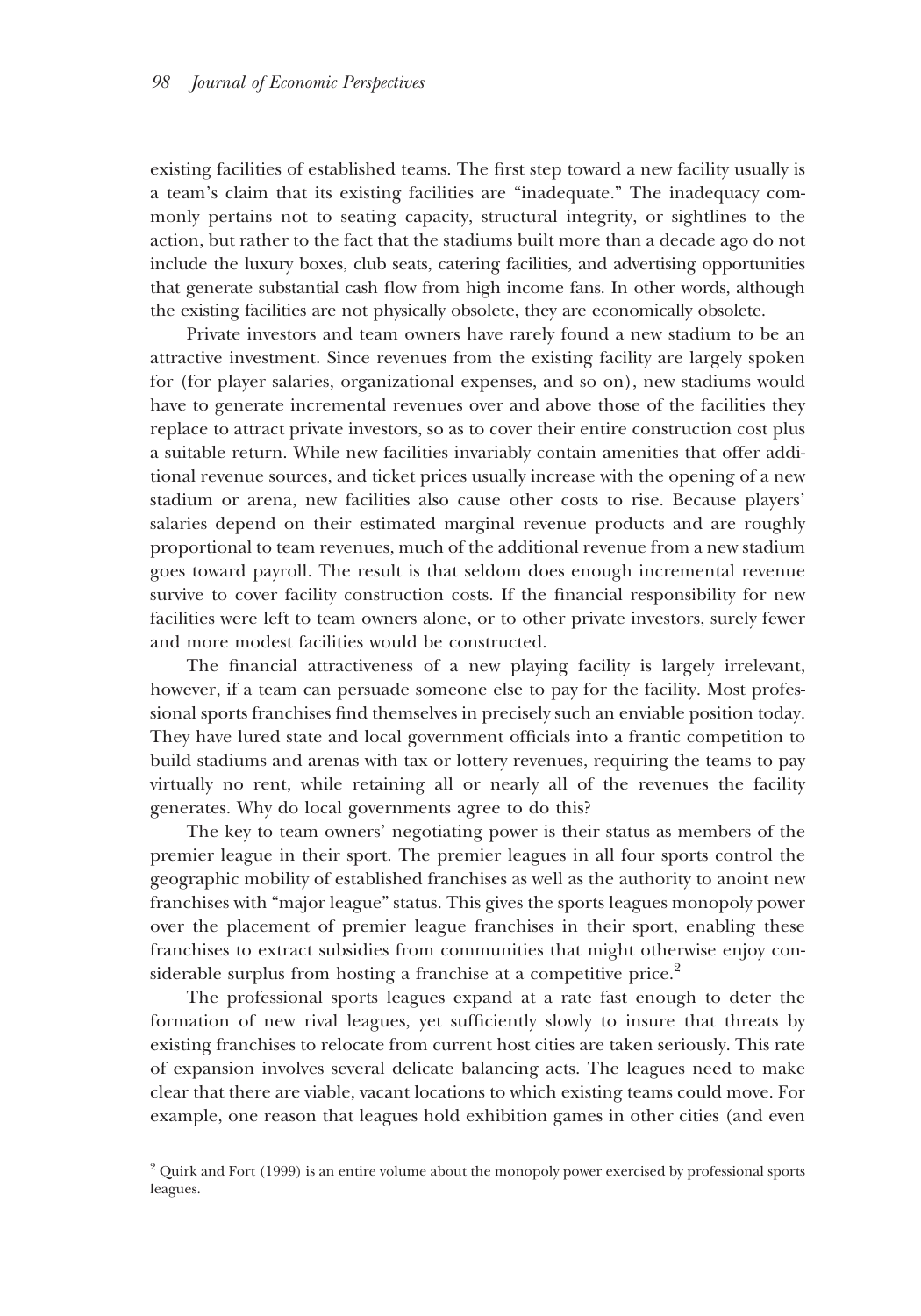other countries) is in part to increase the number of potential host cities in the future. Viable but "vacant" locations also can include large metropolitan areas, like New York, that host few teams relative to their population, if the leagues can compensate the incumbent teams for their loss of monopoly rents. Having two to four potential cities seems the right number in most leagues; for example, in the case of Major League Baseball the current potential cities would be Washington D.C., Las Vegas, Sacramento and Portland, Oregon. This number of locations is too few to attract competition from an entirely new league, but enough to create vigorous bidding for the marginal team. In the NFL, with only eight home regular season games each year (thus making it possible for a medium or smaller city to fill the seats) and extensive revenue-sharing among the teams, the number of prospective host cities is much larger than in the other leagues.

From the standpoint of individual teams, the costs of admitting an additional team are mainly the prospect of dividing national television revenues more thinly. The gains from bringing in additional teams include expansion fees paid by the new team to existing teams, potential growth in the league's fan base and national television appeal, the ability to undermine the potential for competitive leagues, and a chance to appease vocal politicians who seek franchises for their communities.

The leagues can control the competition among established teams for attractive vacant locations by requiring that relocations be approved by a supra-majority of the existing teams in the league, and then can use this control as a negotiating tool. For example, owners can help a fellow team owner to negotiate an attractive subsidy from the current host city by threatening both to approve that team's relocation if a sufficient subsidy is not forthcoming, and to rebuff any other team's attempt to fill the void created if the team should depart. The effect of such threats is to create monopsony power for teams seeking stadium services.

It is clear why the leagues prefer to receive subsidies and how they go about enhancing their negotiating positions. But why are local and state governments willing to provide such subsidies? Do the economic benefits outweigh the subsidies?

First, if the demand for attendance at live sporting events is inelastic (if fans are fanatics), the consumer surplus can be substantial. In fact, if a relatively small proportion of high-visibility individuals each enjoy a substantial amount of consumer surplus, they may provide a sufficient base of intense support for a public subsidy to attract a team, even if the collective surplus created by the team falls short of the required subsidy.

Second, a local sports franchise may create external benefits for local residents who never attend games. Fans may follow the team in the newspaper and watch games on television, while never attending an event. A local team provides a topic for conversation around the water cooler at work. These benefits can be of value to many local residents and may provide broad political support for a public subsidy to a team.

Third, residents of many metropolitan areas appear to believe that premier league sports franchises validate the worth of the community as a "major league" city. They may view the local team as free advertising for their tourism industry or a basis for attracting industry and jobs. Such image enhancement has the charac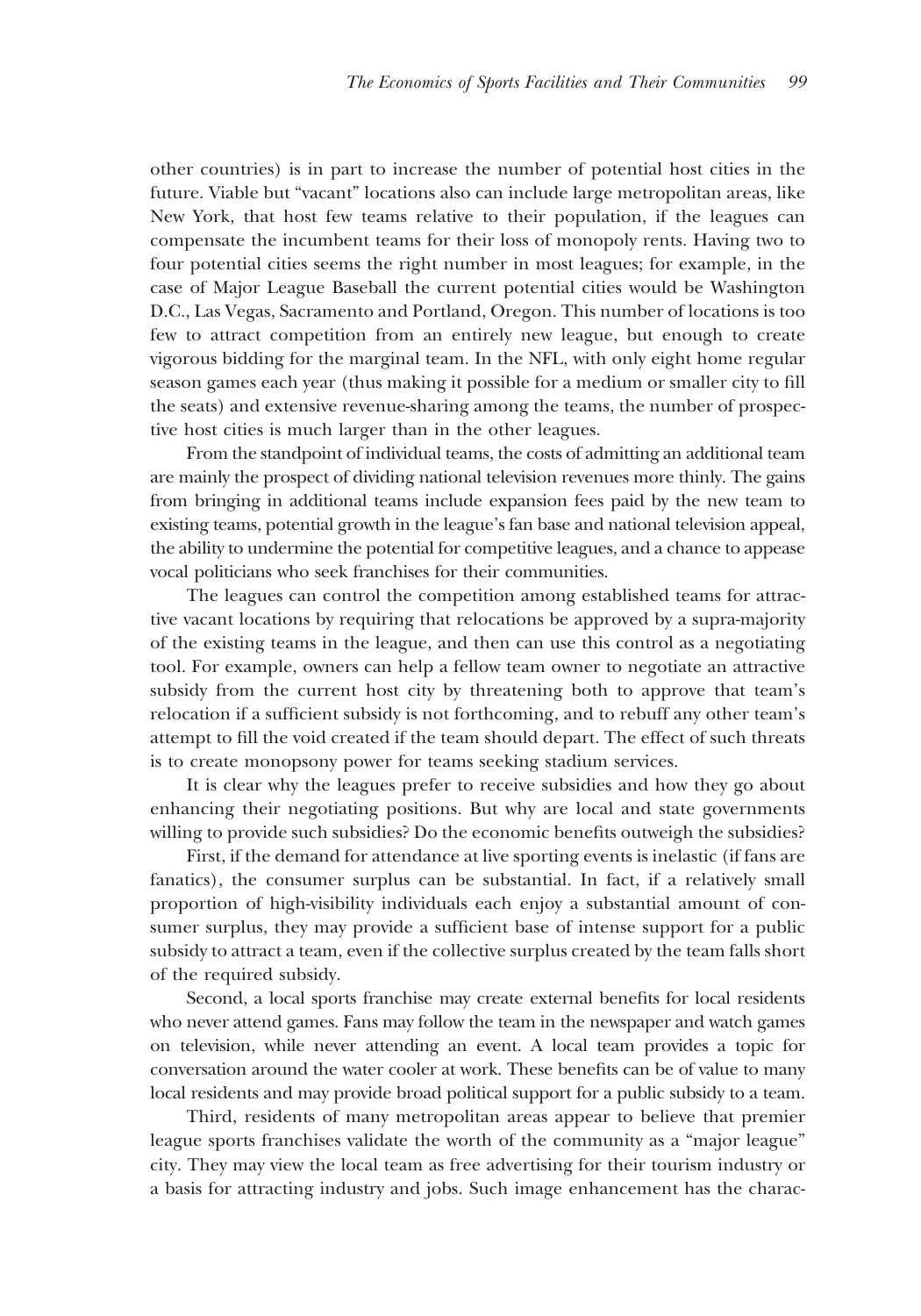teristics of a public good. Because it is impossible to exclude beneficiaries from enjoying it, image enhancement will be underprovided in the private sector. If the value of the image enhancement is large enough, it can justify a public subsidy.

None of these benefits identified above—consumer surplus to fans who attend games, external benefits to non-attenders, and public image enhancement—can be captured directly by a team through traditional revenue channels. The sum of these benefits in a community may approach or exceed the cost of constructing a new playing facility, however, making it worthwhile for communities to pay for sports facilities when such a facility is necessary to secure or retain a franchise. Thus is created a situation in which sports teams have the monopoly power to extract some of the consumer surplus, external benefits, and public image enhancement from their host communities, and the host communities (or at least their political leaders) believe that these benefits are sufficiently large to justify paying for a stadium or arena. A deal can be struck.

But why build a stadium or arena for a team rather than simply hand over a cash subsidy? First, constructing a facility may help to secure political support for the expenditure from local labor unions, contractors, property owners, and other interested parties.

Second, stadiums are likely to be more successful than a subsidy in tying a team to the city. Most leases on new facilities are for 20 to 30 years, although various lease provisions occasionally can provide an escape opportunity for the team.

Third, a stadium provides the team with potential rather than realized revenue, creating an ongoing incentive for the team to perform well and keep attendance high. Cash transfers from the city to the team would provide no incentive for team improvement. Of course, due to their relative revenue advantage, teams receiving new facilities in early phases of a stadium construction cycle (which repeat roughly every 30 years) benefit more substantially in competitive performance than teams receiving new facilities in the middle or end of the cycle.

Fourth, the 1986 Tax Reform Act prohibited using municipal bonds that are exempt from federal taxation to finance the construction of facilities if more than 10 percent of the facility's annual debt service is covered by facility-related revenues. Proponents of this provision intended to reduce the use of federally tax-exempt bonds for financing stadiums and arenas. Ironically, the provision has pushed many communities to pay a greater share of stadium costs in order to retain eligibility for tax-exempt bond funding, indirectly requiring taxpayers throughout the nation to increase their subsidization of local sports facilities. Regardless of the merits of the benefit/cost comparison on the local level, federal taxpayers as a group surely gain little from the construction of stadiums and arenas in selected communities.

Fifth, if cities communicate the notion that subsidies come only in the form of sports facilities, then other potential subsidy recipients who do not need a stadium or arena for their business may be deterred from asking.

Finally, direct cash subsidies delivered from government to wealthy team owners in full view of voters are unhealthy for local politicians.

The struggle over surplus created by professional sports teams is largely an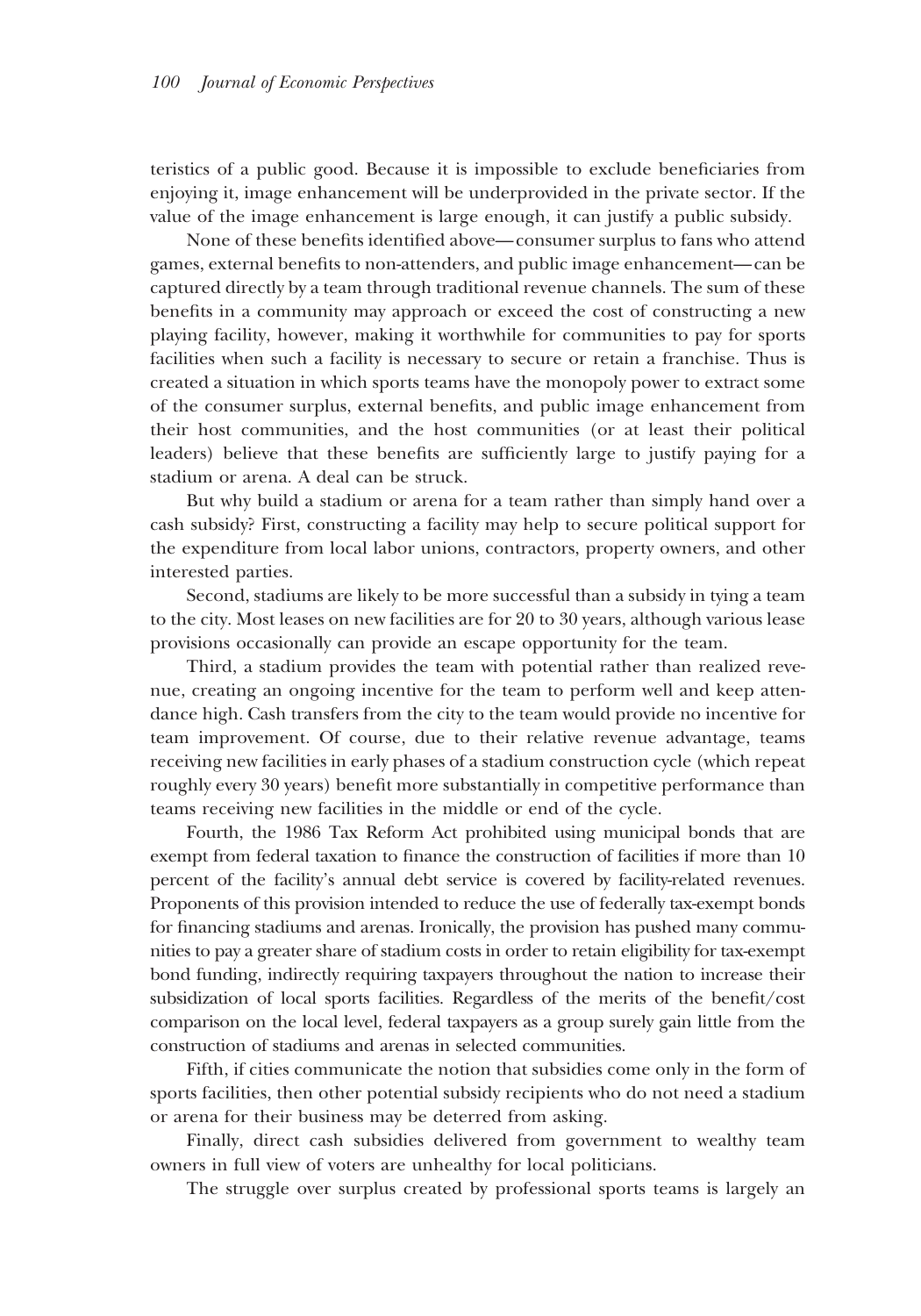income distribution issue. The transfer of tax revenue to teams by providing them with free stadiums consists primarily of a transfer from taxpayers to players and owners. If all public subsidies to sports teams were eliminated, the existing teams could and would survive. Players' salaries would decline, perhaps substantially, and teams owners would earn lower profits and capital gains.

All kinds of taxes have been used to finance stadiums: general sales taxes, property taxes, hotel and motel taxes, personal and corporate income taxes, lotteries, and "sin taxes" on alcohol and cigarettes. The incidence of these taxes varies. Property taxes, hotel and motel taxes, and state personal income taxes are either proportional or mildly progressive. The incidence of corporate income taxes remains controversial. Sometimes user taxes (such as surcharges on tickets) are also employed, requiring some of the direct beneficiaries to pick up a greater share of the financial burden, and reducing their consumer surplus. However, most of the financing has relied upon sales taxes, sin taxes, and lotteries, all of which are generally viewed as regressive.

The income status of the beneficiaries of public stadium and arena subsidies the players and team owners who together divide most of the teams' revenues—is easier to ascertain. Both players and team owners consist of very high income individuals (Siegfried and Peterson, 2000). Forty-five individuals from the *Forbes* magazine list of the wealthiest 400 Americans owned a direct interest in one of the 115 major league men's professional sports teams operating in 1999. Net assets exceeding half a billion dollars were required to make the *Forbes* list. If ownership by wealthy family groups is also included, the number grows further. Players are not nearly as flush as owners. The average income of players in the NBA, NHL, NFL, and MLB in 1999 was  $$3.5, $1.2, $1.1, and $1.7 million, respectively. Minimum$ salaries in the leagues were \$302,000, \$150,000, \$175,000, and \$200,000, respectively.<sup>3</sup> While players' salaries are not in the stratosphere of the average team owner's wealth, even those premier league professional athletes scraping by at their sports' "minimum wage" earn numerous standard deviations of income more than typical Americans.

In addition to the revenues divided between players and owners, there are direct benefits that accrue to hometown fans who attend the games. To the extent that public subsidies are responsible for securing a new expansion team, a subsidy given to build a facility is at least partially responsible for this consumer surplus, because it makes it possible for the fans to purchase tickets or watch the home team on television. However, this argument does not apply to public subsidies for existing teams, since a public subsidy that causes the relocation of a franchise (or that prevents relocation) adds to surplus in one city while subtracting surplus in another—and a first approximation would be that the net effect on the overall public of both cities is zero.

To the extent that fans do enjoy consumer surplus as a result of subsidies,

 $3$  The median salary of players in the NBA, NHL, NFL, and MLB in 1999 was \$2.2, \$0.8, \$0.6, and \$0.7 million, respectively. All salary data are from *Street and Smith's* 2000.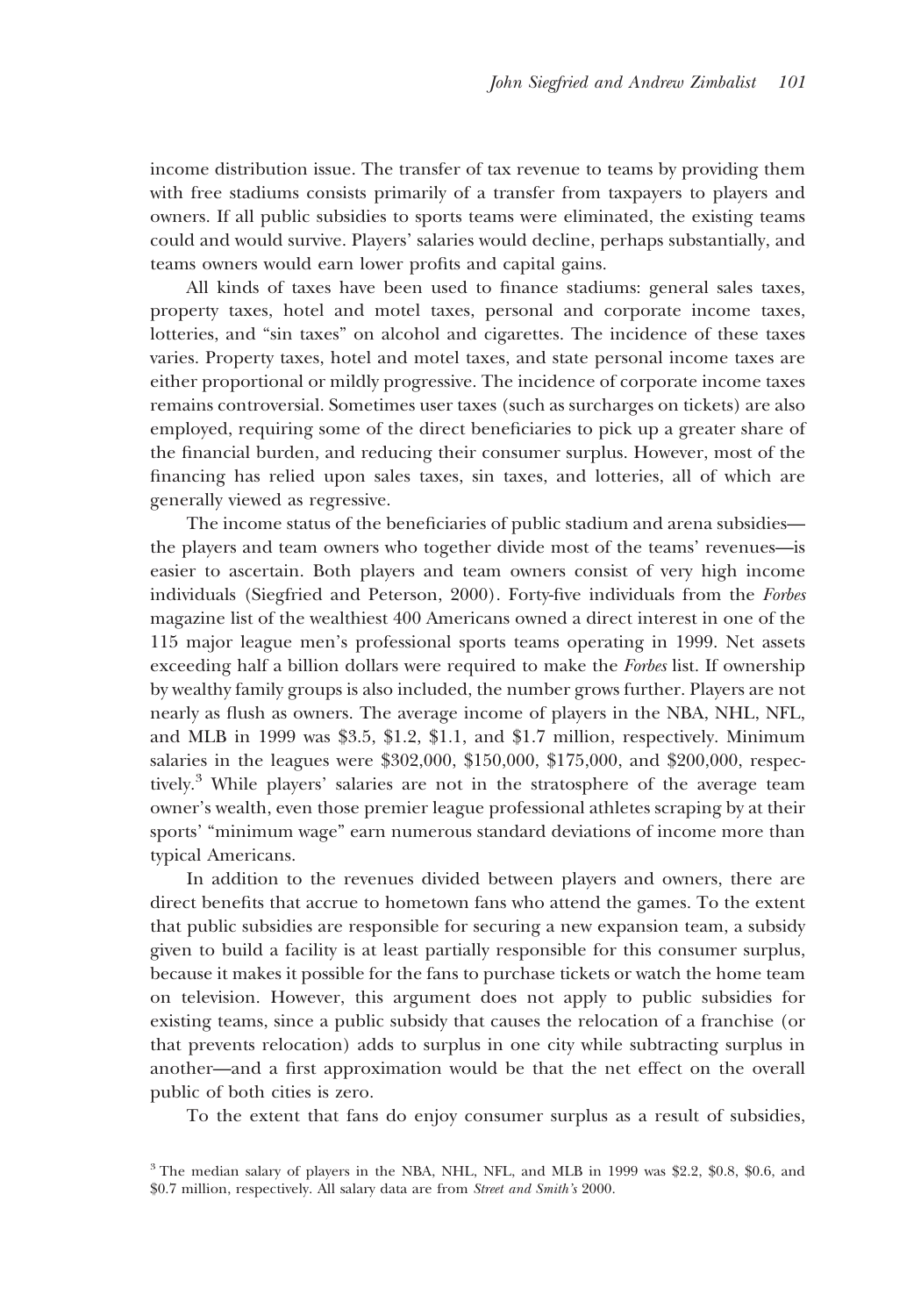audiences for professional sports tend to be of higher-than-average income. The median income of all sports event ticket purchasers in 1994 was 84 percent above the overall median income level, according to evidence from the Consumer Expenditure Survey (Siegfried and Peterson, 2000). More specific evidence on particular sports and areas conveys the same general lesson. The average percentage of National Football League game attendees from households with annual income exceeding \$100,000 is 13 percent, while the percentage of all households with income above that threshold in the cities that host NFL teams is only 9 percent, according to Scarborough Research Corporation. The St. Louis Rams and Tampa Bay Buccaneers enjoy a fan base that includes twice the proportion of people from \$100,000-plus income families as prevails in their local areas (Lombardo, 1999, p. 36).

It appears that sports consumers have grown relatively more affluent over time. For example, data from the 1972–73 Consumer Expenditure Survey analyzed by one of us years ago indicated that the typical purchasers of season tickets to sporting events had median incomes 58 percent above the overall median at that time, while purchasers of single game tickets had median incomes just 10 percent above the overall median.

One vivid symbol of the increasing relative affluence of sports fans over time is the rise of the personal seat license, which is a method of extracting payments in excess of the face value of tickets from more enthusiastic fans. It works this way: Before one can buy a ticket for a certain seat, the would-be buyer must first own a personal seat license, which can range in price anywhere from several hundred to several thousand dollars depending on the league, the team, the time and the seat. Better seat locations command higher prices for a personal seat license. A personal seat license usually confers the right to purchase season tickets for up to 30 years. If the holder chooses not to buy a season ticket in any particular year, however, the license is forfeited (Noll and Zimbalist, 1997a). The price of personal seat licenses in the last decade or so makes it unlikely that a stadium crowd in the 1990s would consist of many people holding jobs that pay near the minimum wage, aside perhaps from some people in the bleacher seats of a baseball game, or the ushers and concession workers serving those in the club seats and luxury boxes.

Once one steps beyond owners, players, and fans who attend games, it is harder to talk about the size of public consumption benefits from a professional sports team, and how such benefits might be distributed across individuals of different income and wealth levels. It is easy to make casual references to the increased self-esteem enjoyed by residents who believe their public image is enhanced by living in a "big league city," or to the psychic income from the proverbial discussions around the water cooler. But these effects are at a minimum hard to measure, and there are even legitimate questions as to whether they are benefits at all. After all, how do employers view those entertaining discussions around the water cooler? Is image enhancement a benefit if local residents are deluded into believing they are perceived as a "major league"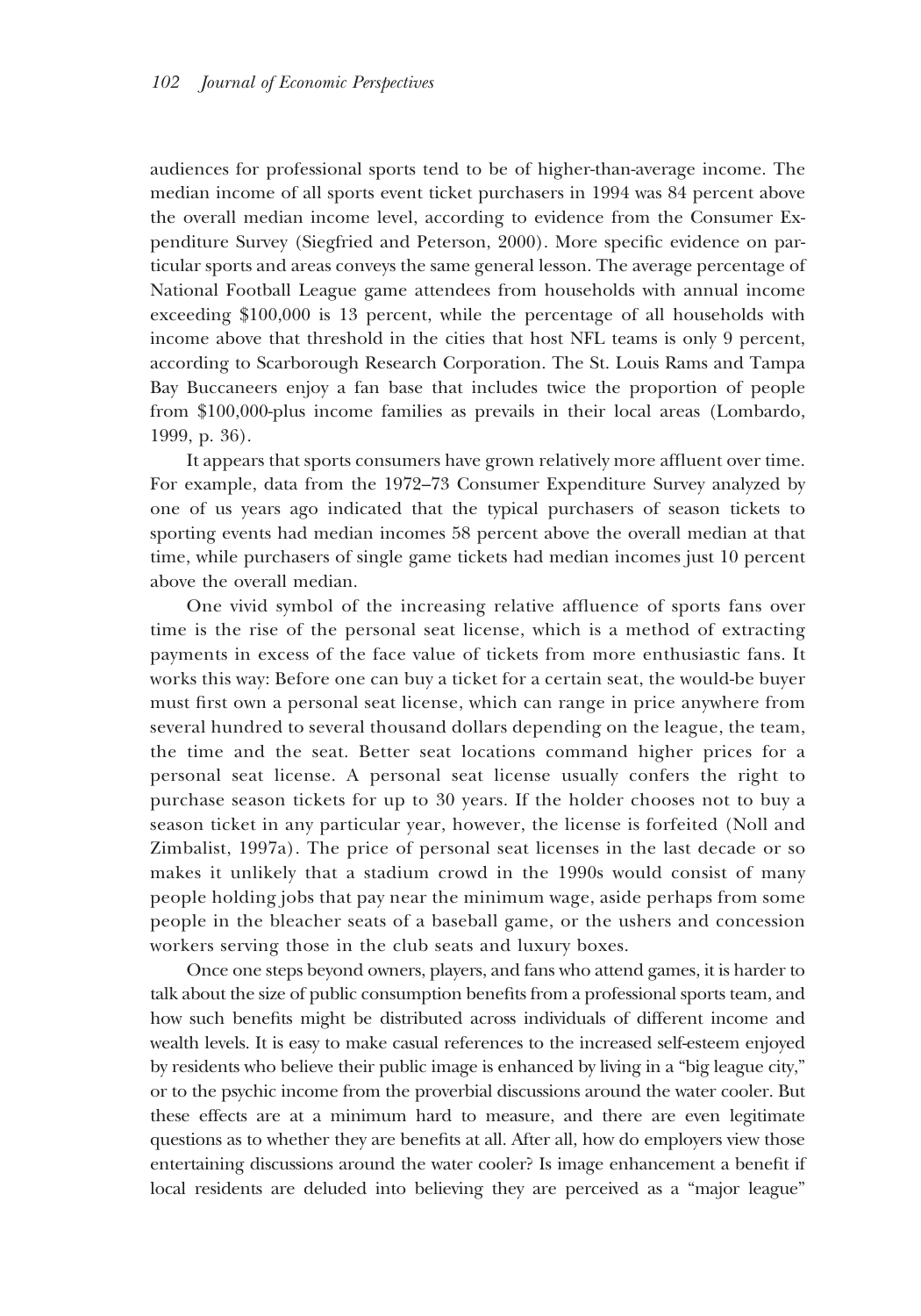community by acquiring a sports team?4 Do people view Charlotte, Jacksonville and Nashville to be big-time locations and Los Angeles an also-ran place because the former have NFL teams, while the latter does not?

Despite claims of the existence of consumer surplus and externalities connected to sports teams, it has not always been a simple matter to generate political support for facility subsidies, especially as construction costs have escalated rapidly in the 1990s. A large proportion of voting residents does not perceive the alleged benefits as real. Even if a sports team has public good characteristics, like a park or museum, many want to know why the economic benefits that derive from public subsidies are privately appropriated in the case of sports teams. Indeed, the fact that stadium proponents find it necessary to argue that new sports facilities will also improve the local economy suggests that, on balance, the perception is that the value of consumer surplus and externalities falls short of the requested subsidy level. Thus, it is necessary to consider the economic impact of new sports teams and facilities on a metropolitan area.

### **The Economic Impact of Sports Facilities on Metropolitan Areas**

Few fields of empirical economic research offer virtual unanimity of findings. Yet, independent work on the economic impact of stadiums and arenas has uniformly found that there is no statistically significant positive correlation between sports facility construction and economic development (Baade and Dye, 1990; Baim, 1992; Rosentraub, 1994; Baade, 1996; Noll and Zimbalist, 1997; Waldon, 1997; Coates and Humphreys, 1999).

These results stand in distinct contrast to the promotional studies that are typically done by consulting firms under the hire of teams or local chambers of commerce supporting facility development. Typically, such promotional studies project future impact and almost inevitably adopt unrealistic assumptions regarding local value added, new spending, and associated multipliers. They often use a regional inputoutput model that depends on outdated technical coefficients which are treated as invariant to shifts in supply and demand (Center for Economic and Management Research, 1991; Deloitte & Touche, 1994, 1996; KPMG, 1996; Economic Research Associates, 1996; KPMG, 1998; C.H. Johnson Consulting, 1999).

The academic work on the economic impact of sports facilities and teams does not rely upon projection. Rather, it compares the local economic performance of

<sup>4</sup> Image enhancement may or may not be welfare-enhancing if it is based on ignorance, depending on standards used for accepting consumer sovereignty. Yet, if a delusion-based increase in the demand for franchises to promote a city's image drives expansion fees sufficiently high to induce the monopoly sports leagues to add new teams, the deadweight welfare loss caused by the contrived scarcity of teams may be reduced. Even if such a second-best rationale for image delusion prevails, however, there remains a massive transfer of wealth, because the price of new franchises then will be based on the delusion-based demand. Moreover, such reasoning could be used to justify false advertising in any industry that exercises monopoly power.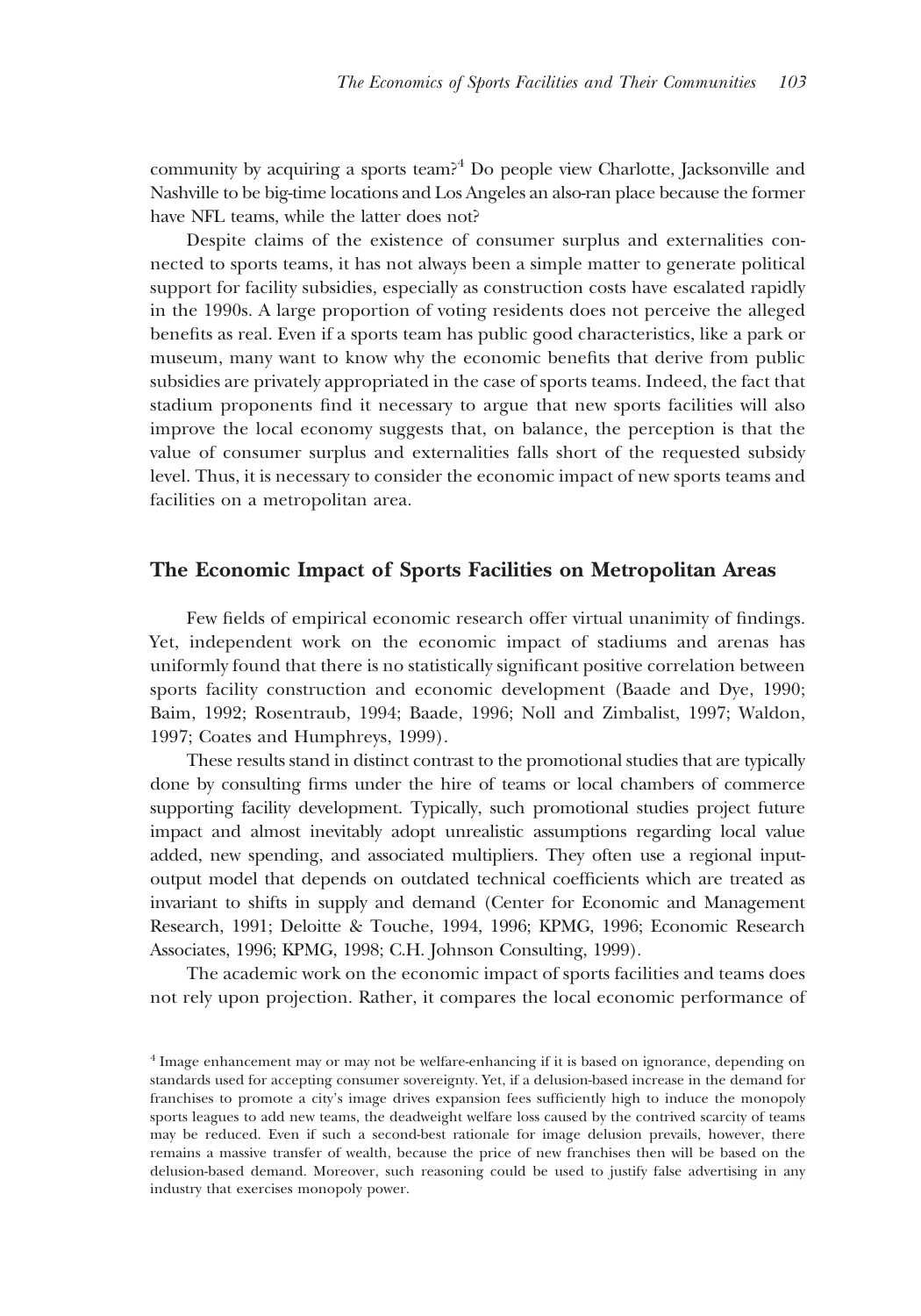areas with and without stadiums, arenas, and teams, controlling for other variables that affect local economic conditions. Among cross-section studies, for example, Baade (1994) found no significant difference in personal income growth from 1958 to 1987 between 36 metropolitan areas that hosted a team in one of the four premier professional sports leagues and 12 otherwise comparable areas that did not. Looking at 46 cities over the 1990–94 period, Waldon (1997) found that higher high school graduation rates and more spending on police are what encouraged economic growth, while the presence of a major league sports team actually put a drag on the local economy. Both Baade and Waldon controlled for other factors affecting underlying trends in economic growth.

Time series studies confirm the cross-section results. Baade and Sanderson (1997), for example, found no perceptible net increase in economic activity or employment in 10 cities that acquired new sports teams between 1958 and 1993 after factoring out other economic trends affecting each area. They did observe a reordering of leisure expenditures within the cities that acquired new teams, but there was no evidence that the new sports teams brought output or employment growth to the local area. A more recent study, by Coates and Humphreys (1999), finds that new stadiums and sports teams actually reduce per capita income in the host communities. This result is consistent with a higher (negative) multiplier for the displaced leisure expenditures than for the expenditures on a new team or in a new stadium because the latter likely involve substantial leakages from the local economy to the remote residential locations of some players and team owners.

The conclusion that sports teams and facilities do not stimulate economic growth is surprising to many people. With live telecasting of games, daily coverage on television news and in the sports sections of newspapers, professional sports play a huge role in U.S. culture. Yet sports teams are small businesses. Yearly average team revenues in 1999 are around \$55 million in the NHL, \$75 million in the NBA, \$85 million in MLB and \$100 million in the NFL. For a medium-size city like St. Louis, the baseball team accounts for less than 0.3 percent of local economic activity; for a large city like New York, a baseball team contributes less than 0.03 percent of economic output.

Sports teams typically employ between 70 and 130 people in their front offices. Beyond this, they hire approximately 1000–1500 day-of-game personnel who work in unskilled, low wage, temporary, part-time jobs. An NFL team is assured of playing 10 home games a year (including preseason games). At four hours of work per game, an NFL team provides day-of-game employment for the equivalent of 20 to 30 full-time, year-round jobs. As we shall see, however, it is problematic to attribute even these jobs to the sports team.

Of course, the controversy about the economic impact of professional sports teams on their local economy is not just about the teams themselves, but also about how specific local restaurants, hotels, and other businesses might be affected. However, even if one assumes, optimistically, that on average people spend as much outside the sports facility as they do inside, the economic impact of sports teams in proportion to a typical metropolitan economy is diminutive.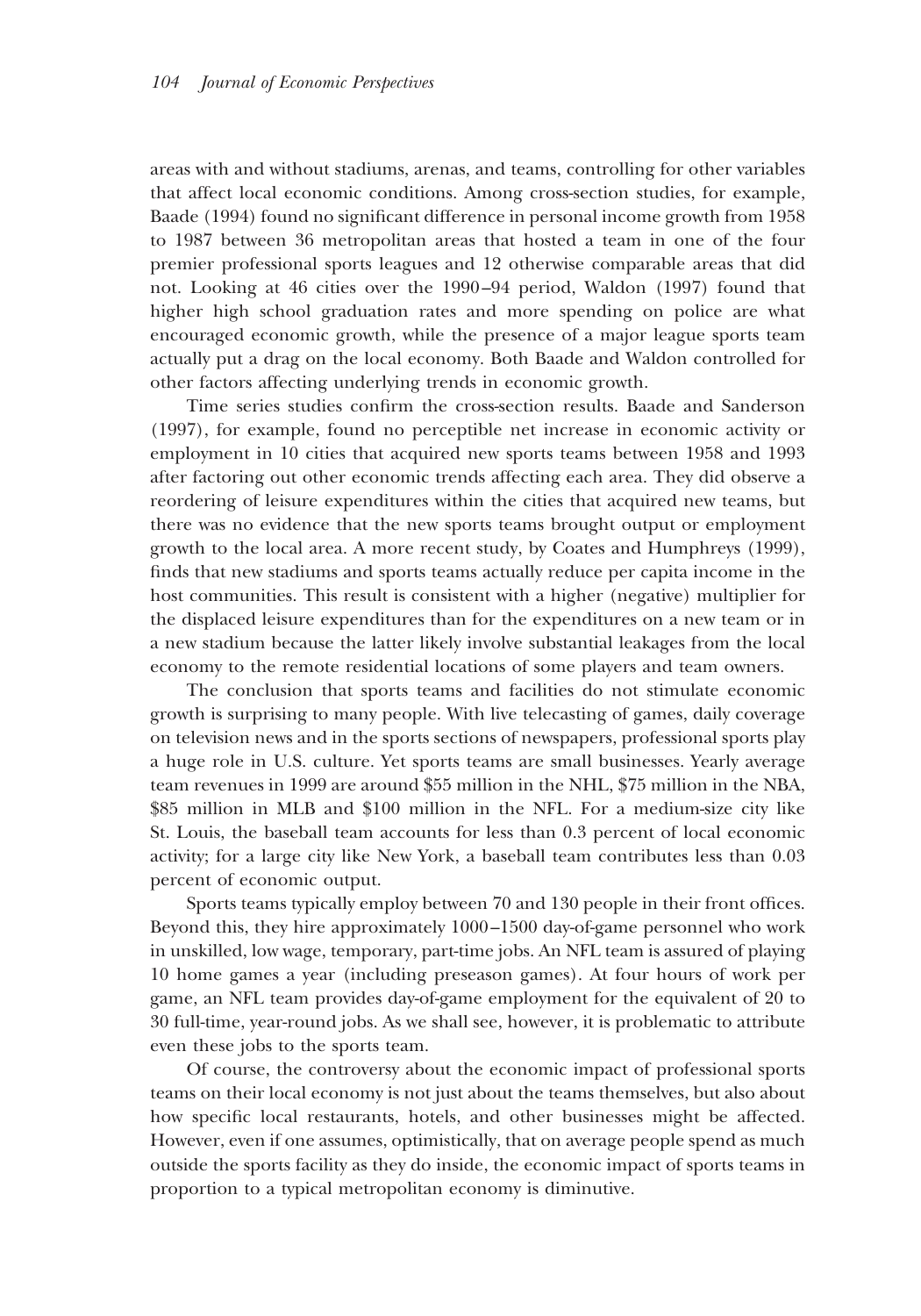Apart from their relatively small size, there are three key reasons why professional sports teams do not promote economic development: the substitution effect; extensive leakages; and the likely negative effect on local government budgets. The analysis of these three effects that follows describes the situation when a team or a facility is new to an area. Of course, in many cases the choice is whether or not to build a facility for a team that is already there. In such a case the incremental consumer surplus, external benefits or new spending will be considerably less. From the city's perspective, however, the opportunity cost of not building a facility with public funds may be perceived to be the loss of the team and all of its attendant benefits.

#### **The Substitution Effect**

The vast majority of consumers has a relatively inflexible leisure budget. If a sports team moves to town, the money one spends taking a family to a game typically is money that is not spent at a local bowling alley, golf course, restaurant or theater. The net effect on spending in the metropolitan area then is zero, or very close to zero. While sports teams may rearrange the spending and economic activity in an urban area, they are not likely to add much to it.

An important exception to this reasoning occurs when sports teams attract new money into an area. If it were true, as the Boston Red Sox claim, that 35 percent of the fans at a typical game in Fenway Park came from out of state, then each game would bring tens of thousands of dollars of new demand to the Boston metropolitan area.<sup>5</sup>

Several qualifiers should be noted, however. First, the experience of major league teams in the various sports suggests that the general range of fans from "out of the area" is from 5 to 20 percent (Noll and Zimbalist, 1997a, chs. 2, 15; Crompton, 1995). Of course, this range depends on how one defines "the area." A strict definition of urban limits and, hence, a smaller radius around the stadium or arena, implies a larger percentage from outside the area. A combined metropolitan statistical area which includes several counties implies a smaller proportion of fans from outside the area. Thus, the smaller the radius, the greater the amount of "new spending." Conceptually, the benefit principle of taxation would imply that the delineated area should coincide with the tax jurisdiction that supports the construction and operation of the facility. $6$ 

Second, there is considerable evidence that out-of-state fans at most sporting events do not come to town because of the game. Rather, they are in town for

<sup>&</sup>lt;sup>5</sup> This claim is cited and used uncritically by C.H. Johnson Consulting (1999) in its report on the economic impact of a new Fenway Park on the Boston economy. The methodology employed to arrive at the 35 percent estimate is not described. It is essential to understand the methodology used to determine the proportion of fans from outside the relevant area. Is there a booth set up at the ballpark that gives away free cooler bags if one stops to fill out a questionnaire asking about residency or is there a legitimate technique employed to enumerate a census or to draw a random sample?

<sup>6</sup> Of course, sometimes a stadium is financed with a combination of city, county, state and private money. In such circumstances it is appropriate to count people in proportion to the share of finances each jurisdiction contributes.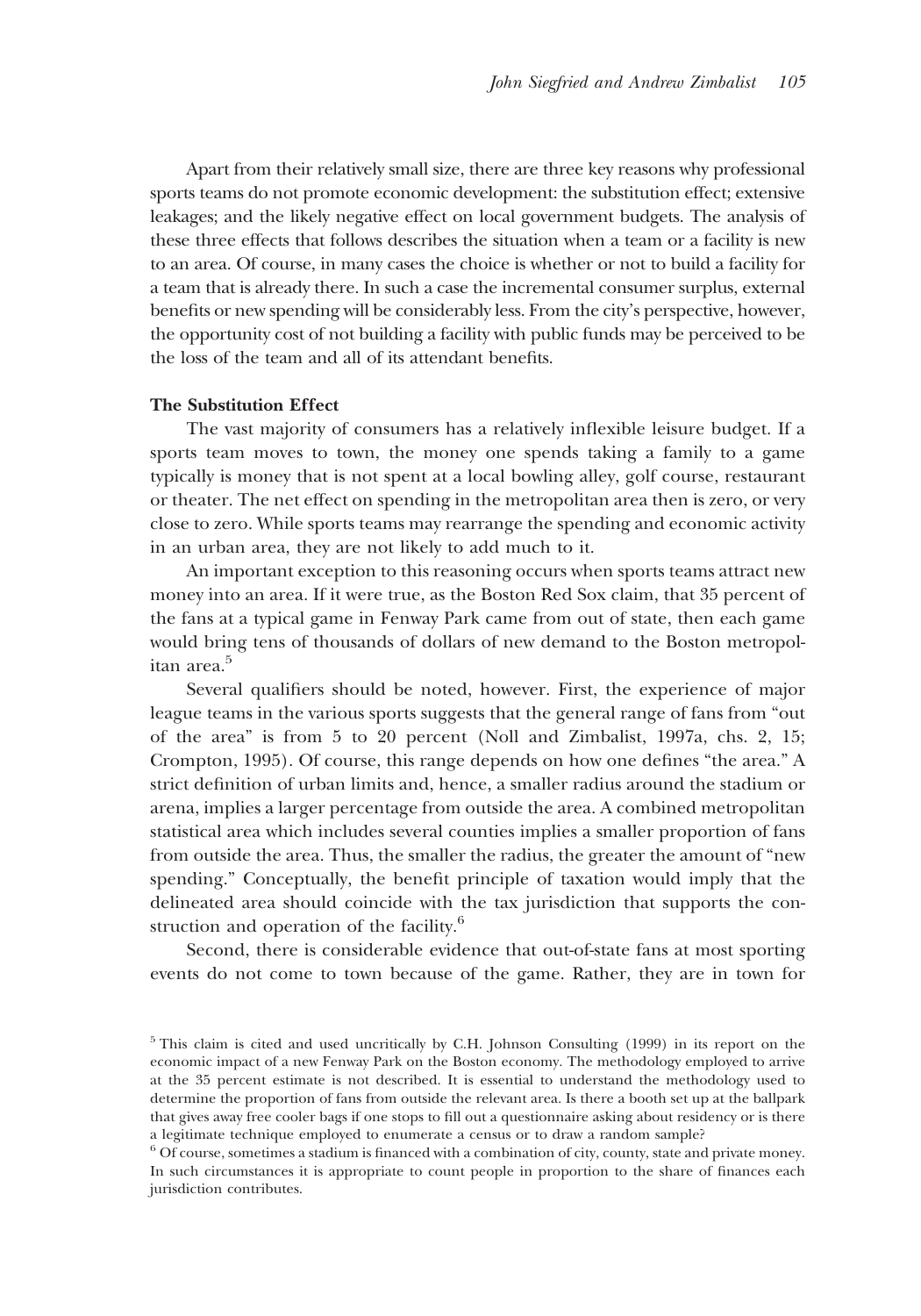business reasons, to see family or for other leisure activities. If they were not at the game, they would spend their money on other entertainment in the same city. Hence, their disbursements in and around the ballpark substitute for other local spending. Further, they may be guests of a local business or family who pays for the tickets and concessions, in which case there also is no new money attracted from outside of the area (Noll and Zimbalist, 1997b).

Some stadium proponents have also argued that the local sports team attracts visiting media personnel from other cities. This, of course, is as true for journalists as it is for television or radio reporters and team members themselves. But there is no net contribution here, because the inflow is offset by a similar outflow of team members and media personnel when the local team plays away games.

Finally, in addition to attracting some new spending from out-of-state fans coming to ball games, professional sports teams also receive distributions of national television contracts and other funds from their central league office. To the extent that these funds remain in the local economy, additional new local demand may be attributed to a sports team. As we shall see in the next section, however, certain substantial leakages retard this effect.

#### **Leakages and the Multiplier**

Approximately 55 to 60 percent of NHL, NBA, NFL and MLB team revenues go to player compensation. With some variation according to league payroll cap rules, when team revenues rise by \$10 to \$50 million after moving to new facilities, the majority of the added revenue goes to the players. The remaining 40 to 45 percent goes to the owners and to help defray additional costs, if any, associated with the new facility. The impact of this spending on local economies depends on how much of it is re-spent locally and how much leaks out to other areas.

First, with average incomes well over \$1 million, most players and owners face the top federal marginal tax rate (39.6 percent), plus an additional 1.45 percent Medicare tax.<sup>7</sup> Thus, over 40 percent of their incremental income leaks directly from the local economy to Washington, D.C. Second, high incomes also lead to higher savings rates, especially for the players, whose incomes are sensibly viewed as transitory. Most of these savings leak out of the local economy and into the world's money markets. Third, more often than not, players do not live year-round in the local community, and frequently owners do not either. Their families and principal homes are elsewhere. Even if they do live locally, their high incomes often lead to extensive travel and multiple home ownership. Thus, a large share of their spending takes place outside of the team's host city. Fourth, prices for food items at a ballpark or arena are considerably higher than at alternative retail establishments, and a large part of this price differential is siphoned off by the facility concessionaire company, which more often than not is based elsewhere.

Contrast these leakages from sports expenditures to those which might occur

<sup>7</sup> This rate is 2.9 percent on self-employment income.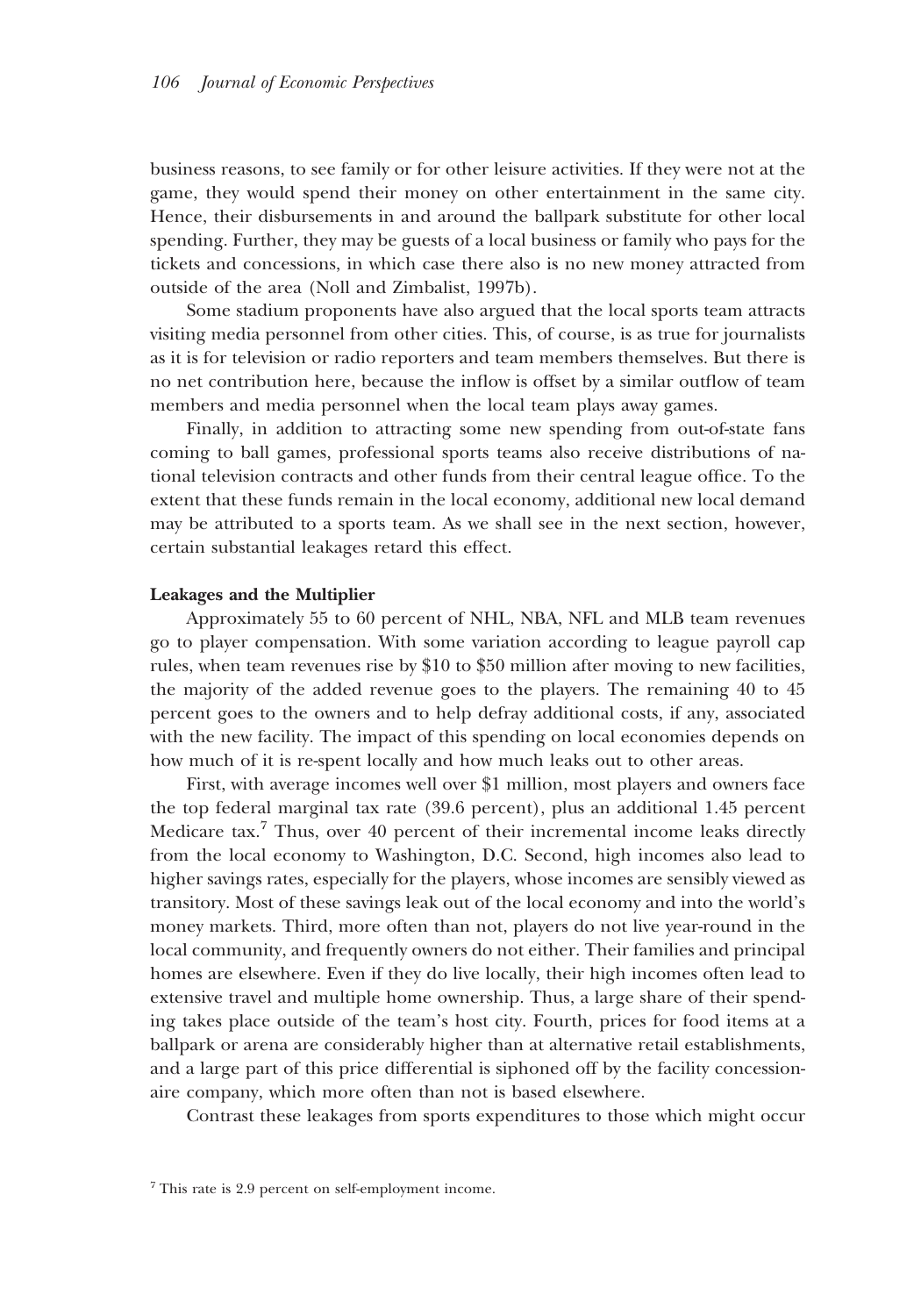if the entertainment dollar were spent at locally-owned businesses, such as bowling alleys, golf clubs or restaurants. The proprietor of such businesses likely faces a lower marginal tax rate than either owners or players, has a lower saving rate, and does the bulk of his or her spending in the local metropolitan area. To derive the multiplier for sporting events, we combine the concepts of new spending and leakages to derive:

$$
sports multiplier = 1/[1 - MPC(1 - MPI)(1 - t)],
$$

where MPC is the marginal propensity to consume, MPI is the marginal propensity to import goods into the local economy (rather than produce and consume them locally), and *t* is the marginal tax rate. Using reasonable illustrative values of two-thirds for the marginal propensity to consume, one-half for the marginal propensity to import (that is, to spend outside the local area), and 0.4 as the marginal tax rate implies a sports multiplier of 1.25. To calculate the positive impact of new sports expenditures on the overall local economy, whether inside or outside of the sports facility, the sports multiplier must then be multiplied by the local net value added to the local economy resulting from any new local spending due to the sports team.<sup>8</sup>

The overall effect of a sports team on its local economy, however, depends both on a rearrangement of entertainment spending within the local area as well as on new spending attracted from outside that area. Thus, to derive the overall net effect of a sports team on a local area, it is necessary also to balance the contraction in the local economy caused by the diversion of spending from alternative local entertainment venues (the opportunity cost of local sports spending) against the expansion generated by the reallocated local spending on sports. The reallocated spending times the sports multiplier constitutes the team's positive contribution to the local economy from rearranging local spending. The reallocated spending times an analogous locally-owned entertainment venue multiplier reflects the sports team's internal drain on the local economy from rearranging local spending. The difference between them must be added to the net effect from new spending to derive the overall net effect on local economic activity.

For instance, consider an average baseball team with revenue of \$85 million. Approximately \$15 million of this comes to the team from MLB's Central Fund and is "new" to the local economy. Of the remaining \$70 million in revenues, assume that \$10 million (14.3 percent) comes from fans who reside "outside of the area." Thus, the total of new spending is \$25 million. If half of this is the local value added

<sup>8</sup> Interestingly, when the analyst draws a smaller circle to differentiate new from substitute spending and thereby increases the economic impact, the smaller circle also means that fewer goods (or components of goods) sold at the stadium are produced in the relevant area. So a smaller circle increases new spending, but lowers the multiplier that should be applied to it. As difficult as it is to believe, some promotional studies use smaller circles to define new spending and larger circles to define area of production. See, for example, KPMG (1996).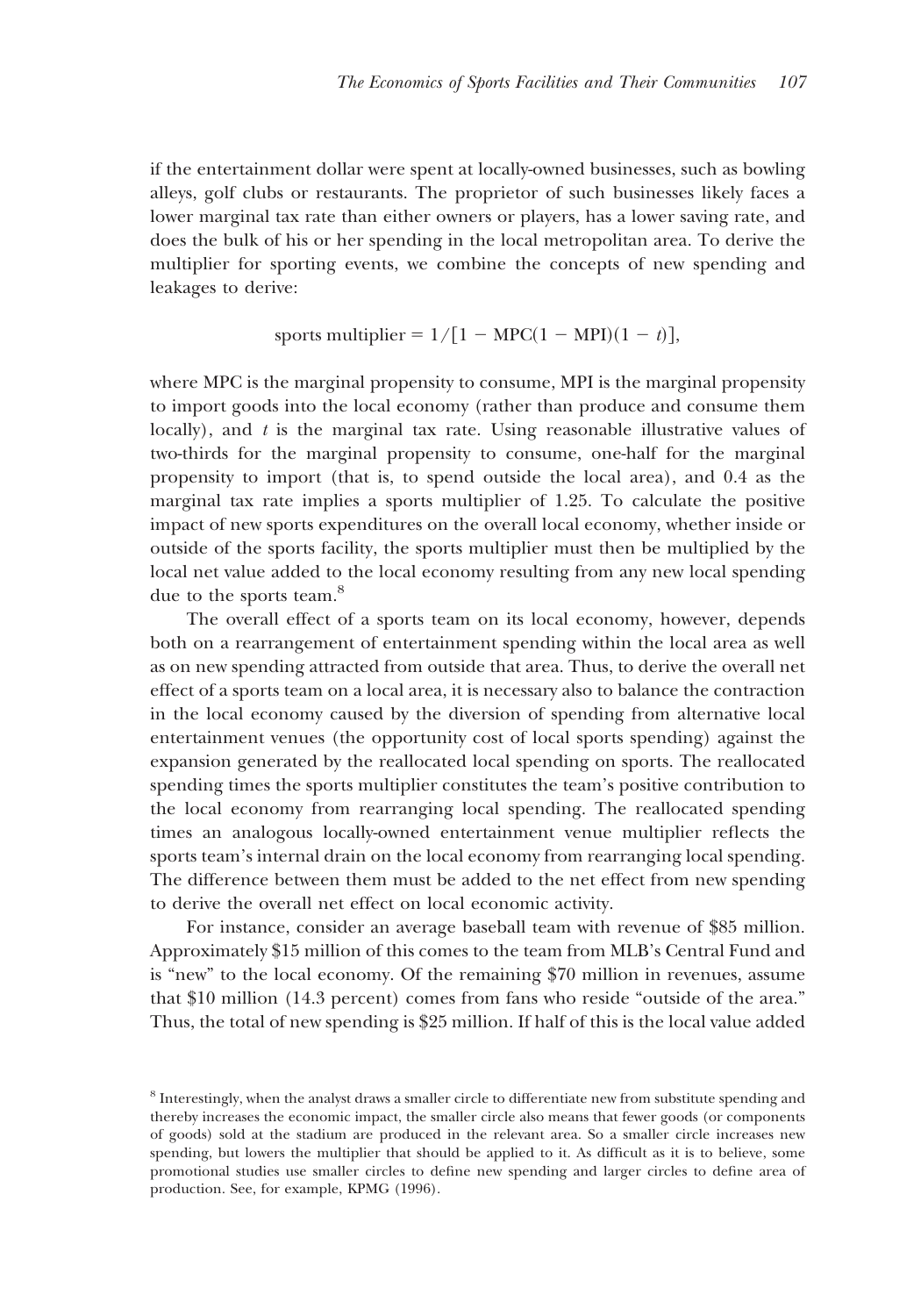from such spending, then the impact of new sports spending equals (\$12.5 mil $l$ lion)(1.25) = \$15.625 million. Further suppose that for spending at locally-owned entertainment venues, the appropriate marginal propensity to consume is .8, the marginal propensity to import is .35 and the marginal tax rate is .35. Then, the locally-owned entertainment venue multiplier is 1.51, in contrast to the sports multiplier of 1.25.

If new spending is \$25 million, the remaining \$60 million of team revenue must be reallocated local spending. Applying the two multipliers to this \$60 million, we find that the foregone output generated by money that would have been spent at locally owned entertainment venues is \$90.6 million and the actual output generated by diverting the spending to the professional sports team venues is \$75 million. The difference of \$15.6 million must then be subtracted from the positive impact of new sports spending (\$15.625 million) to arrive at the estimated overall net impact of the sports team. Employing what appear to be reasonable parameter values, the net effect on output from the sports team is estimated to be virtually zero.

#### **Budgetary Impact**

Because sports facilities are not expected to generate additional net output in a metropolitan area and no systematic empirical analysis ever finds evidence that they do, sports facilities cannot be counted on to augment tax collections. Indeed, public expenditures occasioned by operating a sports facility generally exceed revenues generated by it. To assess the budgetary impact of a new facility, however, it is necessary to know the financing and lease terms.

If the financing burden is large and falls primarily on public coffers and if the lease terms are concessionary to the team, then the public obligation for debt service, infrastructure maintenance, environmental remediation, incremental sanitation and security expense, probable cost overruns, and subsequent facility enhancement is likely to generate a substantial budgetary hole in the municipal, county and/or state accounts. Such budgetary gaps must be filled either with decreased government services or with higher taxes; either will produce a drag on the local economy.

Unfortunately for host cities, the monopoly status of the major team sports leagues has enabled the teams to drive impressive bargains in negotiating financing and lease terms. Even as sports facilities have grown more and more expensive, in some cases costing over half a billion dollars, public contributions to construction costs have continued to average nearly 70 percent. Quirk and Fort (1992, pp. 170–171), after studying 25 facilities built between 1978 and 1992, concluded that the host cities provided on average a \$7 million per year operating subsidy to the team. In none of the cases did the host city receive a positive net operating income from the facility. The perverse influence of the 1986 Tax Reform Act on lease terms described above and the escalating costs of recent facility construction suggest that the size of these subsidies has only grown since 1992.

Promotional economic impact studies often claim that an additional positive economic stimulus is derived from the actual construction of the sports facility. The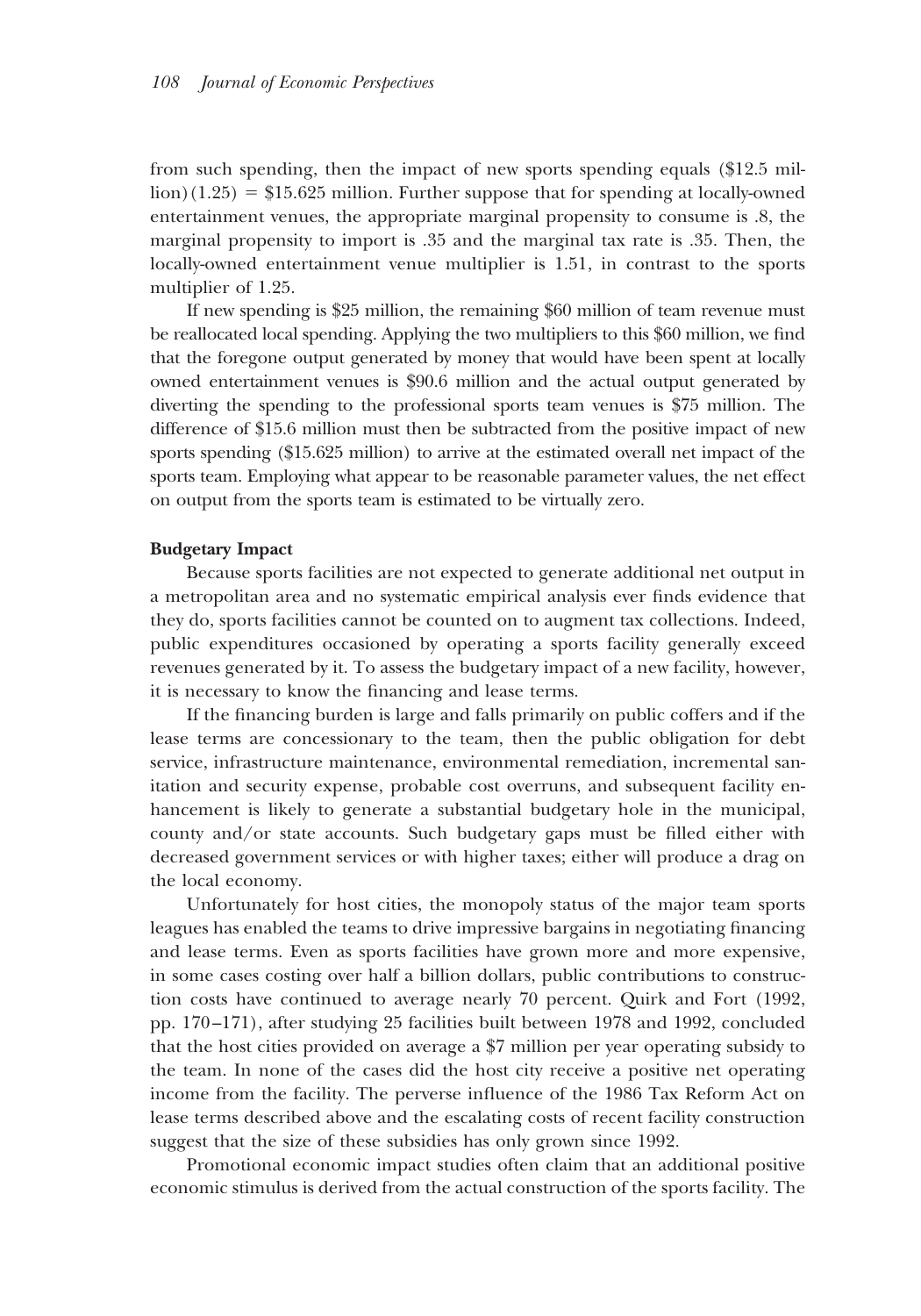problem with this contention is that the funds to build the stadium or arena have an opportunity cost. If the construction is funded by the city, then the city must raise the money via higher taxes or reduced services. Spending on construction thereby causes lower spending by the government in other areas or lower disposable household income. If stimulating a local economy were so simple, every municipal government could guarantee full employment with a public works program that hired workers to dig holes in the ground and then hired other workers to fill the holes. Only in the case where some of the funding comes from state or federal coffers can the city expect to experience a net job gain from facility construction, and in this case the gain comes at the expense of worker layoffs elsewhere in the state or country.

The logical implications of both multiplier and budget impact analysis are consistent with the results of empirical studies that fail to detect any discernible effects on local economic growth associated with a sports facility or a team.

#### **Core Redevelopment**

Even though it is difficult to justify new stadium construction on economic growth grounds, it is possible that such construction would facilitate efforts to redevelop an urban core. Many downtown areas in U.S. cities have been devastated by the suburbanization trend since the 1950s. In an effort to revitalize their central city and restore an aura of cultural vibrancy, many municipal governments subsidize efforts at economic development in the city's core. Sports facilities are often part of this strategy.

Since it is possible for sports facilities to reposition economic activity within a metropolitan area, such strategies contain a certain prima facie plausibility. The impact of the sports stadium alone on the rest of an urban core, however, is likely to be small. Neither a football stadium hosting ten games annually, nor a baseball park with 81 games, is likely to induce many rational independent retailers to invest in adjacent businesses. Among other things, the 1990s genre of sports facilities are designed like European walled cities, seeking to enclose all commercial activity and revenue flows within its confines—making the life of area retailers all the more tenuous. Only when a sports venue is complemented by a year-round business district or residential neighborhood will there be appreciable independent investment activity.

#### **Big League City: Demonstration Effect**

Another common contention is that sports facilities "put a city on the map." With a major league team, your city is shown periodically on national or international television. The result, it is said, is increased tourism and business. While the claim is partially plausible, there is no empirical evidence to back it up.

The part of the contention that is not plausible is the notion that businesses will relocate to the city because it becomes "big league." Sound businesses move in search of a more qualified or less expensive labor force, a convenient location for inputs or sales, a good infrastructure, a sound fiscal environment with amenable tax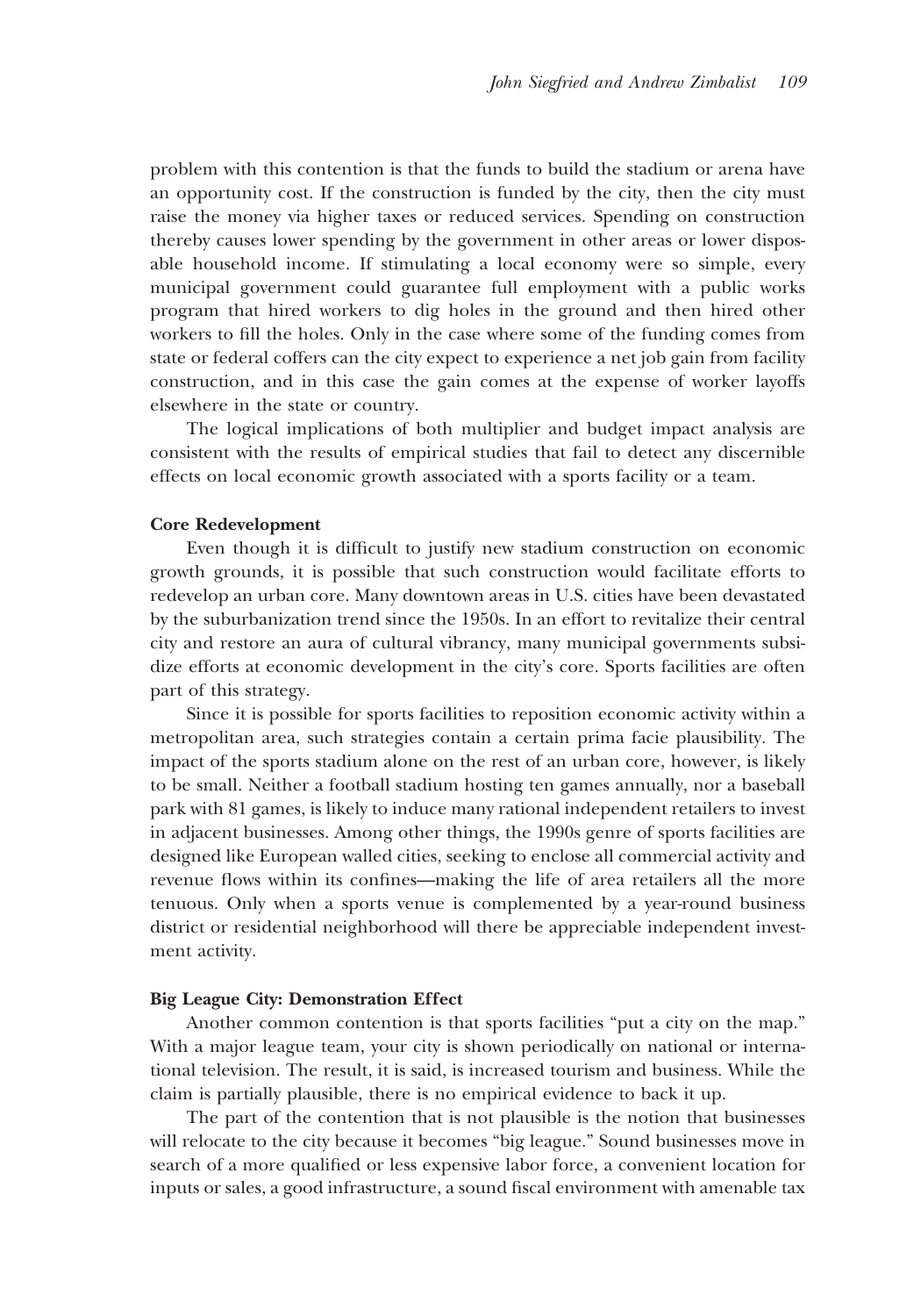policy, attractive government services, and appealing cultural opportunities. The latter may include the quality of the local theater, opera, symphony, parks, art museums, hospitals, public schools, universities or sports teams. If the first half dozen or so items are equivalent between two cities, then the business may look at cultural amenities and within them may consider sports. It does not seem plausible that the presence or absence of sports teams would be a decisive location factor for more than a few companies. There is no systematic evidence that business relocations follow sports teams.

# **So Why Do State and Local Governments Subsidize Sports Facilities?**

Public subsidies for new stadiums and arenas are commonly justified on the basis of economic benefits they will confer on the local economy rather than on public consumption externalities or on the value of an enhanced community image. Yet there is virtually no evidence of any perceptible economic development benefits from sports teams or stadiums. How, then, have sports leagues been so successful in persuading government officials and voters to subsidize their industry when they seem to promote the losing argument?

Many referendums on using tax revenue to construct sports stadiums and arenas have been close (Fort, 1997). At the end of the controversy, however, almost all cities have contributed public funds to subsidize private, for-profit teams owned by some of the wealthiest individuals in the world. The close votes suggest that stadium proponents—team owners and players—have been quite sophisticated in their appeals. If the votes had been overwhelmingly in favor of the subsidies, the proponents probably sought too little. If the voters had not generally approved the subsidies, they asked for too much.

Part of the explanation for the success of subsidies for sports stadiums relies on the distribution of benefits and costs. Only a small proportion of people in any metropolitan area attend professional team sports contests. But those who do often are intensely interested. Thus substantial benefits accrue to some individuals, motivating them to become politically active in supporting the use of tax revenue to procure or retain a team. Team owners and players are also well organized and have low cost access to the media in their effort to promote subsidization.

In contrast, most voters do not find it in their interest to oppose actively a referendum that may cost them \$25 or \$50 per year in additional taxes. The issue is complex, the subsidies are indirect, and the proponents have almost all of the information. Those who are motivated to oppose the subsidies frequently are poorly funded, disorganized and politically naïve.

Misleading "economic impact statements" commissioned by the proponents of subsidization often confuse the public. As we have seen, these studies are fraught with methodological errors that may be easily overlooked for those not trained in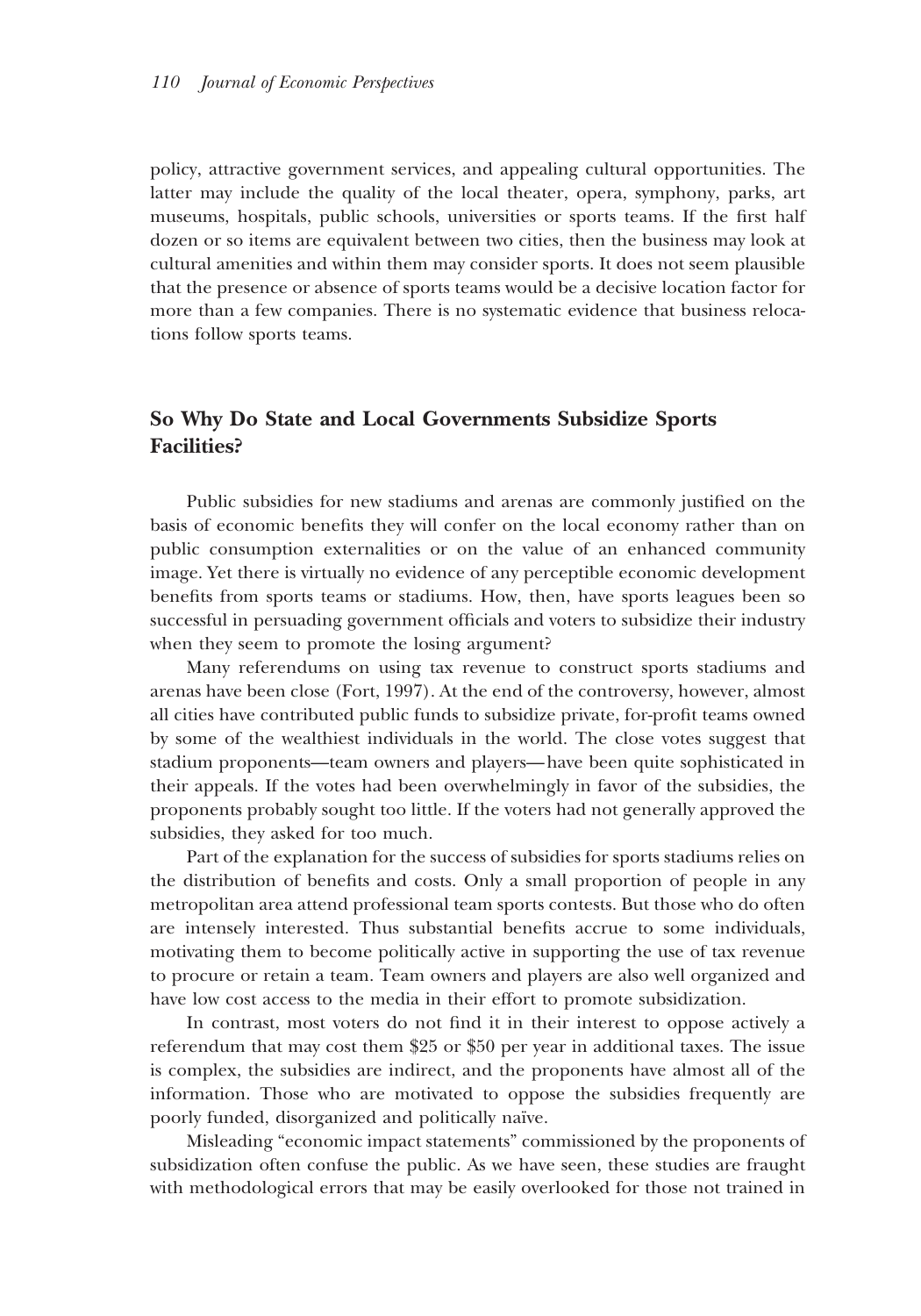economics. Given the close votes, the studies can be enormously effective even if they deceive only 2 or 3 percent of the voters.

## **Policy Options**

There are various ways to correct monopoly abuses, including government ownership, "public utility" type regulation, and injecting competition into the industry. Direct regulation has more appeal when there is a clear natural monopoly, which does not appear to be the case for professional sports. No one believes that two baseball teams in Chicago cause problems similar to those that would arise from duplicate water or electricity distribution systems. Direct regulation also risks the usual inefficiencies associated with political rather than economic motives, muting incentives for working, saving, investing and entrepreneurial activity.

New entry would introduce competition to the monopoly sports leagues, but it is unlikely. Many have tried, but few have succeeded (Quirk and Fort, 1992, chs. 8–9). The successes came primarily in the 1960s and 1970s, after a long period during which franchise expansion in the major sports leagues failed to keep pace with population growth, and in the midst of rapidly increasing demand for sports entertainment fueled by the coming of sports interest age of the post-World War II baby boomers and the expansion of access to television. Those were days before astronomical broadcast rights contracts and stadium subsidies had driven players' salaries beyond the realm of normal incomes, and before the leagues realized that they could restrict the number of franchises so much as to attract an entire new league. Today it would be difficult, if not impossible, for a new league to successfully enter any of the four major team sports, and individual teams cannot enter without the cooperation of incumbents because they would have no one to play.

Unfortunately, the successful entrants three decades ago—the American Football League, the American Basketball Association and the World Hockey Association—all too quickly recognized their financial interest in joining rather than fighting the established leagues whose monopoly power they had challenged. In the case of football, in 1966 Congress even went so far as to pass special interest legislation that immunized the merger of the American and National Football Leagues from antitrust challenge.

One possible road to remedy would be for the U.S. Conference of Mayors and the National Governors' Association to agree not to use publicly collected monies to finance the construction or maintenance of a sports facility for a privately-owned team (Rosentraub, 1997). While initiatives to this effect have been brought before these groups in the past, no action has ever been taken. The problem is that at any one point in time there are just a few cities or states affected by the demand for a new sports facility. Those mayors or governors not facing a threat are not inclined to alienate the professional leagues with whom they have or want a relationship. Moreover, the prospect of attracting a team with a subsidy may be too great a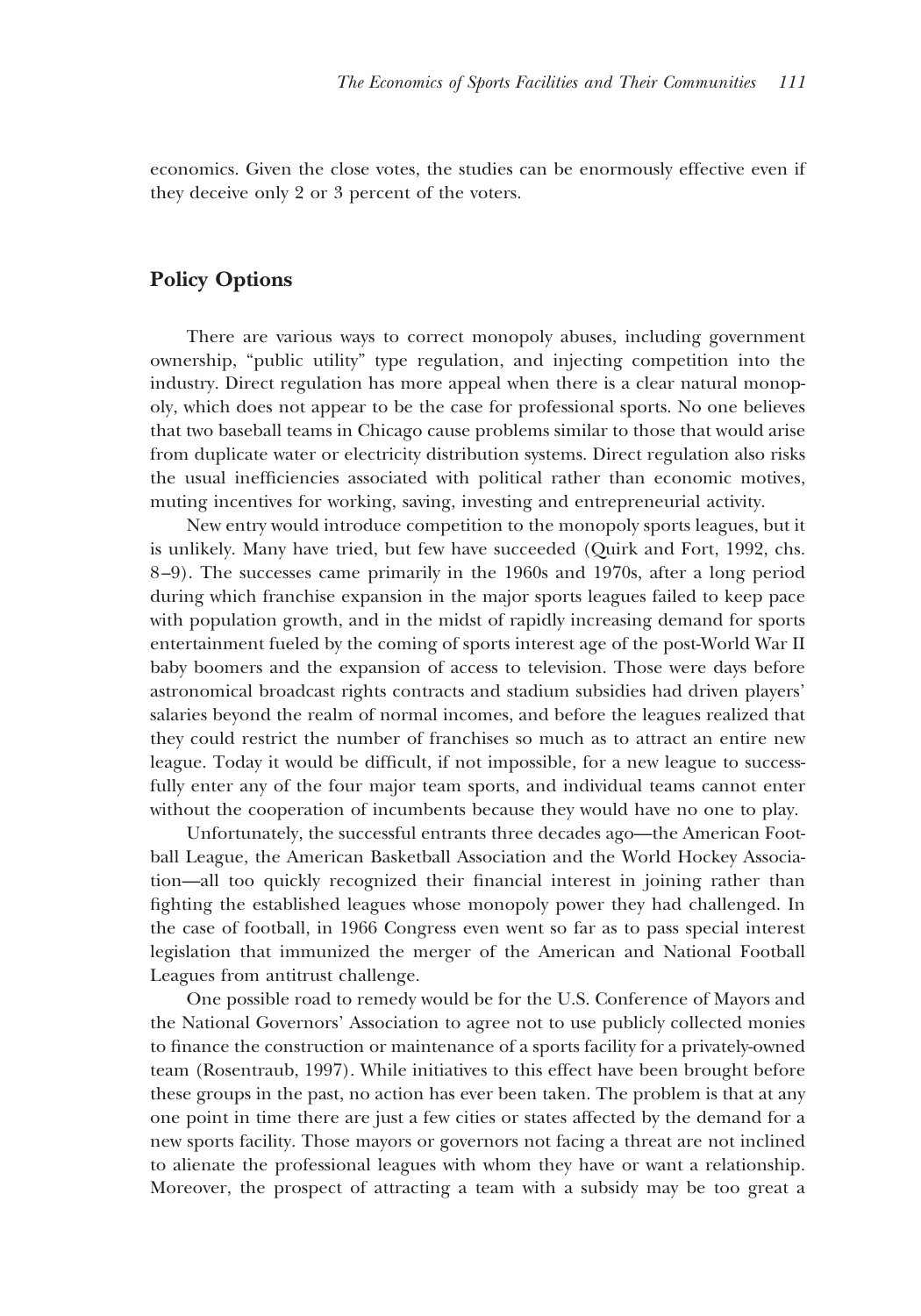temptation for any one community to resist, and there is virtually no cost to a community for cheating on such a voluntary agreement.

A variant of this scheme was proposed by U.S. Senator Daniel Patrick Moynihan, who proposed a bill that would have prohibited the use of the federal tax exemption on municipal bonds for sports facilities where privately-owned teams would play. Like many similar efforts, Moynihan's bill died in committee.

Divestiture may be the best remaining option. Each of the professional sports leagues is now approaching 30 teams. Dividing each sport into, say, four separate leagues could instill important elements of competition without destroying the value of a championship playoff. Competition could prevail in the market for players and, more importantly, in the market for team locations. Individual leagues might be exempted from antitrust prosecution for intra-league coordination, but coordination other than to arrange uniform playing rules and a championship playoff among the leagues would be prohibited. The National Collegiate Athletic Association (NCAA) provides an example of such an organization of leagues. Although the NCAA is intimately involved in the regulation of the player labor market, it does not constrain either the size of college sports leagues or team locations. The various leagues participate jointly in many national championship competitions.

Divestiture would solve many of the problems plaguing professional sports. The competitive imbalance problem would be ameliorated as teams with large revenue bases found their home territories invaded by entrants from smaller revenue bases in the other leagues. Such invasions would persist until revenue potential per team was approximately equal on the margin.

Cities that could financially support new franchises would find entry into one of the leagues easier and (much) cheaper as the leagues competed to add viable new locations. Attractive places for sports teams (like Los Angeles for football or Washington, D.C., for baseball) would find interest from currently struggling franchises and probably would not have to provide a free stadium or arena to procure a team. Television networks could play the competitive leagues off against each other in bidding for broadcasting rights, which would likely fall precipitously.

The most serious risk in a sports industry comprised of competing leagues is the possibility that one league will eventually be viewed as "better" than the others, and the weaker leagues will fail or be absorbed by the stronger leagues. Minimally, legislation would be needed to permit periodic divestiture if this should occur.

An alternative approach is to prohibit existing leagues from exercising collective control over team relocations. This approach would reduce the disparity in revenue potential because some teams from markets with lower revenue potential would invade the geographic territories of teams currently monopolizing the largest revenue potential markets. The result, for instance, could easily be more baseball teams in New York City and Los Angeles. Competitive team imbalance would decline because the revenue potential would equalize across teams as the geographic territories of current "haves" were invaded by current "have nots." Subsidies from cities to teams would shrink because leagues would be unable to prevent teams from competing to enter a city offering attractive market potential.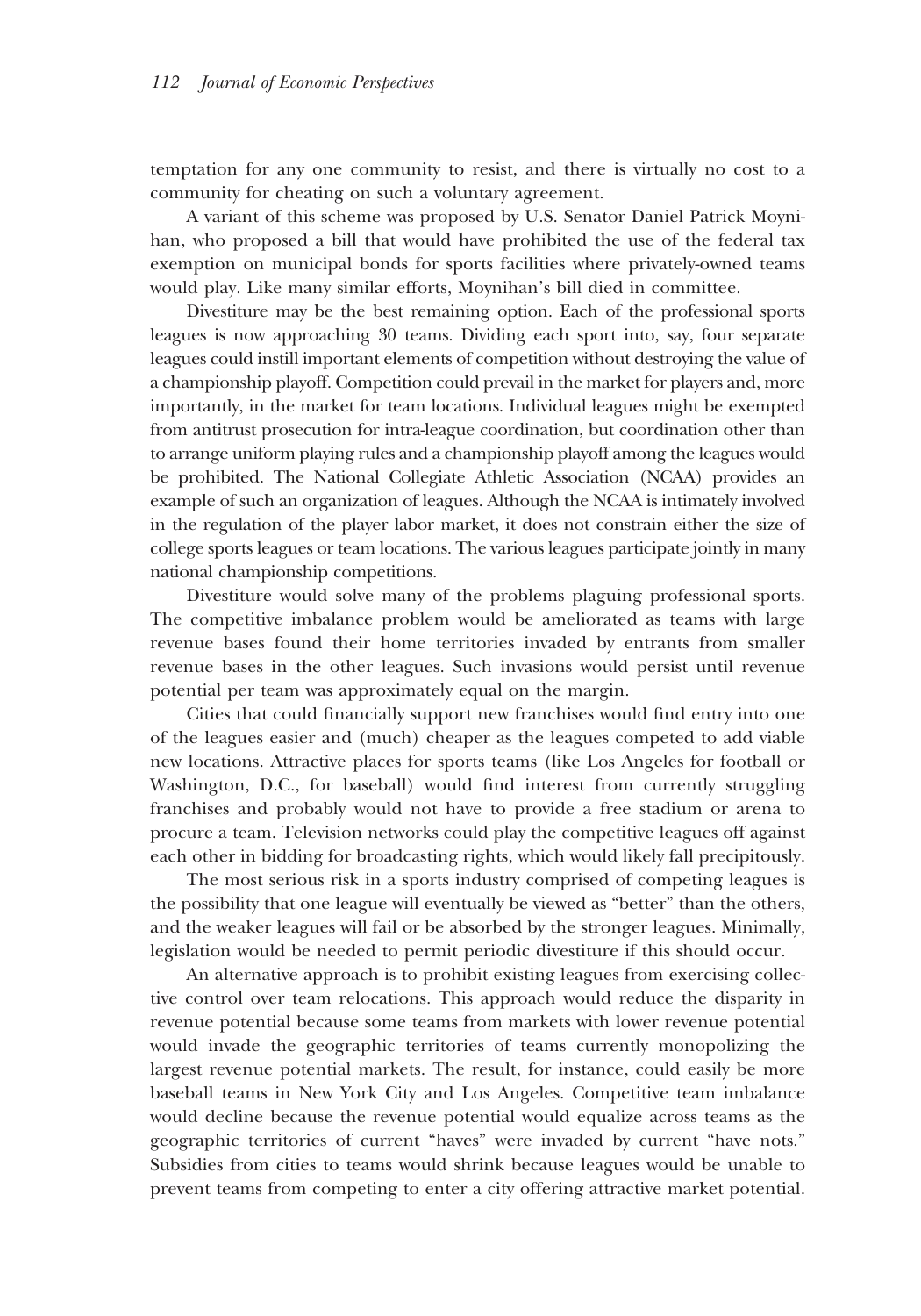Player salaries also would decline because both local television revenues and government subsidies would decline.

Some cities would lose teams initially, but this would apply political pressure on the leagues to expand the number of franchises, thereby helping to attenuate the ultimate source of their market power. Franchise mobility may increase in the short run, but should stabilize once a balance between demand for and supply of teams is established. Introducing competition into the market for franchise locations could be accomplished by either congressional or judicial action.

Even with competitive leagues, existing teams would have some leverage in negotiating for publicly subsidized playing facilities because fans develop emotional ties to particular teams. The collection of such ties constitutes a sunk investment in a particular team for a community, and can rationalize subsidies to retain a particular franchise that would not be sensible if the identity of the service provider were of no concern to fans. A common solution to such contracting problems (similar to those which arise between a coal mine and a single purpose railroad spur to the mine) is common ownership—that is, vertical integration. In the context of professional sports, vertical integration would constitute common ownership of the team and the emotional investment in it—in short, team ownership by the municipal government. Unfortunately, at the top level none of the four major team sports leagues in the United States permit municipal ownership.<sup>9</sup> This restriction is also subject to challenge under the Sherman Antitrust Act, but unless or until it is overturned, it is another way in which monopoly power stands in the way of economic efficiency in professional sports.

Implementing either divestiture or a competitive market for team relocations would be a substantial challenge. Either reform would make team owners and players worse off. Both groups are well organized and have powerful incentives to maintain any monopoly power that enhances team revenues. Taxpayers, in contrast, would end up better off as a result of either reform. We believe that potential gains to the winners exceed the likely burden on the losers because the reforms, which rely on competitive prices to shape the allocation of resources between the private and public sectors and within the public sector itself, should improve efficiency. However, because the winners are a diffuse group of numerous individuals with but modest individual incentives to press for reform, the prospects for change are grim.

y *The authors thank Rob Baade, Ralph Bradburd, Malcolm Getz, Steve Marks, Allen Sanderson and the editors for comments on an earlier draft. The authors have consulted for and testified on behalf of cities in sports franchise relocation matters.*

<sup>&</sup>lt;sup>9</sup> Since the early 1920s the Green Bay Packers have been owned by restricted shareholders from the town (as opposed to the town itself owning the team). This ownership form is grandfathered by the NFL.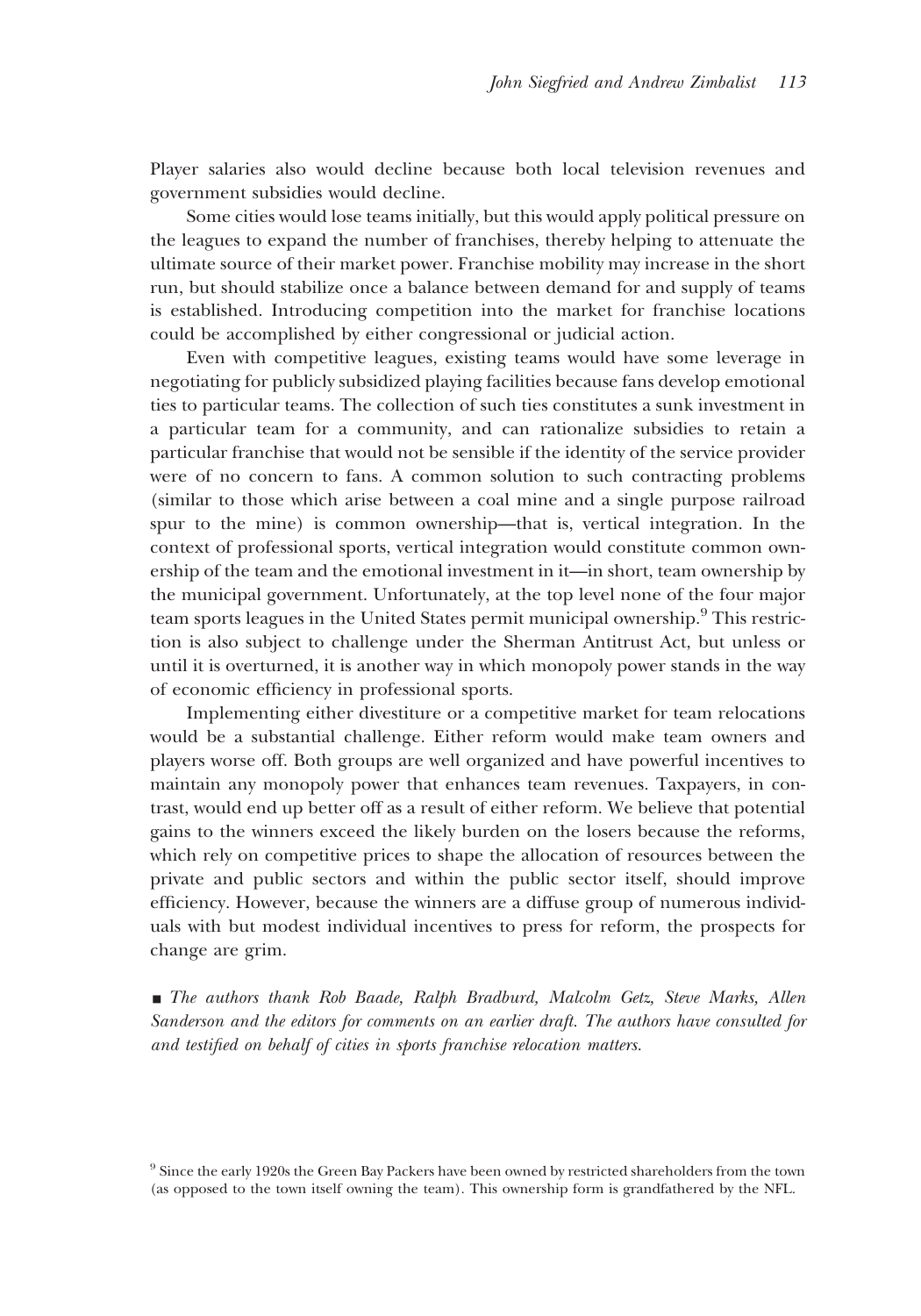#### **References**

**Baade, Robert.** 1994. "Stadiums, Professional Sports, and Economic Development: Assessing the Reality," Heartland Institute Policy Study, [Ap](http://pubs.aeaweb.org/action/showLinks?crossref=10.1111%2Fj.1467-9906.1996.tb00361.x&citationId=p_2)ril 4.

**Baade, Robert.** 1996. "Professional Sports as Catalysts for Metropolitan Economic Development." *Journal of Urban Affairs*. 18:1, pp. 1–17.

**Baade, Robert and Richard Dye.** 1990. "The Impact of Stadiums and Professional Sports on Metropolitan Area Development." *Growth and Change*. Spring, 21:2, pp. 1–14.

**Baade, Robert and Allen Sanderson.** 1997. "The Employment Effect of Teams and Sports Facilities," in *Sports, Jobs and Taxes.* Roger Noll and Andrew Zimbalist, eds. Washington: Brookings Institution.

**Baim, Dean.** 1992. *The Sports Stadium as a Municipal Investment.* Westport, CT: Greenwood Press).

**Center for Economic and Management Research.** 1991. "Economic Impact Analysis of Super Bowl XXV on the Tampa Bay Area," prepared for the National Football League, June.

**C.H. Johnson Consulting, Inc.** 1999. "Economic Impact Analysis of the Proposed Ballpark for the Boston Red Sox," prepared for the Greater Boston Convention and Visitors Bureau and The Greater Boston Chamber of Com[me](http://pubs.aeaweb.org/action/showLinks?crossref=10.1002%2F%28SICI%291520-6688%28199923%2918%3A4%3C601%3A%3AAID-PAM4%3E3.0.CO%3B2-A&citationId=p_8)rce, June 30.

**Coates, Dennis and Brad Humphreys.** 1999. "The Growth Effects of Sport Franchises, Stadia and Arenas." *Journal of Policy Analysis and Management*. Fall, 14:4, pp. 601–24.

**Crompton, John L.** 1995. "Economic Impact Analysis of Sports Facilities and Events: Eleven Sources of Misapplication." *Journal of Sports Management*. January, 9, pp. 27–29.

**Deloitte & Touche LLP.** 1994. "Analysis of Professional Sports Attendance and State Sales Tax: Tampa Bay Lightning," submitted to the Florida Department of Commerce, January 17.

**Deloitte & Touche LLP.** 1996. "Study of the Proposed Renovation/Expansion of Fort Lauderdale Stadium," prepared for the cities of Fort Lauderdale and Pompano Beach, Broward County and the Baltimore Orioles, December 1.

**Economics Research Associates.** 1996. "Economic Impact of the San Francisco Giants in a New Downtown Ballpark," Project No. 11701, February 22.

**Fort, Rodney.** 1997. "Direct Democracy and the Stadium Mess," in *Sports, Jobs and Taxes.* Roger Noll and Andrew Zimbalist, eds. Washington: Brookings Institution.

**Keating, Raymond J.** 1999. *Sports Pork: The Costly Relationship between Major League Sports and Government.* Cato Policy Analysis No. 339, April.

**KPMG.** 1996. "Yankee Stadium Alternative Study: Financial Analysis and Economic Impact Study," prepared for the New York City Economic Development Corporation, New York Empire State Development Corporation, and the New York Yankees, May.

**KPMG.** 1998. "Economic and Fiscal Impact Analysis for a Proposed New Stadium to Host the New England Patriots in Hartford, Connecticut, prepared for the State of Connecticut, November.

**Lombardo, John.** 1999. "NFL's New Fans: Wine, Brie Crowd." *Sports Business Journal.* September 6/12, 2, pp. 1, 36–37.

**Noll, Roger and Andrew Zimbalist, eds.** 1997a. *Sports, Jobs and Taxes.* Washington: Brookings Institution.

**Noll, Roger and Andrew Zimbalist.** 1997b. "The Economic Impact of Sports Teams and Facilities," in *Sports, Jobs and Taxes.* Washington: Brookings Institution.

**Quirk, James and Rodney Fort.** 1992. *Pay Dirt: The Business of Professional Team Sports.* Princeton: [Pr](http://pubs.aeaweb.org/action/showLinks?crossref=10.1111%2Fj.1467-9906.1994.tb00327.x&citationId=p_21)inceton University Press.

**Rosentraub, Mark.** 1994. "Sport and Downtown Development Strategy." *Journal of Urban Affairs*. 16:3, pp. 228–39.

**Rosentraub, Mark.** 1997. *Major League Losers.* New York: Basic Books.

**Siegfried, John J. and Timothy Peterson.** 2000. "Who Is Sitting in the Stands? The Income Levels of Sports Fans," in *The Economics of Sports: Winners and Losers*. William Kern, ed. Kalamazoo, MI: Upjohn Institute.

*Street and Smith's SportsBusiness Journal*. 2000. January 31–February 6, 2:41, p. 29.

**Suggs, Welch.** 1999. "Firms Look to College Sports." *Street and Smith's Sports Business Journal*. July 19–25, 2:13, p. 22.

**Smothers, Ronald.** 1999. "Baseball Returns to Newark Amid Doubt." *New York Times*, July 4.

**Walden, Michael.** 1997. "Don't Play Ball." *Carolina Journal*. October/November, p. 23.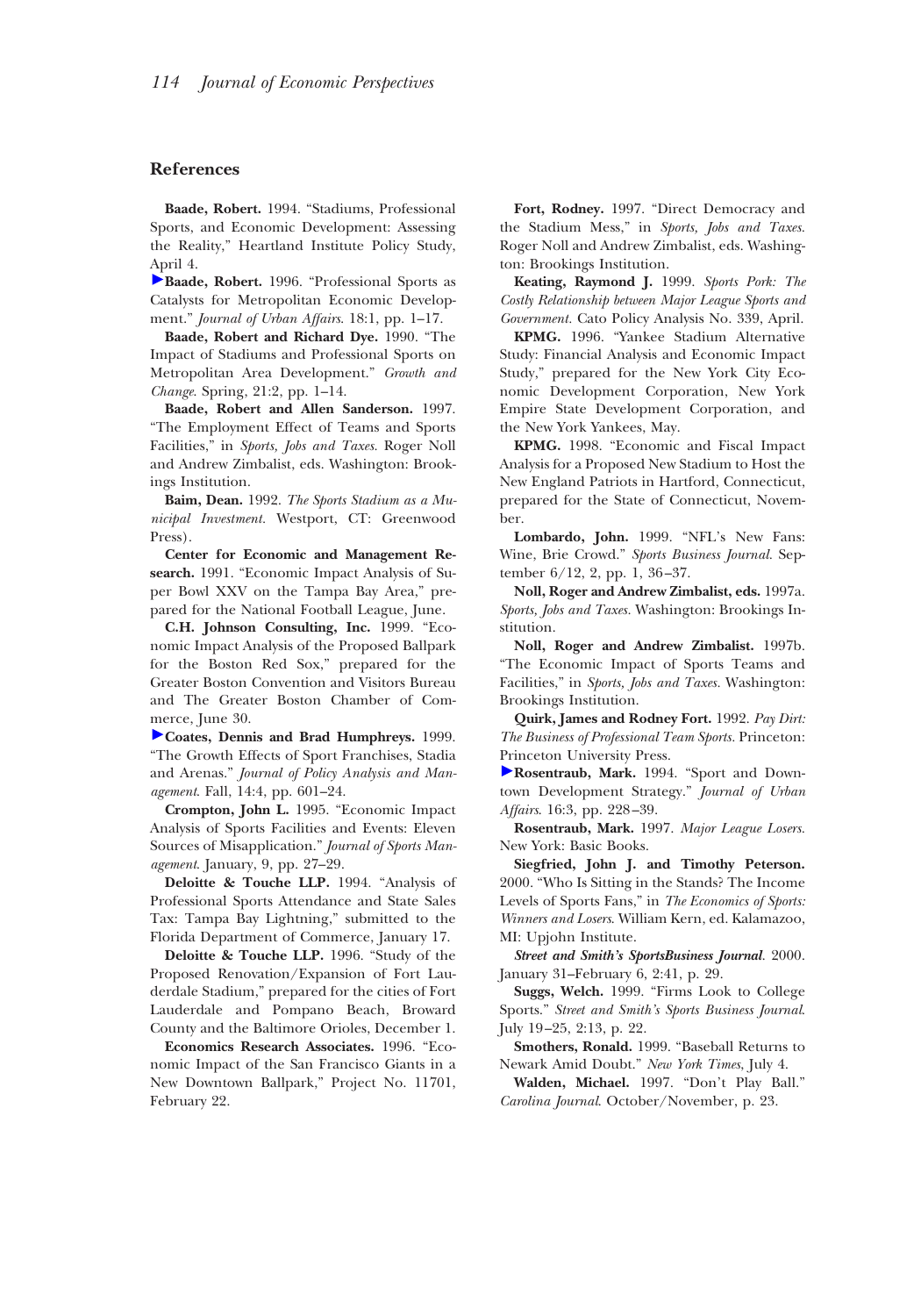#### **This article has been cited by:**

- 1. Alicia Cintron, Jeffrey Levine, Dylan Williams, Jordan Kobritz. 2021. Sin city betting on the major leagues? An analysis of the sport-based approach to economic redevelopment in Las Vegas. *Sport in Society* **1**, 1-21. [\[Crossref](https://doi.org/10.1080/17430437.2021.1950142)]
- 2. Rui Du, Junfu Zhang. 2021. Super bowl participation and the local economy: Evidence from the stock market. *Growth and Change* **74**. . [[Crossref\]](https://doi.org/10.1111/grow.12511)
- 3.David Lynn Painter, Brittani Sahm, Paul Schattschneider. 2021. Framing sports' corporate social responsibility: US women's vs men's soccer leagues. *Corporate Communications: An International Journal* **ahead-of-print**:ahead-of-print. . [\[Crossref](https://doi.org/10.1108/CCIJ-03-2021-0035)]
- 4. Maroula Khraiche, Abhinav Alakshendra. 2021. Hosting the Olympics: why are we always getting the cost wrong?. *Managerial Finance* **47**:6, 845-855. [[Crossref\]](https://doi.org/10.1108/MF-05-2020-0231)
- 5. Matthias Firgo. 2021. The causal economic effects of Olympic Games on host regions. *Regional Science and Urban Economics* **88**, 103673. [[Crossref](https://doi.org/10.1016/j.regsciurbeco.2021.103673)]
- 6. Gidon S. Jakar, Eran Razin, Gillad Rosen. 2021. Local government going offside? The gap between planning and implementation of sport development projects. *Land Use Policy* **103**, 105311. [[Crossref\]](https://doi.org/10.1016/j.landusepol.2021.105311)
- 7. Simon van Heck, Bart Valks, Alexandra Den Heijer. 2021. The added value of smart stadiums: a case study at Johan Cruijff Arena. *Journal of Corporate Real Estate* **23**:2, 130-148. [[Crossref\]](https://doi.org/10.1108/JCRE-09-2020-0033)
- 8. Lauren R. Heller, E. Frank Stephenson. 2021. How Does the Super Bowl Affect Host City Tourism?. *Journal of Sports Economics* **22**:2, 183-201. [[Crossref\]](https://doi.org/10.1177/1527002520959393)
- 9. Matthias Brachert. 2021. Regional effects of professional sports franchises: causal evidence from four European football leagues. *Regional Studies* **55**:2, 295-306. [[Crossref\]](https://doi.org/10.1080/00343404.2020.1759794)
- 10. Bruno Caprettini. 2021. Team Visibility and City Travel: Evidence From the UEFA Champions' League Random Draw. *Journal of Sports Economics* **22**:1, 85-114. [\[Crossref](https://doi.org/10.1177/1527002520955208)]
- 11. Arthur Grimes. Infrastructure and Regional Economic Growth 755-777. [[Crossref\]](https://doi.org/10.1007/978-3-662-60723-7_19)
- 12. Martin Mayer, Adam R. Cocco. 2021. Pandemic and Sport: The Challenges and Implications of Publicly Financed Sporting Venues in an Era of No Fans. *Public Works Management & Policy* **26**:1, 26-33. [\[Crossref](https://doi.org/10.1177/1087724X20969161)]
- 13. Hiroaki Funahashi, Fumihiko Kan, Takayuki Katsurada, Yoshiyuki Mano. 2020. The impacts of professional sport facility construction. *Japanese Journal of Sport Management* **12**:2, 3-32. [\[Crossref](https://doi.org/10.5225/jjsm.2020-008)]
- 14. Thomas Rhoads, Yongchen Zhao. 2020. Sports team performance and revenue of out-of-stadium vending operations. *Applied Economics Letters* **18**, 1-4. [[Crossref\]](https://doi.org/10.1080/13504851.2020.1854661)
- 15. Margaret C. Keiper, John Barnes. 2020. Small business success: factors influencing the NBA's D-league. *Journal of Small Business and Enterprise Development* **ahead-of-print**:ahead-of-print. . [\[Crossref](https://doi.org/10.1108/JSBED-12-2018-0375)]
- 16. Timothy Kellison, Michael P. Sam, Sungil Hong, Kamilla Swart, Michael J. Mondello. 2020. Global Perspectives on Democracy and Public Stadium Finance. *Journal of Global Sport Management* **5**:4, 321-348. [\[Crossref\]](https://doi.org/10.1080/24704067.2018.1531680)
- 17. Robert Sroka. 2020. Getting STIF[ed]: Louisville's Yum! Center, Sales-Tax Increment Financing, and Megaproject Underperformance. *Urban Affairs Review* **56**:5, 1553-1580. [\[Crossref](https://doi.org/10.1177/1078087419830527)]
- 18. Harold L. Vogel. Entertainment Industry Economics **10**, . [[Crossref\]](https://doi.org/10.1017/9781108675499)
- 19. Rasmus K. Storm, Tor Georg Jakobsen, Christian Gjersing Nielsen. 2020. The impact of Formula 1 on regional economies in Europe. *Regional Studies* **54**:6, 827-837. [[Crossref\]](https://doi.org/10.1080/00343404.2019.1648787)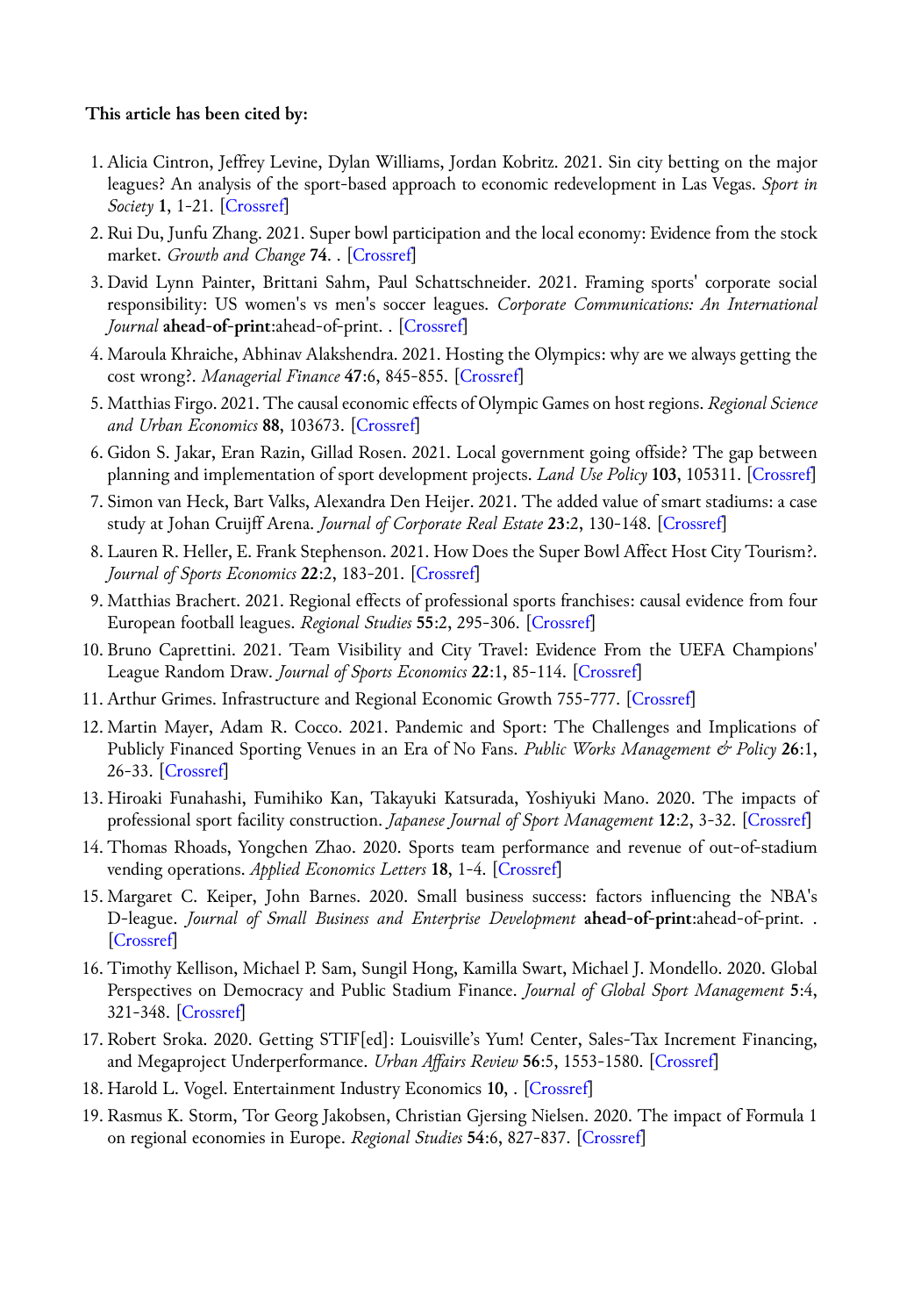- 20. Uğur Orhan KARAKÖPRÜ, Özgür KABADURMUŞ. 2020. AHP ve TOPSIS Yöntemleriyle Stadyum Yerlerinin Değerlendirmesi. *Eskişehir Osmangazi Üniversitesi İktisadi ve İdari Bilimler Dergisi* **15**:1, 1-16. [[Crossref\]](https://doi.org/10.17153/oguiibf.484468)
- 21. Austin J. Drukker, Ted Gayer, Alexander K. Gold. 2020. Tax-Exempt Municipal Bonds and the Financing of Professional Sports Stadiums. *National Tax Journal* **73**:1, 157-196. [\[Crossref](https://doi.org/10.17310/ntj.2020.1.05)]
- 22. Jens Alm. 2020. From acquiescence to avoidance: the case of Ängelholm municipality and elite football's standardizations. *Soccer & Society* **21**:1, 1-14. [\[Crossref](https://doi.org/10.1080/14660970.2018.1448795)]
- 23. Niloufar Vadiati. Introduction 1-10. [[Crossref\]](https://doi.org/10.1007/978-981-15-0598-0_1)
- 24. Arthur Grimes. Infrastructure and Regional Economic Growth 1-23. [[Crossref\]](https://doi.org/10.1007/978-3-642-36203-3_19-1)
- 25.Dan Chen, Andrew W. MacDonald. 2020. Bread and Circuses: Sports and Public Opinion in China. *Journal of Experimental Political Science* **7**:1, 41-55. [\[Crossref](https://doi.org/10.1017/XPS.2019.15)]
- 26.Daniel Ziesche. Cultural Coping Mechanisms: Communitisation, Or—(Re-)Engaging with Communities 219-248. [\[Crossref\]](https://doi.org/10.1007/978-3-030-53747-0_8)
- 27. Michelle Pannor Silver, Laura Kathleen Easty, Karen M. Sewell, Rosemary Georges, Amy Behman. 2019. Perspectives on exercise participation among Canadian university students. *Health Education Journal* **78**:7, 851-865. [\[Crossref](https://doi.org/10.1177/0017896919850206)]
- 28. John Rolfe. 2019. Simple economic frameworks to evaluate public investments in sporting events in regional Australia. *Economic Analysis and Policy* **63**, 35-43. [\[Crossref](https://doi.org/10.1016/j.eap.2019.04.010)]
- 29. Paul Dolan, Georgios Kavetsos, Christian Krekel, Dimitris Mavridis, Robert Metcalfe, Claudia Senik, Stefan Szymanski, Nicolas R. Ziebarth. 2019. Quantifying the intangible impact of the Olympics using subjective well-being data. *Journal of Public Economics* **177**, 104043. [\[Crossref\]](https://doi.org/10.1016/j.jpubeco.2019.07.002)
- 30. Hyunwoong Pyun, Joshua C. Hall. 2019. Does the presence of professional football cause crime in a city? Evidence from Pontiac, Michigan. *Applied Economics* **51**:36, 3958-3970. [\[Crossref](https://doi.org/10.1080/00036846.2019.1588942)]
- 31. Christian Gjersing Nielsen, Line Bjørnskov Pedersen, Rasmus K. Storm. 2019. The value of having a first-tier football club in the municipality (even) when tangible benefits are absent. *Sport, Business and Management: An International Journal* **9**:3, 222-238. [[Crossref\]](https://doi.org/10.1108/SBM-08-2018-0055)
- 32. Antoine Feuillet, Nicolas Scelles, Christophe Durand. 2019. A winner's curse in the bidding process for broadcasting rights in football? The cases of the French and UK markets. *Sport in Society* **22**:7, 1198-1224. [[Crossref\]](https://doi.org/10.1080/17430437.2018.1505869)
- 33. Hyunwoong Pyun. 2019. Exploring causal relationship between Major League Baseball games and crime: a synthetic control analysis. *Empirical Economics* **57**:1, 365-383. [\[Crossref](https://doi.org/10.1007/s00181-018-1440-9)]
- 34. Soyoung Joo, Elizabeth G. Miller, Janet S. Fink. 2019. Consumer evaluations of CSR authenticity: Development and validation of a multidimensional CSR authenticity scale. *Journal of Business Research* **98**, 236-249. [\[Crossref](https://doi.org/10.1016/j.jbusres.2019.01.060)]
- 35. Stephen L. Locke. 2019. ESTIMATING THE IMPACT OF MAJOR LEAGUE BASEBALL GAMES ON LOCAL AIR POLLUTION. *Contemporary Economic Policy* **37**:2, 236-244. [[Crossref\]](https://doi.org/10.1111/coep.12404)
- 36. Christina Fischer, Rüdiger Hamm. 2019. Football clubs and regional image. *Review of Regional Research* **39**:1, 1-23. [\[Crossref](https://doi.org/10.1007/s10037-018-00129-5)]
- 37. Muhammad Q. Islam. 2019. Local Development Effect of Sports Facilities and Sports Teams: Case Studies Using Synthetic Control Method. *Journal of Sports Economics* **20**:2, 242-260. [[Crossref\]](https://doi.org/10.1177/1527002517731874)
- 38. Vladan Petrović, Marija Lakićević, Danijela Durkalić. 2019. The role of a sports event in creating a tourist offer in Vrnjačka Banja. *Megatrend revija* **16**:1, 95-109. [[Crossref\]](https://doi.org/10.5937/MegRev1901095P)
- 39. Brian P. McCullough, Madeleine Orr, Nicholas M. Watanabe. 2019. Measuring Externalities: The Imperative Next Step to Sustainability Assessment in Sport. *Journal of Sport Management* 1-10. [\[Crossref](https://doi.org/10.1123/jsm.2019-0254)]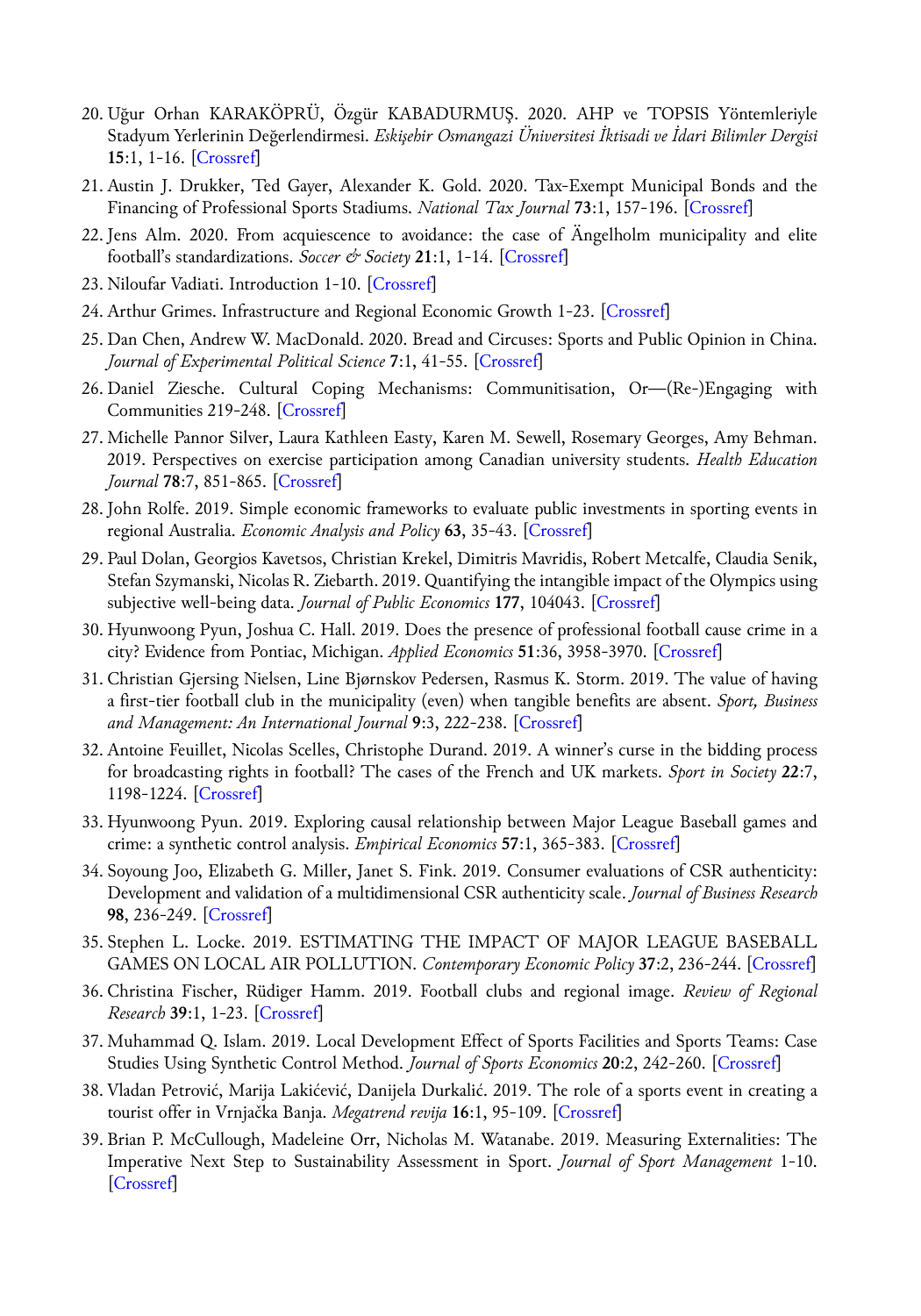- 40. Lauren R. Heller, Victor A. Matheson, E. Frank Stephenson. 2018. Unconventional wisdom: Estimating the economic impact of the Democratic and Republican national political conventions. *Papers in Regional Science* **97**:4, 1267-1278. [\[Crossref](https://doi.org/10.1111/pirs.12311)]
- 41.Daniel Weimar, Markus Schauberger. 2018. The impact of sporting success on student enrollment. *Journal of Business Economics* **88**:6, 731-764. [\[Crossref](https://doi.org/10.1007/s11573-017-0877-1)]
- 42. K. O. Butaeva, S. Weber, D. V. Davydov. 2018. Sports mega events effectiveness analysis: The economists' view. *Voprosy Ekonomiki* :7, 149-160. [\[Crossref](https://doi.org/10.32609/0042-8736-2018-7-149-160)]
- 43. Yan Feng, Jia Lu, Yeujun Yoon. 2018. Impact of international sports events on the attendance of domestic sports league games using Chinese Super League data. *International Journal of Sports Marketing and Sponsorship* **19**:3, 258-275. [[Crossref\]](https://doi.org/10.1108/IJSMS-06-2016-0036)
- 44. Heeyeun Yoon. 2018. When and where do we see the proximity effect of a new park? –A case study of the Dream Forest in Seoul, Korea. *Journal of Environmental Planning and Management* **61**:7, 1113-1136. [[Crossref\]](https://doi.org/10.1080/09640568.2017.1334634)
- 45. Gidon S. Jakar, Eran Razin, Mark S. Rosentraub, Gillad Rosen. 2018. Sport facility development: municipal capital and shutting out the private sector. *European Planning Studies* **26**:6, 1222-1241. [\[Crossref](https://doi.org/10.1080/09654313.2018.1451826)]
- 46.Daniel Mason, Stacy-Lynn Sant, Laura Misener. 2018. Leveraging sport and entertainment facilities in small- to mid-sized cities. *Marketing Intelligence & Planning* **36**:2, 154-167. [[Crossref\]](https://doi.org/10.1108/MIP-04-2017-0065)
- 47. Joseph Marchand, Jeremy Weber. 2018. LOCAL LABOR MARKETS AND NATURAL RESOURCES: A SYNTHESIS OF THE LITERATURE. *Journal of Economic Surveys* **32**:2, 469-490. [\[Crossref\]](https://doi.org/10.1111/joes.12199)
- 48. Jason Potts, Stuart Thomas. 2018. Toward a new (evolutionary) economics of sports. *Sport, Business and Management: An International Journal* **8**:1, 82-96. [[Crossref\]](https://doi.org/10.1108/SBM-04-2017-0023)
- 49. Michiel de Nooij, Marcel van den Berg. 2018. The Bidding Paradox: Why Politicians Favor Hosting Mega Sports Events Despite the Bleak Economic Prospects. *Journal of Sport and Social Issues* **42**:1, 68-92. [\[Crossref](https://doi.org/10.1177/0193723517748552)]
- 50. Xia Feng, Brad Humphreys. 2018. Assessing the Economic Impact of Sports Facilities on Residential Property Values. *Journal of Sports Economics* **19**:2, 188-210. [\[Crossref](https://doi.org/10.1177/1527002515622318)]
- 51. Gonzalo A. Bravo, David J. Shonk, Jorge Silva-Bórquez, Silvana González-Mesina. Bidding, Planning, and Organizing 67-102. [[Crossref\]](https://doi.org/10.1057/978-1-137-56888-5_5)
- 52.Dennis Coates. 2018. Growth Effects of Sports Franchises, Stadiums, and Arenas: 15 Years Later. *SSRN Electronic Journal* . [[Crossref\]](https://doi.org/10.2139/ssrn.3191302)
- 53. Stefan Szymanski, Andrew Zimbalist. Sports, Economics of 12832-12836. [\[Crossref](https://doi.org/10.1057/978-1-349-95189-5_2323)]
- 54. Jens Alm, Rasmus K. Storm. 2017. From Standard to Directive: A Case Study on the Peculiar Policy Processes of Danish Stadium Funding. *Journal of Global Sport Management* **2**:4, 293-310. [\[Crossref](https://doi.org/10.1080/24704067.2017.1381569)]
- 55. Cláudio José Oliveira dos Reis, Sandro Cabral. 2017. Parcerias público-privadas (PPP) em megaeventos esportivos: um estudo comparativo da provisão de arenas esportivas para a Copa do Mundo Fifa Brasil 2014. *Revista de Administração Pública* **51**:4, 551-579. [[Crossref\]](https://doi.org/10.1590/0034-7612158071)
- 56. Rafał Cieślik. 2017. Ocena efektywności nakładów ponoszonych przez władze lokalne na działalność profesjonalnych klubów piłkarskich – podejście teoretyczne. *Problemy Zarzadzania* **15**:2 (67), 185-195. [\[Crossref](https://doi.org/10.7172/1644-9584.67.11)]
- 57. Rishav Bista. 2017. Revisiting the Olympic Effect. *Review of International Economics* **25**:2, 279-291. [\[Crossref](https://doi.org/10.1111/roie.12266)]
- 58. Hassan Tajalli, Alejandra Iraide Peña. 2017. Sports tourism does not have to be accompanied by crime: a case for the NFL Super Bowl. *Journal of Sport & Tourism* **21**:1, 15-32. [[Crossref\]](https://doi.org/10.1080/14775085.2016.1273127)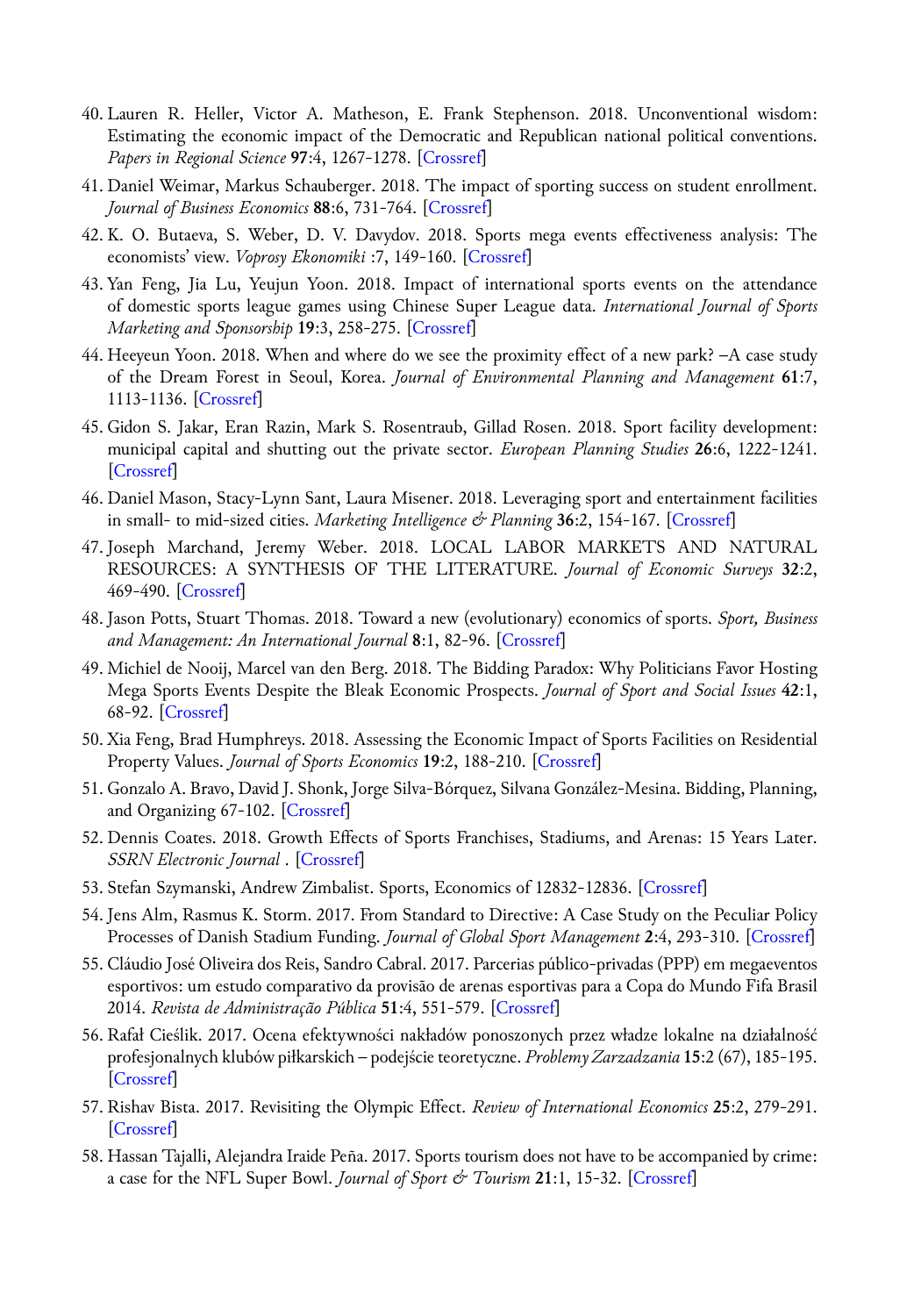- 59. Christophe Alaux, Léa Boutard. 2017. Place Attractiveness and Events: From Economic Impacts to Place Marketing. *JOURNAL OF INTERNATIONAL BUSINESS RESEARCH AND MARKETING* **2**:4, 25-29. [\[Crossref](https://doi.org/10.18775/jibrm.1849-8558.2015.24.3004)]
- 60.David E. Kalist, Daniel Y. Lee. 2016. The National Football League. *Journal of Sports Economics* **17**:8, 863-882. [\[Crossref\]](https://doi.org/10.1177/1527002514554953)
- 61. Ryan H. Murphy. 2016. Beggaring thy neighbor at the state and local level. *Journal of Financial Economic Policy* **8**:4, 532-539. [\[Crossref](https://doi.org/10.1108/JFEP-07-2016-0045)]
- 62. Abhinav Alakshendra. 2016. How are we funding professional sports stadiums? An overview. *Managerial Finance* **42**:9, 885-890. [\[Crossref](https://doi.org/10.1108/MF-03-2016-0076)]
- 63. Krystian M. Zawadzki. 2016. Public Perception of Intangible Benefits and Costs in the Valuation of Mega Sports Events: The Case of Euro 2012 in Poland. *Eastern European Economics* **54**:5, 437-458. [\[Crossref](https://doi.org/10.1080/00128775.2016.1201689)]
- 64. Robert W. Wassmer, Ryan S. Ong, Geoffrey Propheter. 2016. Suggestions for the Needed Standardization of Determining the Local Economic Impact of Professional Sports. *Economic Development Quarterly* **30**:3, 252-266. [\[Crossref](https://doi.org/10.1177/0891242416636685)]
- 65. Jens Alm. 2016. Swedish municipalities and competitive sport's stadium requirements: competing or mutual interests?. *International Journal of Sport Policy and Politics* **8**:3, 455-472. [[Crossref](https://doi.org/10.1080/19406940.2016.1189446)]
- 66. John Considine, Justin Doran. 2016. Evaluation of an informal rule for the allocation of sports capital funding. *Public Choice* **168**:1-2, 43-54. [\[Crossref](https://doi.org/10.1007/s11127-016-0348-1)]
- 67. Brian P Soebbing, Daniel S Mason, Brad R Humphreys. 2016. Novelty effects and sports facilities in smaller cities: Evidence from Canadian hockey arenas. *Urban Studies* **53**:8, 1674-1690. [[Crossref\]](https://doi.org/10.1177/0042098015576862)
- 68. Nola Agha, Daniel A. Rascher. 2016. An explanation of economic impact: why positive impacts can exist for smaller sports. *Sport, Business and Management: An International Journal* **6**:2, 182-204. [\[Crossref](https://doi.org/10.1108/SBM-07-2013-0020)]
- 69. Samuel A. Richardson. 2016. Does stadium construction create jobs and boost incomes? The realised economic impacts of sports facilities in New Zealand. *New Zealand Economic Papers* **50**:2, 153-176. [\[Crossref](https://doi.org/10.1080/00779954.2015.1043932)]
- 70. Rüdiger Hamm, Angelika Jäger, Christina Fischer. 2016. Fußball und Regionalentwicklung. Eine Analyse der regionalwirtschaftlichen Effekte eines Fußball-Bundesliga-Vereins – dargestellt am Beispiel des Borussia VfL 1900 Mönchengladbach. *Raumforschung und Raumordnung* **74**:2, 135-150. [\[Crossref](https://doi.org/10.1007/s13147-016-0389-4)]
- 71. Huei-Wen Lin, Huei-Fu Lu. 2016. Valuing Residents' Perceptions of Sport Tourism Development in Taiwan's North Coast and Guanyinshan National Scenic Area. *Asia Pacific Journal of Tourism Research* **21**:4, 398-424. [[Crossref\]](https://doi.org/10.1080/10941665.2015.1050424)
- 72. Mark Jaewon Chang, Yong Jae Ko, Daniel P. Connaughton, Joon-Ho Kang. 2016. The effects of perceived CSR, pride, team identification, and regional attachment: the moderating effect of gender. *Journal of Sport & Tourism* **20**:2, 145-159. [[Crossref\]](https://doi.org/10.1080/14775085.2016.1193822)
- 73. Byung-Ryang Lee. 2016. Culture and Economy: Can Culture Lead the Economic Development of the City?. *The Korean Governance Review* **23**:1, 225-247. [[Crossref\]](https://doi.org/10.17089/kgr.2016.23.1.010)
- 74. Mujde Yuksel, Mark A. McDonald, Soyoung Joo. 2016. Cause-related sport marketing: an organizing framework and knowledge development opportunities. *European Sport Management Quarterly* **16**:1, 58-85. [\[Crossref](https://doi.org/10.1080/16184742.2015.1119172)]
- 75. Paul Dolan, Georgios Kavetsos, Christian Krekel, Dimitris Mavridis, Robert D. Metcalfe, Claudia Senik, Stefan Szymanski, Nicolas R. Ziebarth. 2016. The Host with the Most? The Effects of the Olympic Games on Happiness. *SSRN Electronic Journal* . [[Crossref\]](https://doi.org/10.2139/ssrn.2818834)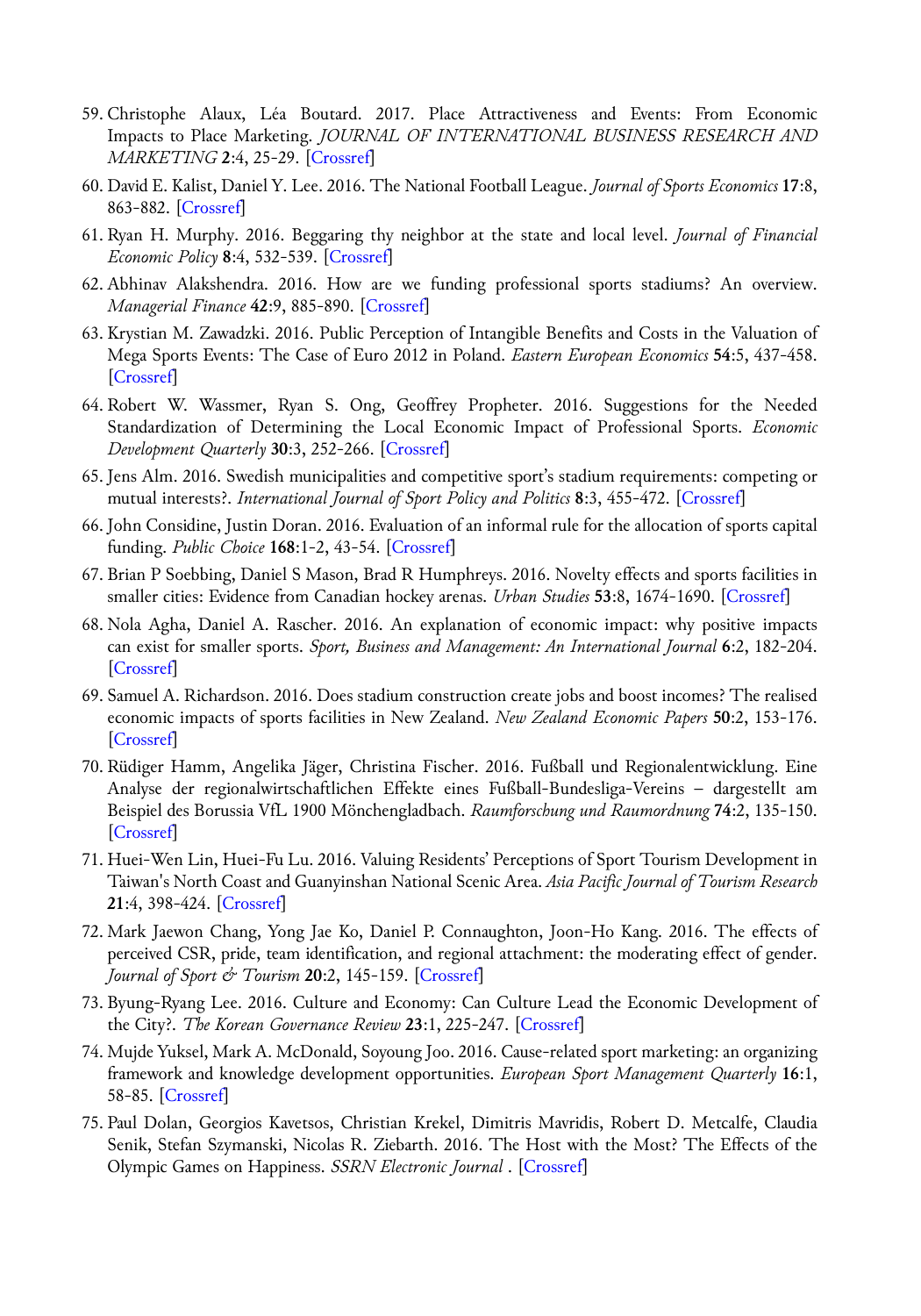- 76. Heather Jane Lawrence, James Kahler, Ron Contorno. 2016. An Examination of Luxury Suite Ownership in Professional Sports. *SSRN Electronic Journal* . [\[Crossref](https://doi.org/10.2139/ssrn.2858343)]
- 77. Geoffrey Propheter. 2015. Frequency and attendance at popular music concerts in the USA: Does facility age matter?. *Cultural Trends* **24**:4, 310-319. [\[Crossref](https://doi.org/10.1080/09548963.2015.1088122)]
- 78. Brad R. Humphreys, Li Zhou. 2015. Sports facilities, agglomeration, and public subsidies. *Regional Science and Urban Economics* **54**, 60-73. [\[Crossref](https://doi.org/10.1016/j.regsciurbeco.2015.07.004)]
- 79. Christopher Hannum. 2015. Comparing approaches to economic impact analysis of property redevelopment. *Journal of Property Investment & Finance* **33**:4, 362-373. [[Crossref\]](https://doi.org/10.1108/JPIF-09-2014-0060)
- 80. Eamonn Molloy, Trish Chetty. 2015. The Rocky Road to Legacy: Lessons from the 2010 FIFA World Cup South Africa Stadium Program. *Project Management Journal* **46**:3, 88-107. [[Crossref\]](https://doi.org/10.1002/pmj.21502)
- 81. Matthew C. Rousu, Dave Ramsaran, Dylan Furlano. 2015. Guidelines for Conducting Economic Impact Studies on Fracking. *International Advances in Economic Research* **21**:2, 213-225. [\[Crossref](https://doi.org/10.1007/s11294-015-9526-z)]
- 82. Seungwon "Shawn" Lee, Charles Parrish, Ji-Ho Kim. 2015. Sports Stadiums as Meeting and Corporate/Social Event Venues: A Perspective From Meeting/Event Planners and Sport Facility Administrators. *Journal of Quality Assurance in Hospitality & Tourism* **16**:2, 164-180. [[Crossref\]](https://doi.org/10.1080/1528008X.2015.1013406)
- 83. Nola Agha, Dennis Coates. 2015. A COMPENSATING DIFFERENTIAL APPROACH TO VALUING THE SOCIAL BENEFIT OF MINOR LEAGUE BASEBALL. *Contemporary Economic Policy* **33**:2, 285-299. [\[Crossref](https://doi.org/10.1111/coep.12080)]
- 84. Andrea Giampiccoli, Seungwon 'Shawn' Lee, John Nauright. 2015. Destination South Africa: comparing global sports mega-events and recurring localised sports events in South Africa for tourism and economic development. *Current Issues in Tourism* **18**:3, 229-248. [\[Crossref](https://doi.org/10.1080/13683500.2013.787050)]
- 85. Geoffrey Propheter, Megan E. Hatch. 2015. Evaluating Parking Monetization as a Strategy for Subsidizing Major League Sports Facilities. *Growth and Change* **46**:1, 1-15. [\[Crossref](https://doi.org/10.1111/grow.12068)]
- 86. Krystian Zawadzki. 2015. Estimation of The Willingness-to-Pay for Preserving The Football Arena in Gdansk. *e-Finanse* **11**:1, 44-55. [\[Crossref](https://doi.org/10.1515/fiqf-2016-0105)]
- 87. Anthony Fabio, Ruth Geller, Michael Bazaco, Todd M. Bear, Abigail L. Foulds, Jessica Duell, Ravi Sharma. 2015. A Survey of Residents' Perceptions of the Effect of Large-Scale Economic Developments on Perceived Safety, Violence, and Economic Benefits. *Journal of Environmental and Public Health* **2015**, 1-10. [[Crossref\]](https://doi.org/10.1155/2015/903264)
- 88. Joshua I. Newman. 2014. Sport Without Management. *Journal of Sport Management* **28**:6, 603-615. [\[Crossref](https://doi.org/10.1123/jsm.2012-0159)]
- 89. John L. Crompton. 2014. Proximate development: an alternate justification for public investment in major sport facilities?. *Managing Leisure* **19**:4, 263-282. [\[Crossref](https://doi.org/10.1080/13606719.2014.885712)]
- 90. Gábor Kozma, Károly Teperics, Zsolt Radics. 2014. The Changing Role of Sports in Urban Development: A Case Study of Debrecen (Hungary). *The International Journal of the History of Sport* **31**:9, 1118-1132. [[Crossref\]](https://doi.org/10.1080/09523367.2013.865119)
- 91. Michael Busler. 2014. The role of properly structured public-private partnerships in promoting economic development. *World Journal of Entrepreneurship, Management and Sustainable Development* **10**:2, 90-97. [\[Crossref](https://doi.org/10.1108/WJEMSD-07-2013-0039)]
- 92. Brian M. Mills, Mark S. Rosentraub, Jason A. Winfree, Michael B. Cantor. 2014. Fiscal outcomes and tax impacts from stadium financing strategies in Arlington, Texas. *Public Money & Management* **34**:2, 145-152. [[Crossref\]](https://doi.org/10.1080/09540962.2014.887550)
- 93.Duha T. Altindag. 2014. Crime and International Tourism. *Journal of Labor Research* **35**:1, 1-14. [\[Crossref](https://doi.org/10.1007/s12122-014-9174-8)]
- 94. Arthur Grimes. Infrastructure and Regional Economic Growth 331-352. [[Crossref\]](https://doi.org/10.1007/978-3-642-23430-9_19)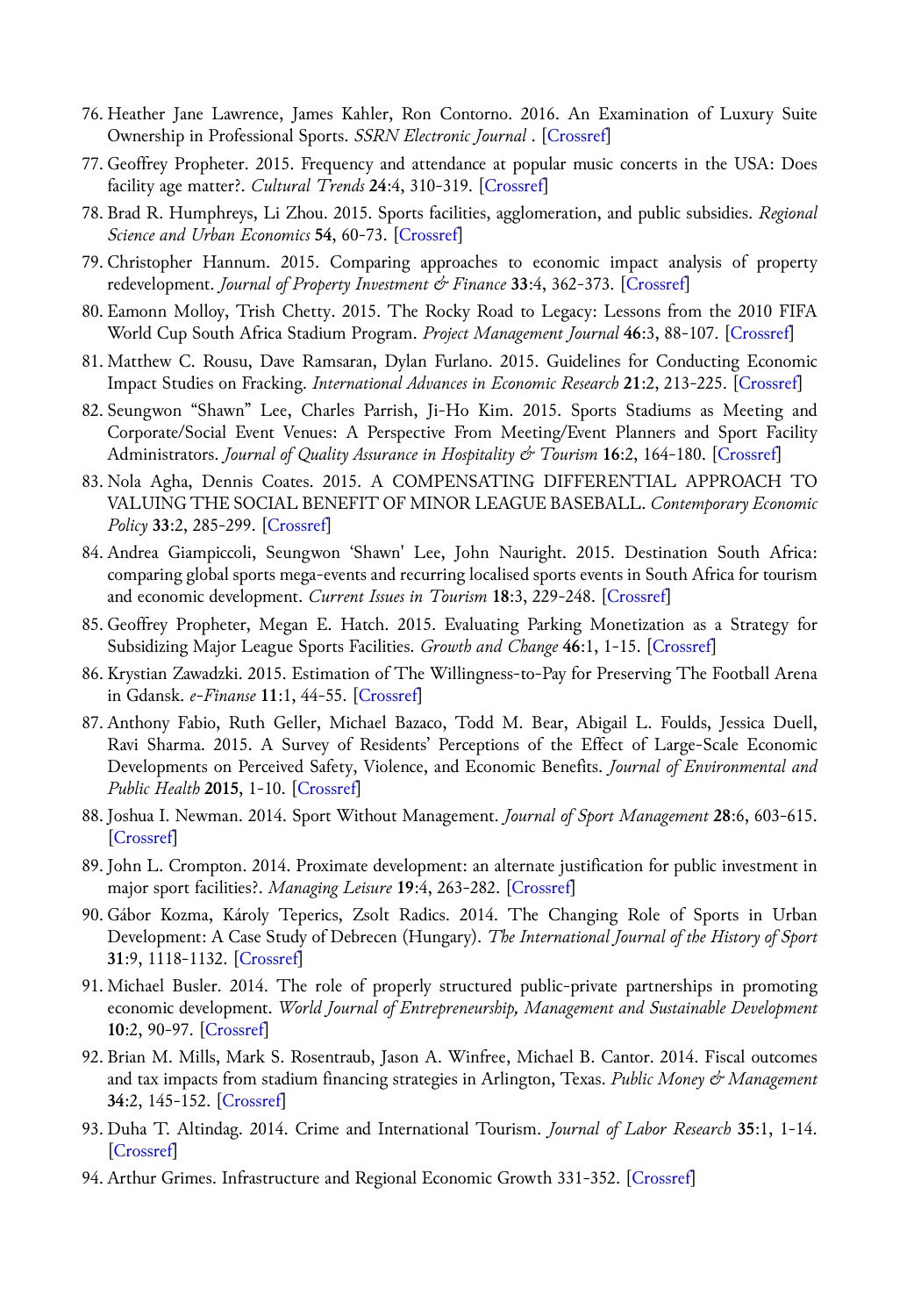- 95. SETH R. GITTER, THOMAS A. RHOADS. 2014. STADIUM CONSTRUCTION AND MINOR LEAGUE BASEBALL ATTENDANCE. *Contemporary Economic Policy* **32**:1, 144-154. [\[Crossref](https://doi.org/10.1111/coep.12016)]
- 96. Joel G. Maxcy, Daniel J. Larson. 2014. Reversal of Fortune or Glaring Misallocation: Is a New Football Stadium Worth the Cost to a University?. *SSRN Electronic Journal* . [[Crossref\]](https://doi.org/10.2139/ssrn.2382280)
- 97. Bogdan Ciomaga. 2013. Sport management: a bibliometric study on central themes and trends. *European Sport Management Quarterly* **13**:5, 557-578. [[Crossref\]](https://doi.org/10.1080/16184742.2013.838283)
- 98. Ala Daugeliene, Rasa Apanaviciene, Birute Kuneviciute. Facility Management Model for a Multi-Functional Sports and Entertainment Arena 1278-1290. [\[Crossref](https://doi.org/10.1061/9780784413135.124)]
- 99. Michiel de Nooij, Marcel van den Berg, Carl Koopmans. 2013. Bread or Games?. *Journal of Sports Economics* **14**:5, 521-545. [[Crossref\]](https://doi.org/10.1177/1527002511429825)
- 100. Emily S. Sparvero, Stacy Warner. 2013. 'What about the community impact?': The Corpus Christi 'hook'. *Sport Management Review* **16**:4, 524-532. [[Crossref\]](https://doi.org/10.1016/j.smr.2012.11.003)
- 101. Sandro Cabral, Antonio Francisco Silva. 2013. An approach for evaluating the risk management role of governments in public–private partnerships for mega-event stadiums. *European Sport Management Quarterly* **13**:4, 472-490. [[Crossref\]](https://doi.org/10.1080/16184742.2013.811607)
- 102. Jason Barr. 2013. SKYSCRAPERS AND SKYLINES: NEW YORK AND CHICAGO, 1885-2007. *Journal of Regional Science* **53**:3, 369-391. [\[Crossref](https://doi.org/10.1111/jors.12017)]
- 103. Nola Agha. 2013. The Economic Impact of Stadiums and Teams. *Journal of Sports Economics* **14**:3, 227-252. [\[Crossref\]](https://doi.org/10.1177/1527002511422939)
- 104. Michael K. Miller. 2013. For the Win! The Effect of Professional Sports Records on Mayoral Elections. *Social Science Quarterly* **94**:1, 59-78. [[Crossref\]](https://doi.org/10.1111/j.1540-6237.2012.00898.x)
- 105. Brian M. Mills, Mark S. Rosentraub. 2013. Hosting mega-events: A guide to the evaluation of development effects in integrated metropolitan regions. *Tourism Management* **34**, 238-246. [[Crossref\]](https://doi.org/10.1016/j.tourman.2012.03.011)
- 106. Brent D. Ryan. Chapter 9 The Metastasizing Megaproject: Urban Design and "Monstrous Moral Hybrids" in the American City 211-233. [\[Crossref\]](https://doi.org/10.1108/S1047-0042(2013)0000013014)
- 107. Marcel van den Berg, Michiel de Nooij. 2013. The Bidding Paradox: Why Economists, Consultants and Politicians Disagree on the Economic Effects of Mega Sports Events But Might Agree on Their Attractiveness. *SSRN Electronic Journal* . [[Crossref\]](https://doi.org/10.2139/ssrn.2316763)
- 108. Corey Allan, Arthur Grimes, Suzi Kerr. 2013. Value and Culture. *SSRN Electronic Journal* . [[Crossref\]](https://doi.org/10.2139/ssrn.2319202)
- 109. Yosuke Fujiwara. 2013. The Impact of Satellite Transmission on American Sport Economy in the 1970s and 80s. *International Journal of Sport and Health Science* **11**:0, 76-83. [\[Crossref](https://doi.org/10.5432/ijshs.201301)]
- 110.Daniel B. Klein. 2012. The Forsaken-Liberty Syndrome: Looking at Published Judgments to Say Whether Economists Reach a Conclusion. *American Journal of Economics and Sociology* **71**:5, 1250-1272. [[Crossref\]](https://doi.org/10.1111/j.1536-7150.2012.00859.x)
- 111. Seungwon "Shawn" Lee, Ji-Ho Kim, Charles Parrish. 2012. Are You Ready for the Extra Inning? An Exploratory Study of the Evaluation of Professional Sport Teams' Websites as Marketing Tools to Prospective Meeting/Event Customers. *Journal of Convention & Event Tourism* **13**:4, 270-289. [\[Crossref](https://doi.org/10.1080/15470148.2012.728974)]
- 112. Geoffrey Propheter. 2012. Are Basketball Arenas Catalysts of Economic Development?. *Journal of Urban Affairs* **34**:4, 441-459. [[Crossref\]](https://doi.org/10.1111/j.1467-9906.2011.00597.x)
- 113. Yair Galily, Fany Yuval, Michael Bar‐Eli. 2012. Municipal subsidiary policy toward professional sports teams. *International Journal of Sociology and Social Policy* **32**:7/8, 431-447. [\[Crossref](https://doi.org/10.1108/01443331211249066)]
- 114. JOSEPH PRICE, JUSTIN WOLFERS. 2012. BIASED REFEREES?: RECONCILING RESULTS WITH THE NBA'S ANALYSIS. *Contemporary Economic Policy* **30**:3, 320-328. [\[Crossref](https://doi.org/10.1111/j.1465-7287.2011.00268.x)]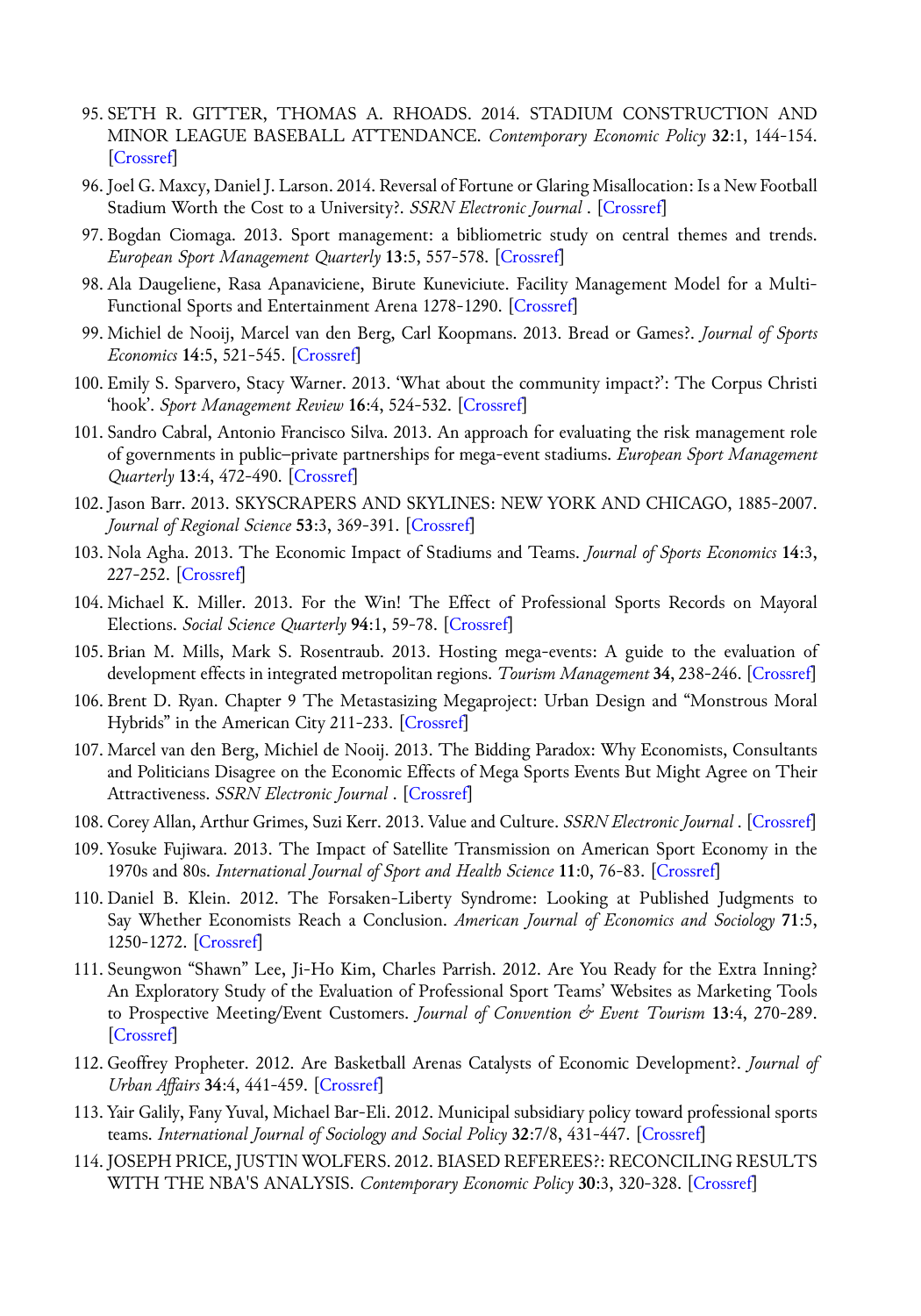- 115. Peter Gordon. Spontaneous Cities 181-209. [\[Crossref](https://doi.org/10.1108/S1529-2134(2012)0000016010)]
- 116. Ke Chen, Charles Gunter, Chunhua Zhang. 2012. How global is U.S. Major League Baseball? A historical and geographic perspective. *GeoJournal* **77**:3, 429-444. [[Crossref\]](https://doi.org/10.1007/s10708-011-9406-x)
- 117. Heather Mitchell, Heath Spong, Mark Stewart. 2012. Gambling with Public Money: An Economic Analysis of National Sports Team Funding. *The Economic and Labour Relations Review* **23**:2, 7-22. [\[Crossref](https://doi.org/10.1177/103530461202300202)]
- 118. Georgios Kavetsos. 2012. The Impact of the London Olympics Announcement on Property Prices. *Urban Studies* **49**:7, 1453-1470. [[Crossref\]](https://doi.org/10.1177/0042098011415436)
- 119. ERIC THOMPSON, ROGER B. BUTTERS, BENJAMIN T. SCHMITZ. 2012. THE PROPERTY VALUE PREMIUM OF A PLACE OF WORSHIP. *Contemporary Economic Policy* **30**:2, 215-222. [[Crossref\]](https://doi.org/10.1111/j.1465-7287.2011.00255.x)
- 120. Georgios Kavetsos. 2012. National Pride: War Minus the Shooting. *Social Indicators Research* **106**:1, 173-185. [\[Crossref\]](https://doi.org/10.1007/s11205-011-9801-1)
- 121. Ramon Palau, Santiago Forgas, Daniel Blasco, Berta Ferrer. 2012. An Analysis of Greenways from an Economic Perspective. *Tourism Planning & Development* **9**:1, 15-24. [\[Crossref](https://doi.org/10.1080/21568316.2012.653477)]
- 122. James T. Bennett. Parks and Stadiums Since 1960 75-160. [[Crossref\]](https://doi.org/10.1007/978-1-4614-3332-3_4)
- 123. Matthew E. Kures, William F. Ryan. 2012. Challenges of an organizational approach to applied downtown market analysis. *Applied Geography* **32**:1, 80-87. [[Crossref\]](https://doi.org/10.1016/j.apgeog.2010.06.004)
- 124.Daniel B. Klein. 2012. The Forsaken-Liberty Syndrome: Looking at Published Judgments to Say Whether Economists Reach a Conclusion. *SSRN Electronic Journal* . [\[Crossref](https://doi.org/10.2139/ssrn.2139400)]
- 125. Marcus R. Brooks. 2012. The Effects of the UEFA Financial Fair Play Regulation on Earnings Management in the European Football Industry. *SSRN Electronic Journal* . [[Crossref\]](https://doi.org/10.2139/ssrn.2280661)
- 126. Woosoon Kim, Matthew Walker. 2012. Measuring the social impacts associated with Super Bowl XLIII: Preliminary development of a psychic income scale. *Sport Management Review* **15**:1, 91-108. [\[Crossref](https://doi.org/10.1016/j.smr.2011.05.007)]
- 127.Dennis Coates, Brad R. Humphreys. 2011. The effect of professional sports on the earnings of individuals: evidence from microeconomic data. *Applied Economics* **43**:29, 4449-4459. [\[Crossref](https://doi.org/10.1080/00036846.2010.491464)]
- 128. I. Pilipenko. 2011. The Use of Cost-Benefit Analysis for Evaluating Efficiency of Public Investment Projects (The Case of Sochi-2014 Winter Olympic Games). *Voprosy Ekonomiki* :11, 57-78. [[Crossref\]](https://doi.org/10.32609/0042-8736-2011-11-57-78)
- 129. António Miguel Martins, Ana Paula Serra. 2011. Market impact of international sporting and cultural events. *Journal of Economics and Finance* **35**:4, 382-416. [\[Crossref](https://doi.org/10.1007/s12197-009-9087-1)]
- 130. Ondřej Chwasczc, Tomáš Pětivlas. 2011. Ekonomika ve sportu Maximalizace zisku v rámci profesionálních sportovních lig Severní Ameriky. *Studia sportiva* **5**:1, 133. [\[Crossref](https://doi.org/10.5817/StS2011-1-15)]
- 131. Zulal S. Denaux, David A. Denaux, Yeliz Yalcin. 2011. Factors Affecting Attendance of Major League Baseball: Revisited. *Atlantic Economic Journal* **39**:2, 117-127. [\[Crossref](https://doi.org/10.1007/s11293-011-9274-2)]
- 132. James A. Giesecke, John R. Madden. 2011. Modelling the Economic Impacts of the Sydney Olympics in Retrospect - Game Over for the Bonanza Story?\*. *Economic Papers: A journal of applied economics and policy* **30**:2, 218-232. [[Crossref\]](https://doi.org/10.1111/j.1759-3441.2011.00109.x)
- 133. Sheranne Fairley, B. David Tyler, Pamm Kellett, Kari D'Elia. 2011. The Formula One Australian Grand Prix: Exploring the triple bottom line. *Sport Management Review* **14**:2, 141-152. [[Crossref\]](https://doi.org/10.1016/j.smr.2010.07.001)
- 134. Robert A. Baade, Robert W. Baumann, Victor A. Matheson. 2011. Big Men on Campus: Estimating the Economic Impact of College Sports on Local Economies. *Regional Studies* **45**:3, 371-380. [\[Crossref](https://doi.org/10.1080/00343400903241519)]
- 135. Jenny Briedenhann. 2011. Economic and Tourism Expectations of the 2010 FIFA World Cup A Resident Perspective. *Journal of Sport & Tourism* **16**:1, 5-32. [[Crossref\]](https://doi.org/10.1080/14775085.2011.568085)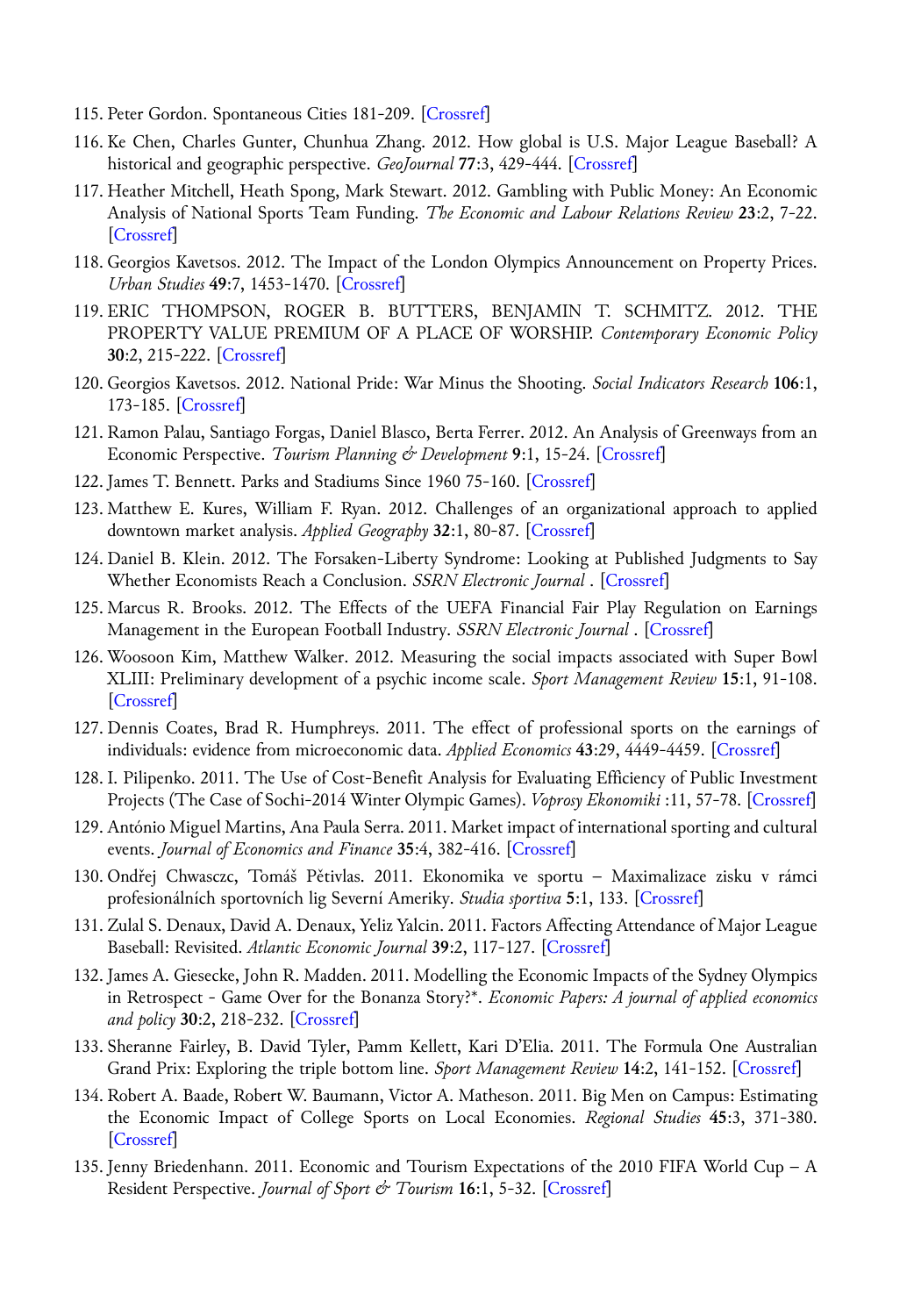- 136. Fany Yuval. 2011. Information theory and municipal policy in sport: empirical evidence from an Israeli case study. *Sport in Society* **14**:1, 53-68. [\[Crossref](https://doi.org/10.1080/17430437.2011.530010)]
- 137. Roberta J. Park. 2010. After Beijing 2008: The Need for Sports to Foster Cooperation as well as Competition in an Increasingly Global World. *The International Journal of the History of Sport* **27**:14-15, 2583-2607. [[Crossref\]](https://doi.org/10.1080/09523367.2010.504592)
- 138. Mark S. Rosentraub, Brian Mikelbank, Charlie Post. 2010. Residential Property Tax Abatements and Rebuilding in Cleveland, Ohio. *State and Local Government Review* **42**:2, 104-117. [[Crossref\]](https://doi.org/10.1177/0160323X10378607)
- 139. Sean Phelps. 2010. Communicating the need for a new field of dreams: If we don't rebuild it will they go?. *Sport Management Review* **13**:3, 296-304. [\[Crossref](https://doi.org/10.1016/j.smr.2009.09.005)]
- 140. Matthew Walker, Milena M. Parent. 2010. Toward an integrated framework of corporate social responsibility, responsiveness, and citizenship in sport. *Sport Management Review* **13**:3, 198-213. [\[Crossref](https://doi.org/10.1016/j.smr.2010.03.003)]
- 141. Georgios Kavetsos, Stefan Szymanski. 2010. National well-being and international sports events. *Journal of Economic Psychology* **31**:2, 158-171. [[Crossref\]](https://doi.org/10.1016/j.joep.2009.11.005)
- 142. Umberto Lago, Rob Simmons, Stefan Szymanski. The Financial Crisis in European Football: An Introduction 151-161. [\[Crossref](https://doi.org/10.1057/9780230274266_7)]
- 143. Stefan Szymanski. The Economic Design of Sporting Contests 1-78. [[Crossref\]](https://doi.org/10.1057/9780230274273_1)
- 144. Stefan Szymanski, Tommaso M. Valletti. Promotion and Relegation in Sporting Contests 198-228. [\[Crossref](https://doi.org/10.1057/9780230274273_6)]
- 145. Gabriel M. Ahlfeldt, Georgios Kavetsos. 2010. Form or Function? The Impact of New Football Stadia on Property Prices in London. *SSRN Electronic Journal* . [\[Crossref](https://doi.org/10.2139/ssrn.1676928)]
- 146. Ayokunle Olumuyiwa Omobowale. 2009. Sports and European Soccer Fans in Nigeria. *Journal of Asian and African Studies* **44**:6, 624-634. [[Crossref\]](https://doi.org/10.1177/0021909609343412)
- 147. Matthew Burke, Geoffrey Woolcock. 2009. Getting to the game: travel to sports stadia in the era of transit-oriented development. *Sport in Society* **12**:7, 890-909. [[Crossref\]](https://doi.org/10.1080/17430430903053158)
- 148. John K. Wilson, Richard Pomfret. 2009. Government Subsidies for Professional Team Sports in Australia. *Australian Economic Review* **42**:3, 264-275. [\[Crossref](https://doi.org/10.1111/j.1467-8462.2009.00536.x)]
- 149. Rudy Santore. 2009. GAMBLING WITH TAX DOLLARS. *Bulletin of Economic Research* **61**:3, 295-304. [\[Crossref\]](https://doi.org/10.1111/j.1467-8586.2009.00307.x)
- 150. Aju J. Fenn, John R. Crooker. 2009. Estimating Local Welfare Generated by an NFL Team under Credible Threat of Relocation. *Southern Economic Journal* **76**:1, 198-223. [[Crossref\]](https://doi.org/10.4284/sej.2009.76.1.198)
- 151. Gabriel Ahlfeldt, Wolfgang Maennig. 2009. Arenas, Arena Architecture and the Impact on Location Desirability: The Case of `Olympic Arenas' in Prenzlauer Berg, Berlin. *Urban Studies* **46**:7, 1343-1362. [\[Crossref](https://doi.org/10.1177/0042098009104569)]
- 152. Simon Medcalfe. 2009. Incentives and League Structure in Minor League Baseball. *Journal of Sport Management* **23**:2, 119-141. [\[Crossref](https://doi.org/10.1123/jsm.23.2.119)]
- 153. Robert W. Baumann, Victor A. Matheson, Chihiro Muroi. 2009. Bowling in Hawaii. *Journal of Sports Economics* **10**:1, 107-123. [[Crossref\]](https://doi.org/10.1177/1527002508327401)
- 154. Malte Heyne, Wolfgang Maennig, Bernd Süßmuth. Die intangiblen Effekte der Fußball-WM 2006™ in Deutschland - Eine Bewertung mit der Contingent-Valuation-Methode 83-100. [\[Crossref](https://doi.org/10.1007/978-3-531-91609-5_5)]
- 155. . References 389-407. [\[Crossref\]](https://doi.org/10.1016/B978-0-7506-8354-8.00013-2)
- 156. Takeo HIRATA, Stefan SZYMANSKI. 2009. The J. League and the World Cup. *Journal of Japan Society of Sports Industry* **19**:1, 41-54. [\[Crossref](https://doi.org/10.5997/sposun.19.41)]
- 157. Peter Alegi. 2008. 'A Nation To Be Reckoned With': The Politics of World Cup Stadium Construction in Cape Town and Durban, South Africa1. *African Studies* **67**:3, 397-422. [[Crossref\]](https://doi.org/10.1080/00020180802505038)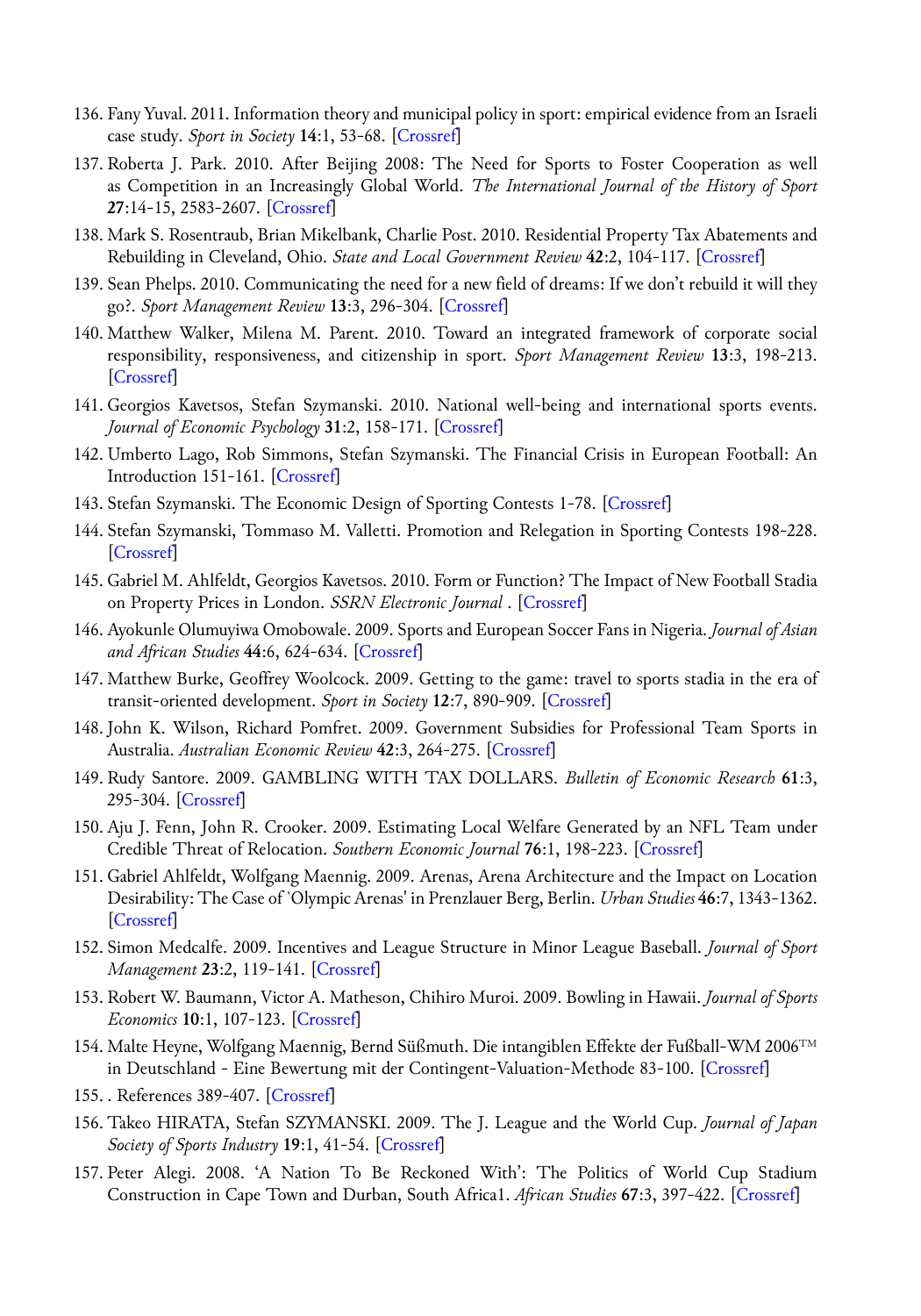- 158. Robert B Ross. 2008. Contradictions of Cultural Production and the Geographies That (Mostly) Resolve Them: 19th-Century Baseball and the Rise of the 1890 Players' League. *Environment and Planning D: Society and Space* **26**:6, 983-1000. [[Crossref\]](https://doi.org/10.1068/d4408)
- 159. Carolyn A. Dehring, Craig A. Depken, Michael R. Ward. 2008. A direct test of the homevoter hypothesis. *Journal of Urban Economics* **64**:1, 155-170. [[Crossref\]](https://doi.org/10.1016/j.jue.2007.11.001)
- 160. Harry Walton, Alberto Longo, Peter Dawson. 2008. A Contingent Valuation of the 2012 London Olympic Games. *Journal of Sports Economics* **9**:3, 304-317. [[Crossref\]](https://doi.org/10.1177/1527002507308769)
- 161. Christiane Goebel, Rüdiger Hamm. 2008. Angebotsseitige regionalwirtschaftliche Effekte einer Sportgroßveranstaltung. *List Forum für Wirtschafts- und Finanzpolitik* **34**:1, 8-27. [[Crossref\]](https://doi.org/10.1007/BF03373282)
- 162. Jean-Marc Falter, Christophe Pérignon, Olivier Vercruysse. 2008. Impact of Overwhelming Joy on Consumer Demand. *Journal of Sports Economics* **9**:1, 20-42. [\[Crossref](https://doi.org/10.1177/1527002506296548)]
- 163. Giles Atkinson, Susana Mourato, Stefan Szymanski, Ece Ozdemiroglu. 2008. Are We Willing to Pay Enough to `Back the Bid'?: Valuing the Intangible Impacts of London's Bid to Host the 2012 Summer Olympic Games. *Urban Studies* **45**:2, 419-444. [\[Crossref](https://doi.org/10.1177/0042098007085971)]
- 164. Stefan Szymanski, Andrew Zimbalist. Sports, Economics of 1-5. [[Crossref\]](https://doi.org/10.1057/978-1-349-95121-5_2323-1)
- 165. Georgios Kavetsos, Stefan Szymanski. 2008. Olympic Games, Terrorism and their Impact on the London and Paris Stock Exchanges. *Revue d'économie politique* **118**:2, 189. [\[Crossref](https://doi.org/10.3917/redp.182.0189)]
- 166. Robert A. Baade, Robert Baumann, Victor A. Matheson. 2008. Selling the Game: Estimating the Economic Impact of Professional Sports through Taxable Sales. *Southern Economic Journal* **74**:3, 794-810. [\[Crossref\]](https://doi.org/10.1002/j.2325-8012.2008.tb00864.x)
- 167. Peter Alegi. 2007. The Political Economy of Mega-Stadiums and the Underdevelopment of Grassroots Football in South Africa. *Politikon* **34**:3, 315-331. [\[Crossref](https://doi.org/10.1080/02589340801962635)]
- 168.DENNIS COATES. 2007. STADIUMS AND ARENAS: ECONOMIC DEVELOPMENT OR ECONOMIC REDISTRIBUTION?. *Contemporary Economic Policy* **25**:4, 565-577. [[Crossref\]](https://doi.org/10.1111/j.1465-7287.2007.00073.x)
- 169. CAROLYN A. DEHRING, CRAIG A. DEPKEN, MICHAEL R. WARD. 2007. THE IMPACT OF STADIUM ANNOUNCEMENTS ON RESIDENTIAL PROPERTY VALUES: EVIDENCE FROM A NATURAL EXPERIMENT IN DALLAS-FORT WORTH. *Contemporary Economic Policy* **25**:4, 627-638. [\[Crossref](https://doi.org/10.1111/j.1465-7287.2007.00077.x)]
- 170. Lawrence M. Kahn. 2007. Sports League Expansion and Consumer Welfare. *Journal of Sports Economics* **8**:2, 115-138. [[Crossref\]](https://doi.org/10.1177/1527002505281227)
- 171. Tyler Cowen. 2007. When should regions bid for artistic resources?. *The Review of Austrian Economics* **20**:1, 1-10. [[Crossref\]](https://doi.org/10.1007/s11138-006-0001-1)
- 172. Bruce K. Johnson, Michael J. Mondello, John C. Whitehead. 2007. The Value of Public Goods Generated by a National Football League Team. *Journal of Sport Management* **21**:1, 123-136. [\[Crossref](https://doi.org/10.1123/jsm.21.1.123)]
- 173. Gregory J. Pelnar. 2007. Antitrust Analysis of Sports Leagues. *SSRN Electronic Journal* . [[Crossref\]](https://doi.org/10.2139/ssrn.1021365)
- 174. Gabriel M. Ahlfeldt, Wolfgang Maennig. 2007. The Role of Architecture on Urban Revitalisation: The Case of 'Olympic Arenas' in Berlin - Prenzlauer Berg. *SSRN Electronic Journal* . [\[Crossref](https://doi.org/10.2139/ssrn.1531813)]
- 175. Emily Sparvero, Laurence Chalip. 2007. Professional Teams as Leverageable Assets: Strategic Creation of Community Value. *Sport Management Review* **10**:1, 1-30. [\[Crossref](https://doi.org/10.1016/S1441-3523(07)70001-3)]
- 176. Paul M. Downward, Rita Ralston. 2006. The Sports Development Potential of Sports Event Volunteering: Insights from the XVII Manchester Commonwealth Games. *European Sport Management Quarterly* **6**:4, 333-351. [[Crossref\]](https://doi.org/10.1080/16184740601154474)
- 177. Elmer Sterken. 2006. Growth Impact of Major Sporting Events. *European Sport Management Quarterly* **6**:4, 375-389. [\[Crossref](https://doi.org/10.1080/16184740601154516)]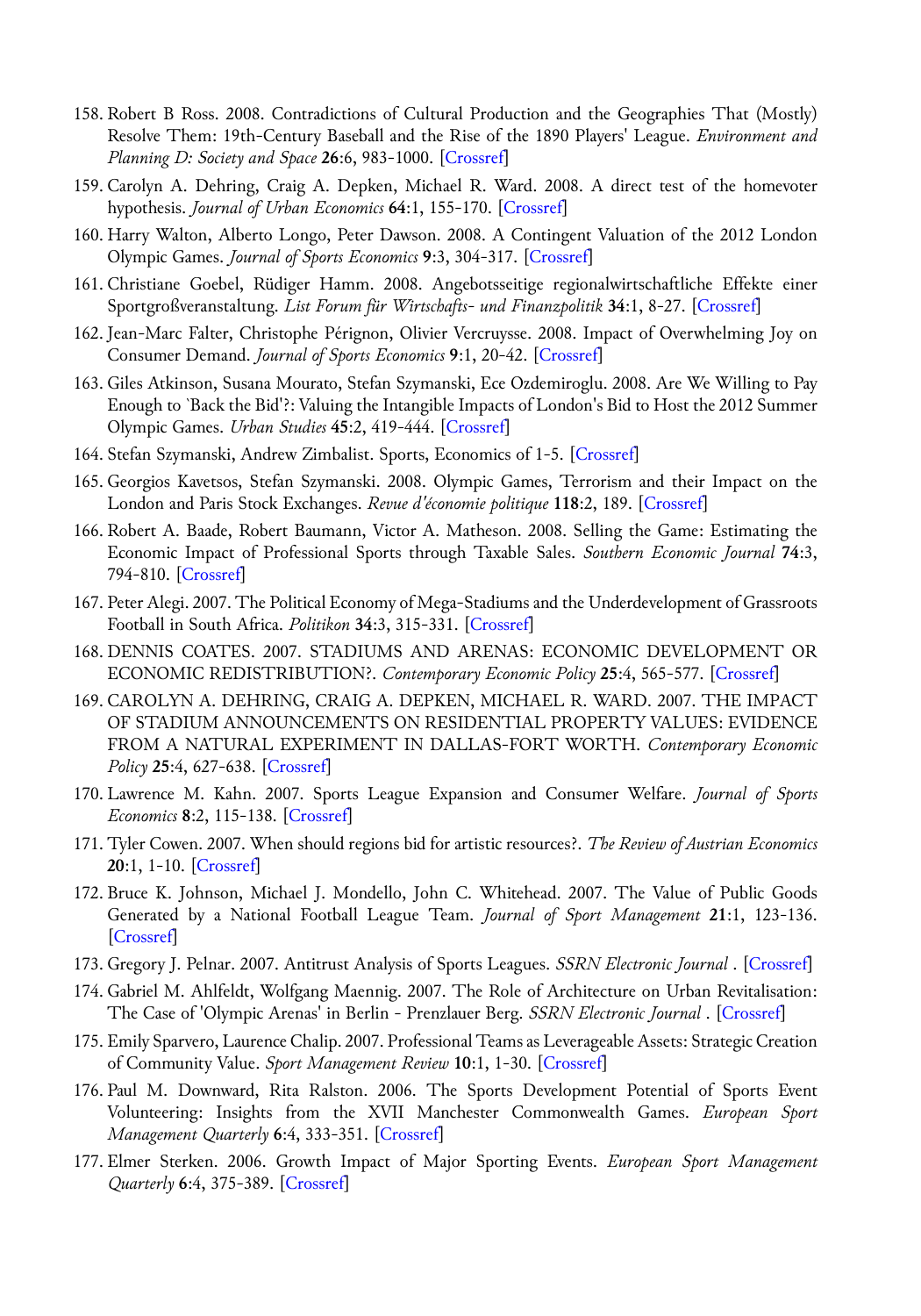- 178. Phillip Hone, Randy Silvers. 2006. Measuring the Contribution of Sport to the Economy. *The Australian Economic Review* **39**:4, 412-419. [[Crossref\]](https://doi.org/10.1111/j.1467-8462.2006.00430.x)
- 179. John Siegfried, Andrew Zimbalist. 2006. The Economic Impact of Sports Facilities, Teams and Mega-Events. *The Australian Economic Review* **39**:4, 420-427. [\[Crossref](https://doi.org/10.1111/j.1467-8462.2006.00431.x)]
- 180. Matthew J Higgins, Daniel Levy, Andrew T Young. 2006. Growth and Convergence across the United States: Evidence from County-Level Data. *Review of Economics and Statistics* **88**:4, 671-681. [[Crossref\]](https://doi.org/10.1162/rest.88.4.671)
- 181. Bruce K. Johnson, Michael J. Mondello, John C. Whitehead. 2006. Contingent Valuation of Sports. *Journal of Sports Economics* **7**:3, 267-288. [\[Crossref](https://doi.org/10.1177/1527002504272943)]
- 182.Dennis Coates, Brad R. Humphreys, Andrew Zimbalist. 2006. Compensating differentials and the social benefits of the NFL: A comment. *Journal of Urban Economics* **60**:1, 124-131. [[Crossref\]](https://doi.org/10.1016/j.jue.2006.01.001)
- 183. Michael Patrick Sam, Jay Scherer. 2006. The Steering Group as Policy Advice Instrument: A Case of "Consultocracy" in Stadium Subsidy Deliberations. *Policy Sciences* **39**:2, 169-181. [[Crossref\]](https://doi.org/10.1007/s11077-006-9014-7)
- 184. Nancy M. Hodur, Dean A. Bangsund, F. Larry Leistritz, John Kaatz. 2006. Estimating the Contribution of a Multi-Purpose Event Facility to the Area Economy. *Tourism Economics* **12**:2, 303-316. [\[Crossref\]](https://doi.org/10.5367/000000006777637449)
- 185.Daniel C. Funk, Makoto Nakazawa, Daniel F. Mahony, Robert Thrasher. 2006. The impact of the national sports lottery and the FIFA World Cup on attendance, spectator motives and J. League marketing strategies. *International Journal of Sports Marketing and Sponsorship* **7**:3, 115-133. [[Crossref\]](https://doi.org/10.1108/IJSMS-07-03-2006-B011)
- 186.Dagney Faulk. 2006. The Process and Practice of Downtown Revitalization. *Review of Policy Research* **23**:2, 625-645. [[Crossref\]](https://doi.org/10.1111/j.1541-1338.2006.00219.x)
- 187. Umberto Lago, Rob Simmons, Stefan Szymanski. 2006. The Financial Crisis in European Football. *Journal of Sports Economics* **7**:1, 3-12. [\[Crossref](https://doi.org/10.1177/1527002505282871)]
- 188. Jean-Marc Falter, Christophe Perignon, Olivier Vercruysse. 2006. Impact of Overwhelming Joy on Consumer Demand: The Case of a Soccer World-Cup Victory. *SSRN Electronic Journal* . [[Crossref\]](https://doi.org/10.2139/ssrn.650741)
- 189. Voxi Heinrich S. Amavilah. 2006. Baseball Player Exports and the Economic Performance of the Dominican Republic. *SSRN Electronic Journal* . [[Crossref\]](https://doi.org/10.2139/ssrn.915817)
- 190. Carolyn A. Dehring, Craig A. Depken, Michael R. Ward. 2006. The Impact of Stadium Announcements on Residential Property Values: Evidence from a Natural Experiment in Dallas-Fort Worth. *SSRN Electronic Journal* . [\[Crossref](https://doi.org/10.2139/ssrn.993250)]
- 191. Christophe Durand, Loïc Ravenel, Emmanuel Bayle. 2005. The strategic and political consequences of using demographic criteria for the organization of European leagues. *European Journal of Sport Science* **5**:4, 167-180. [[Crossref\]](https://doi.org/10.1080/17461390500344321)
- 192. Victor A. Matheson. 2005. Contrary Evidence on the Economic Effect of the Super Bowl on the Victorious City. *Journal of Sports Economics* **6**:4, 420-428. [[Crossref\]](https://doi.org/10.1177/1527002504267489)
- 193. Paul Downward, Les Lumsdon, Rita Ralston. 2005. Gender differences in sports event volunteering: insights from Crew 2002 at the XVII Commonwealth Games. *Managing Leisure* **10**:4, 219-236. [\[Crossref](https://doi.org/10.1080/13606710500348086)]
- 194. Zenon X. Zygmont, John C. Leadley. 2005. When Is the Honeymoon Over? Major League Baseball Attendance 1970-2000. *Journal of Sport Management* **19**:3, 278-299. [\[Crossref](https://doi.org/10.1123/jsm.19.3.278)]
- 195. Fernando Lera-López, Manuel Rapún-Gárate. 2005. Sports Participation versus Consumer Expenditure on Sport: Different Determinants and Strategies in Sports Management. *European Sport Management Quarterly* **5**:2, 167-186. [[Crossref\]](https://doi.org/10.1080/16184740500188656)
- 196. Stefan Késenne. 2005. Do We Need an Economic Impact Study or a Cost-Benefit Analysis of a Sports Event?. *European Sport Management Quarterly* **5**:2, 133-142. [[Crossref\]](https://doi.org/10.1080/16184740500188789)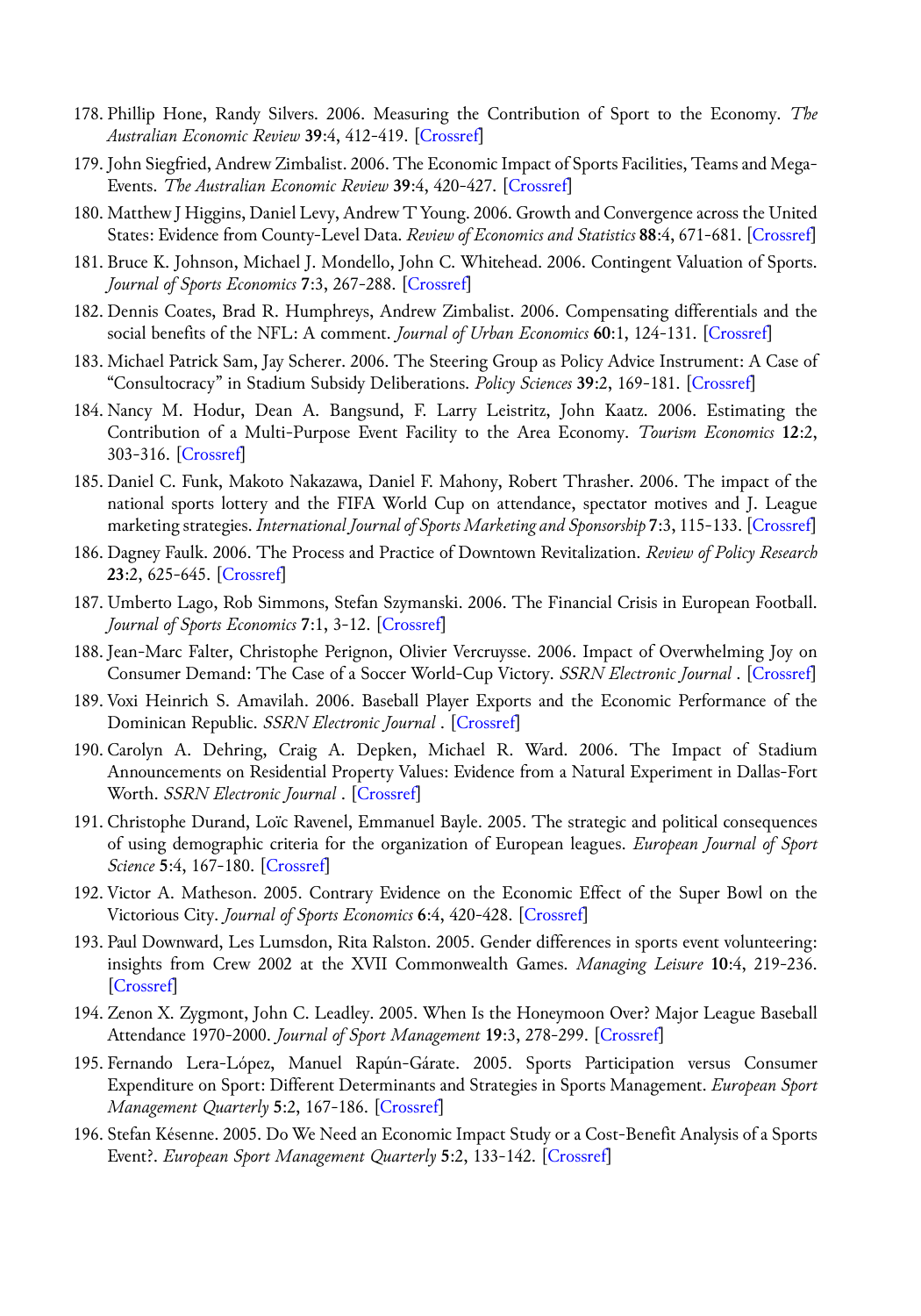- 197. Charles Santo. 2005. The Economic Impact of Sports Stadiums: Recasting the Analysis in Context. *Journal of Urban Affairs* **27**:2, 177-192. [[Crossref\]](https://doi.org/10.1111/j.0735-2166.2005.00231.x)
- 198. Larry Dwyer, Peter Forsyth, Ray Spurr. 2005. Estimating the Impacts of Special Events on an Economy. *Journal of Travel Research* **43**:4, 351-359. [[Crossref\]](https://doi.org/10.1177/0047287505274648)
- 199. Sam Richardson. 2005. Oasis or Mirage? Assessing the Impact of the Westpac Stadium on the Wellington Economy: An Ex Post Analysis. *SSRN Electronic Journal* . [\[Crossref](https://doi.org/10.2139/ssrn.968531)]
- 200. Sam Richardson. 2005. To Subsidise or Not to Subsidise: A Game Theory Explanation for the Subsidisation of Sports Events and Facilities. *SSRN Electronic Journal* . [[Crossref\]](https://doi.org/10.2139/ssrn.968533)
- 201. VICTOR A. MATHESON, ROBERT A. BAADE. 2004. MEGA-SPORTING EVENTS IN DEVELOPING NATIONS: PLAYING THE WAY TO PROSPERITY?. *South African Journal of Economics* **72**:5, 1085-1096. [[Crossref\]](https://doi.org/10.1111/j.1813-6982.2004.tb00147.x)
- 202. Arthur H. Sterngold. 2004. Response to Randy Cohen's Commentary. *The Journal of Arts Management, Law, and Society* **34**:3, 238-240. [[Crossref\]](https://doi.org/10.3200/JAML.34.3.238-240)
- 203. John Considine, Seamus Coffey, Daniel Kiely. 2004. Irish sports capital funding: A public choice perspective. *European Sport Management Quarterly* **4**:3, 150-169. [[Crossref](https://doi.org/10.1080/16184740408737474)]
- 204. Robert A. Baade, Victor A. Matheson. 2004. The Quest for the Cup: Assessing the Economic Impact of the World Cup. *Regional Studies* **38**:4, 343-354. [[Crossref\]](https://doi.org/10.1080/03434002000213888)
- 205. Stefan Szymanski. Promotion and Relegation in Rent Seeking Contests 289-300. [[Crossref\]](https://doi.org/10.1007/978-3-540-24734-0_18)
- 206. John Crompton. 2004. Beyond Economic Impact: An Alternative Rationale for the Public Subsidy of Major League Sports Facilities. *Journal of Sport Management* **18**:1, 40-58. [[Crossref\]](https://doi.org/10.1123/jsm.18.1.40)
- 207. Roberto Cafferata. 2004. Governance and Management in the Business of Sport. *Symphonya. Emerging Issues in Management* :2. . [\[Crossref](https://doi.org/10.4468/2004.2.02cafferata)]
- 208. Giuseppe Cappiello. 2004. Professional Football, Stadium and Global Markets. *Symphonya. Emerging Issues in Management* :2. . [\[Crossref](https://doi.org/10.4468/2004.2.07cappiello)]
- 209. Stefan Szymanski. 2003. The Economic Design of Sporting Contests. *Journal of Economic Literature* **41**:4, 1137-1187. [[Abstract\]](https://doi.org/10.1257/002205103771800004) [[View PDF article\]](http://pubs.aeaweb.org/doi/pdf/10.1257/002205103771800004) [[PDF with links\]](http://pubs.aeaweb.org/doi/pdfplus/10.1257/002205103771800004)
- 210. Kevin G. Quinn, Paul B. Bursik, Christopher P. Borick, Lisa Raethz. 2003. Do New Digs Mean more Wins?. *Journal of Sports Economics* **4**:3, 167-182. [[Crossref\]](https://doi.org/10.1177/1527002503251966)
- 211. John L. Crompton, Dennis R. Howard, Turgut var. 2003. Financing Major League Facilities: Status, Evolution and Conflicting Forces. *Journal of Sport Management* **17**:2, 156-184. [[Crossref\]](https://doi.org/10.1123/jsm.17.2.156)
- 212. Andrew T. Young, Matthew John Higgins, Daniel Levy. 2003. Heterogeneity in Convergence Rates and Income Determination Across U.S. States: Evidence from County-Level Data. *SSRN Electronic Journal* . [\[Crossref](https://doi.org/10.2139/ssrn.499622)]
- 213. Carlos Barros. 2002. Evaluating the regulatory procedure of host-country selections for the UEFA European championship: A case study of Euro 2004. *European Sport Management Quarterly* **2**:4, 321-349. [\[Crossref\]](https://doi.org/10.1080/16184740208721932)
- 214. John Siegfried, Andrew Zimbalist. 2002. A Note on the Local Economic Impact of Sports Expenditures. *Journal of Sports Economics* **3**:4, 361-366. [\[Crossref](https://doi.org/10.1177/152700202237501)]
- 215.Dennis Coates, Brad R. Humphreys. 2002. The Economic Impact of Postseason Play in Professional Sports. *Journal of Sports Economics* **3**:3, 291-299. [\[Crossref](https://doi.org/10.1177/1527002502003003005)]
- 216. T. Christopher Greenwell, Janet S. Fink, Donna L. Pastore. 2002. Assessing the Influence of the Physical Sports Facility on Customer Satisfaction within the Context of the Service Experience. *Sport Management Review* **5**:2, 129-148. [\[Crossref](https://doi.org/10.1016/S1441-3523(02)70064-8)]
- 217. Leo H. Kahane, Todd L. Idson. 2002. Editorial Board Changes. *Journal of Sports Economics* **3**:1, 3-5. [\[Crossref](https://doi.org/10.1177/1527002502003001001)]